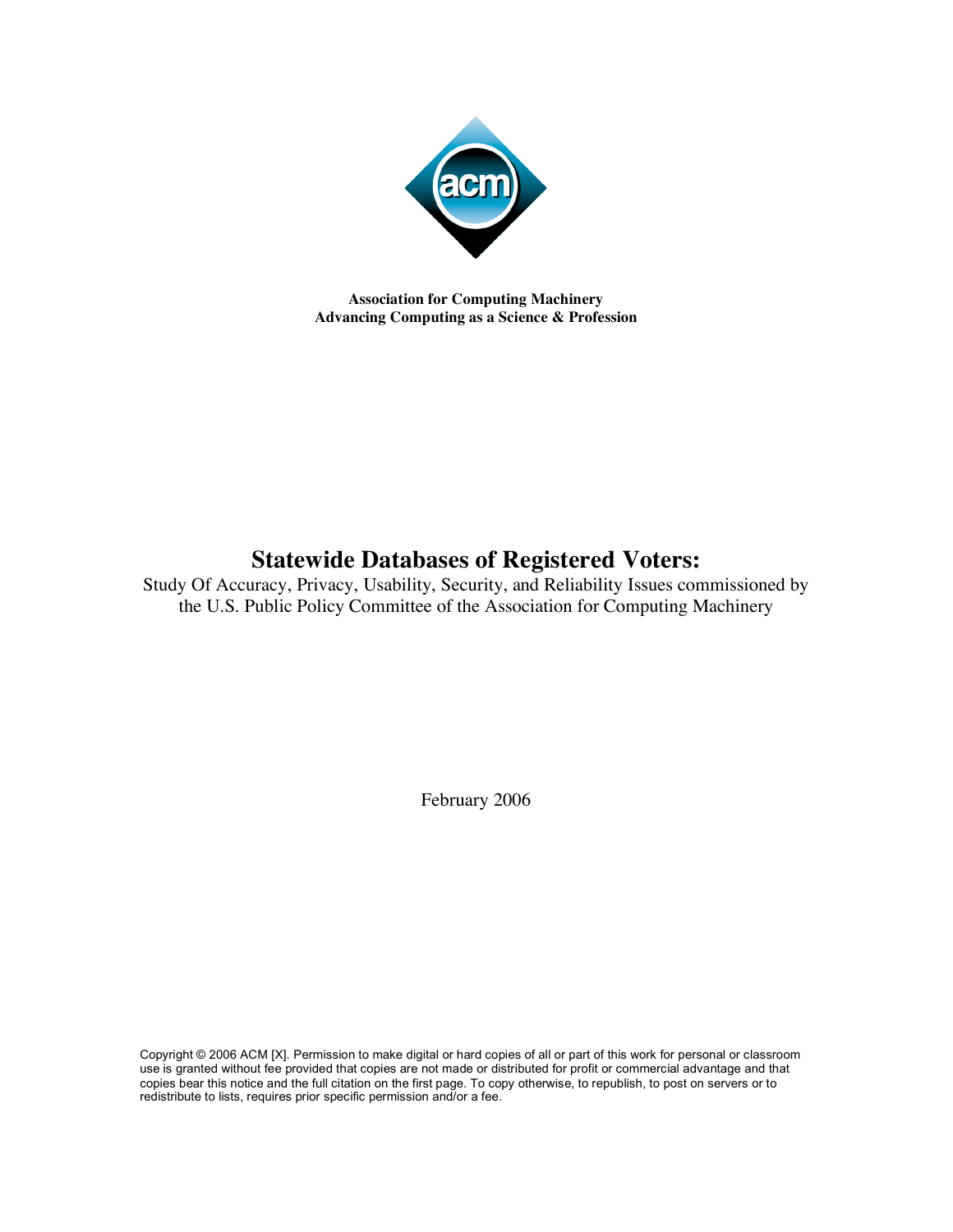#### **Preface**

The Association for Computing Machinery (ACM) is an educational and scientific society uniting the world's computing educators, researchers and professionals to inspire dialogue, share resources and address the field's challenges. ACM strengthens the profession's collective voice through strong leadership, promotion of the highest standards, and recognition of technical excellence. As such, ACM cares deeply about the dependability and reliability of computing technology. Voter registration systems encompass not only the databases that house voter information, but also an entire information technology infrastructure that must be carefully managed by election officials. The U.S. Public Policy Committee of the ACM (USACM) commissioned this study to provide objective technical information and expert recommendations to state and local election officials, policy makers, and the public about these systems.

The USACM serves as the focal point for ACM's interaction with U.S. government organizations, the computing community, and the U.S. public in all matters of U.S. public policy related to information technology.

Supported by ACM's Washington, D.C., Office of Public Policy, USACM responds to requests for information and technical expertise from U.S. government agencies and departments, seeks to influence relevant U.S. government policies on behalf of the computing community and the public, and provides information to ACM on relevant U.S. government activities. USACM also identifies potentially significant technical and public policy issues and brings them to the attention of ACM and the public.

More information about ACM may be found on the World Wide Web at http://www.acm.org, and information on USACM may be found at http://www.acm.org/usacm.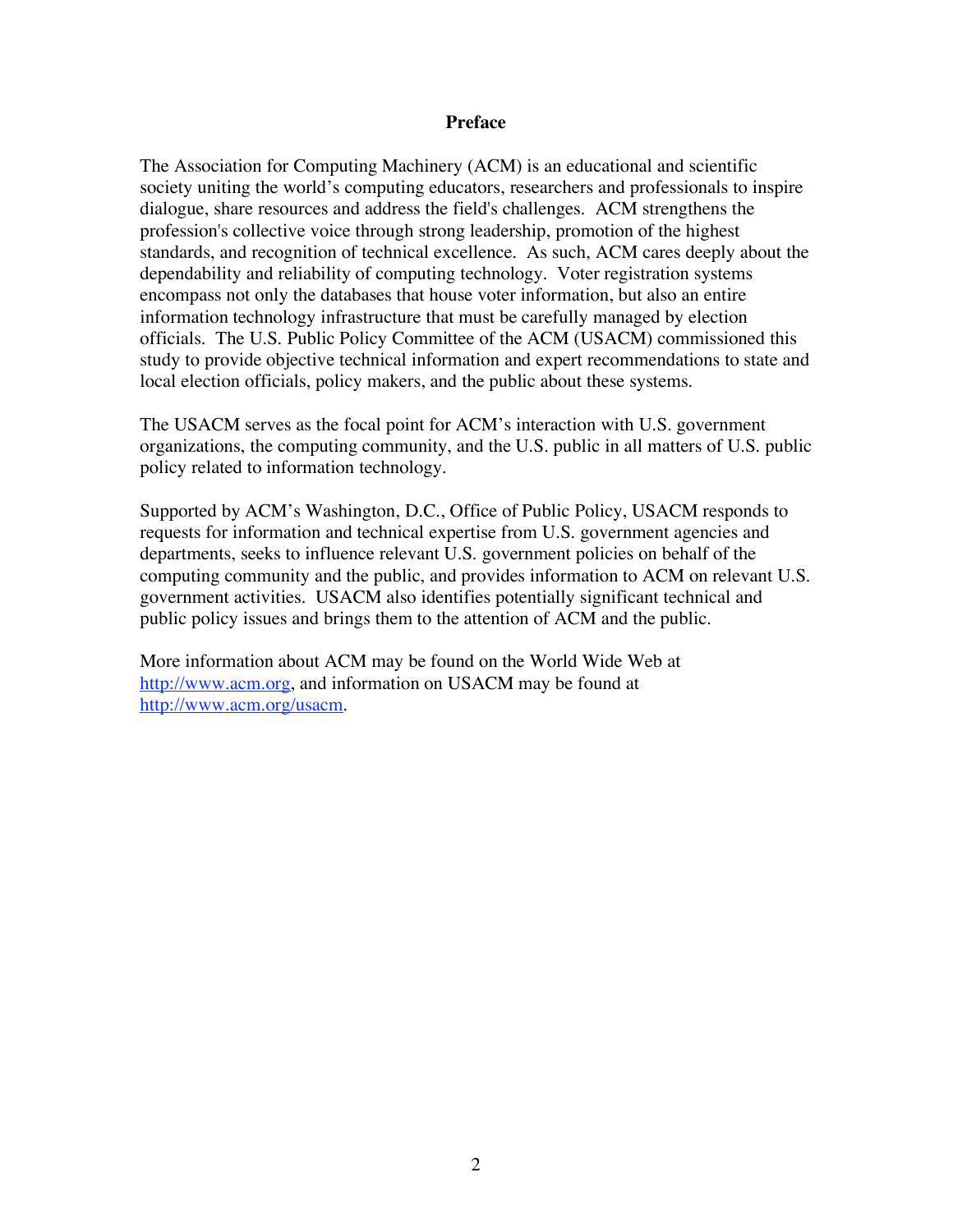## **Table of Contents**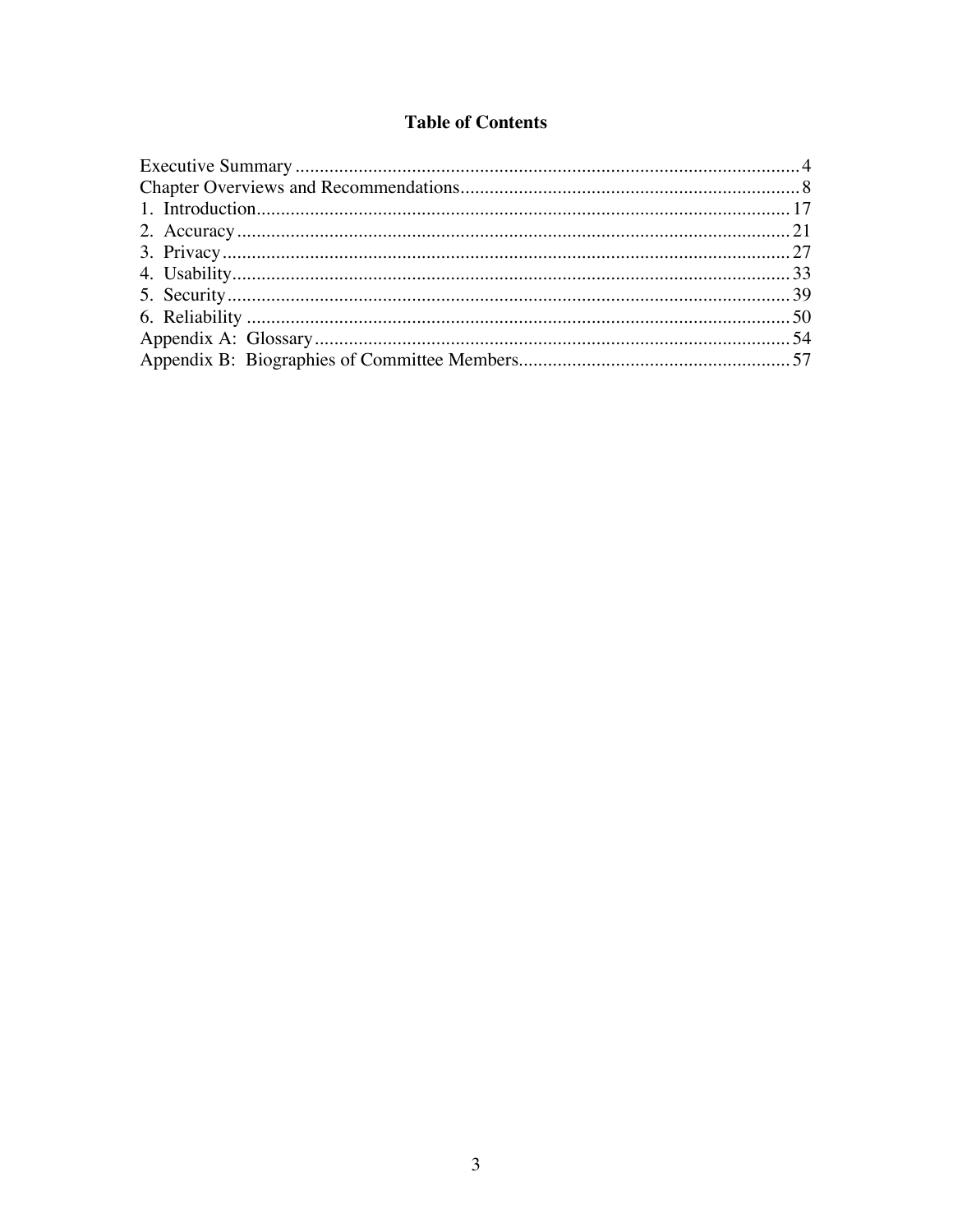"An adequate and effective registration will go far toward assuring honesty and fairness in the conduct of elections. Upon the honest and faithful maintenance of the registration books depends the purity of the ballot box. And upon the purity of the ballot box depends the success or failure of our democratic form of government."

> -- *Registration of Voters in Louisiana*, Alden L. Powell and Emmett Asseff, Bureau of Government Research, Louisiana State University, 1951

## **Executive Summary**

The voter registration process may seem simple to most voters. They give their names, addresses, birth date, and in some cases party affiliations to election officials with the expectation that they will be able to vote on Election Day. In reality, election officials must oversee a complex system managing this process. They must ensure that the voters' information is accurately recorded and maintained, that the system is transparent while voter information is kept private and secure from unauthorized access, and that poll workers can access this information on Election Day to determine whether or not any given voter is eligible. A well-managed voter registration system is vital for ensuring public confidence in elections.

State and local governments have managed voter registration using different approaches among different jurisdictions. In 2002, Congress sought to make these disparate efforts more uniform by passing the Help America Vote Act, which required that each state have a computerized statewide voter registration database. In implementing this mandate, state and local governments still have differing approaches, but it is clear that information technology underpins each of their efforts. While technology will help election officials manage this complex system, it also creates new risks that must be addressed.

This study focuses on five areas that election officials should address when creating statewide voter registration databases (VRDs): accuracy, privacy, usability, security, and reliability. Each chapter contains detailed discussions and recommendations. The following are some of the overarching goals for VRDs and selected recommendations for achieving them.

#### **1. The policies and practices of entire voting registration systems, including those that govern VRDs, should be transparent both internally and externally.**

VRDs control access to voting; therefore, they have a direct impact on the fairness of elections, as well as the public's perception of fairness. It must be possible to convince voters, political parties, politicians, academics, the press, and others that VRDs are correct and are operating appropriately. Internal procedures and interfaces also must be clear to election workers in order to minimize errors. Transparency can be provided by allowing voters to verify their voter registration status and data; publicly disclosing outside data sources that officials use for verification; indefinitely keeping a secure write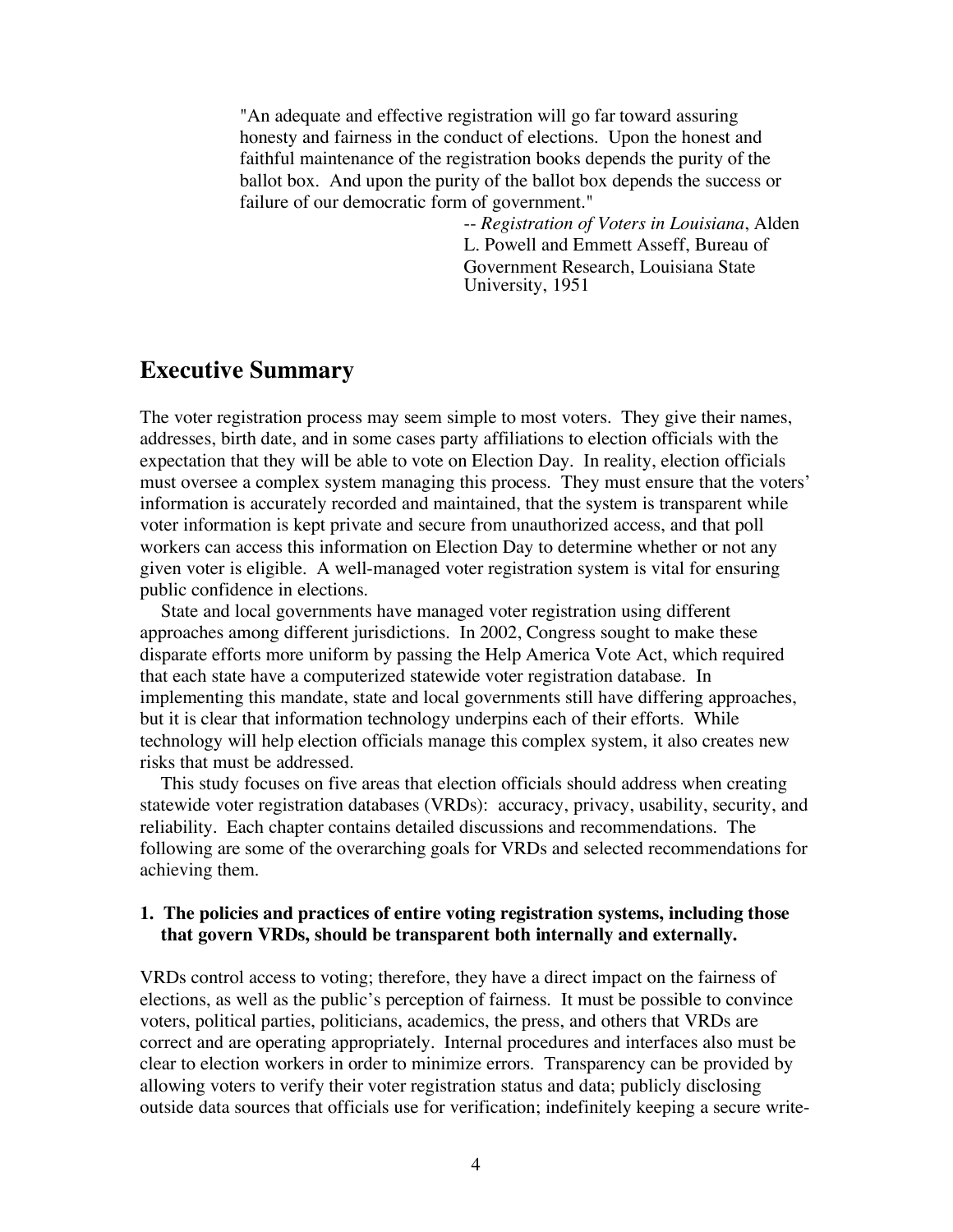once VRD archive in electronic form to allow audits of previous elections; and using independent experts to audit and review VRD security policies. Other goals such as accountability, audits, and notification also support transparency and are discussed below.

#### **2. Accountability should be apparent throughout each VRD.**

It should be clear who is proposing, making, or approving changes to the data, the system, or its policies. Security policies are an important tool for ensuring accountability. For example, access control policies can be structured to restrict actions of certain groups or individual users of the system. Further, users' actions can be logged using audit trails (discussed below). Accountability also should extend to external uses of VRD data. For example, state and local officials should require recipients of data from VRDs to sign use agreements consistent with the government's official policies and procedures.

#### **3. Audit trails should be employed throughout the VRD.**

VRDs that can be independently verified, checked, and proven to be fair will increase voter confidence and help avoid litigation. Audit trails are important for independent verification, which, in turn, makes the system more transparent and provides a mechanism for accountability. They should include records of data changes, configuration changes, security policy changes, and database design changes. The trails may be independent records for each part of the VRD, but they should include both who made the change and who approved the change.

#### **4. Privacy values should be a fundamental part of the VRD, not an afterthought.**

Privacy policies for voter registration activities should be based on Fair Information Practices (FIPs), which are a set of principles for addressing concerns about information privacy. FIPs typically address collection limitation, data quality, purpose specification, use limitation, security safeguards, openness, individual participation, and accountability. There are many ways to implement good privacy policies. For example, we recommend that government both limit collection to only the data required for proper registration and explain why each piece of personal information is necessary. Further, privacy policies should be published and widely distributed, and the public should be given an opportunity to comment on any changes.

#### **5. Registration systems should have strong notification policies.**

Voters should be informed about their status, election information, privacy policies of the government, and security issues. As with audit trails, notification procedures can improve transparency; however, they are not always widely embraced. A recent survey found that approximately two-thirds of surveyed states do not notify voters who have been purged from election rolls. Voters should be notified by mail about their polling places, any changes that may affect their ability to vote, or any security breaches that expose private data.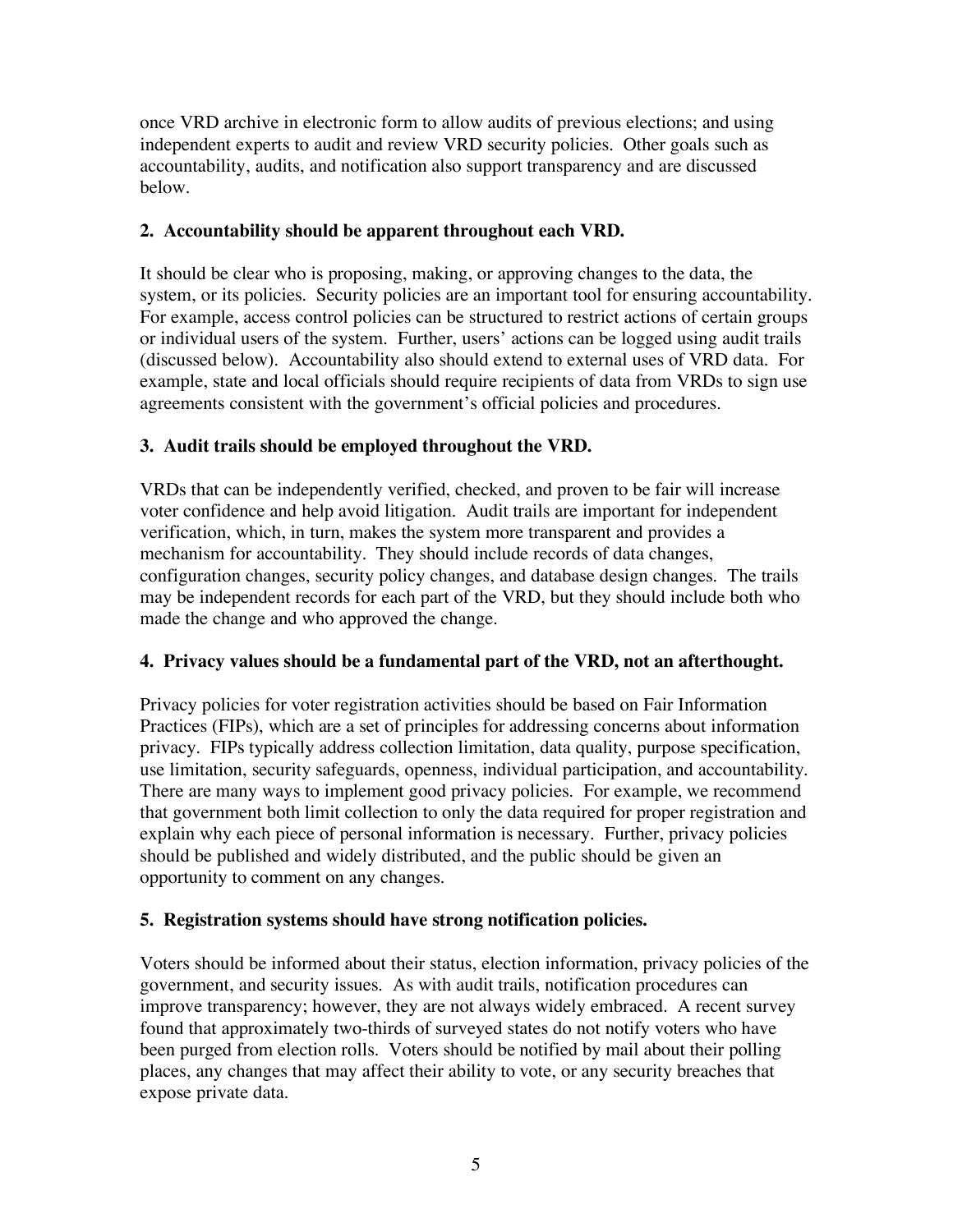#### **6. Election officials should rigorously test the usability, security and reliability of VRDs while they are being designed and while they are in use.**

Testing is a critical tool that can reveal that "real-world" poll workers find interfaces confusing and unusable, expose security flaws in the system, or that the system is likely to fail under the stress of Election Day. All of these issues, if caught before they are problems through testing will reduce voter fraud and the disenfranchisement of legitimate voters. We recommend many different ways to test various aspects of VRDs throughout the report. Examples include, evaluation of VRD interfaces by laypersons and experts for consistency, feedback, and error handling; testing interfaces with real-world users and conditions, including extreme or sub-optimal conditions such as high processor load or network congestion; and allowing thorough, independent evaluations of the security and reliability of the VRD.

#### **7. Election officials should develop strategies for coping with potential Election Day failures of electronic registration databases.**

VRDs are complex systems. It is likely that one or more aspects of the technology will fail at some point. Different strategies can be employed to adjust for various failures. For example, Election Day verifications can be done via any of the following: paper systems, personal computers or hand-held devices with DVD-ROMs or other methods of holding static copies of the voter list, or via personal computers or hand-held devices connected by electronic communication links to central VRDs. Regardless of the method used, a fallback process should be devised to deal with a VRD failure. When appropriate, these processes should operate in tandem with provisional balloting and other measures designed to protect the voters' right to vote.

#### **8. Election officials should develop special procedures and protections to handle large-scale merges with and purges of the VRD.**

One of HAVA's main requirements is that VRDs be coordinated with other state databases (such as motor vehicle records). Ensuring that voter records reflect up-to-date information from other databases can improve the accuracy of VRD, but coordination can introduce errors from the same databases, thereby undermining accuracy. Because largescale merges and purges can render voters ineligible, the action should only be performed by a senior election official with procedures that force some sort of manual review of the changes. Further, if large-scale purges occur, they should be done well in advance of any election, and anyone purged from the database should receive notification so that any errors can be corrected.

**Conclusion.** State and local election officials face an ongoing and challenging task in creating and implementing statewide voter registration databases. We hope that the discussion and recommendations in this report will help inform officials and the public on how to meet these challenges.

In issuing this report, we recognize that many states have been working diligently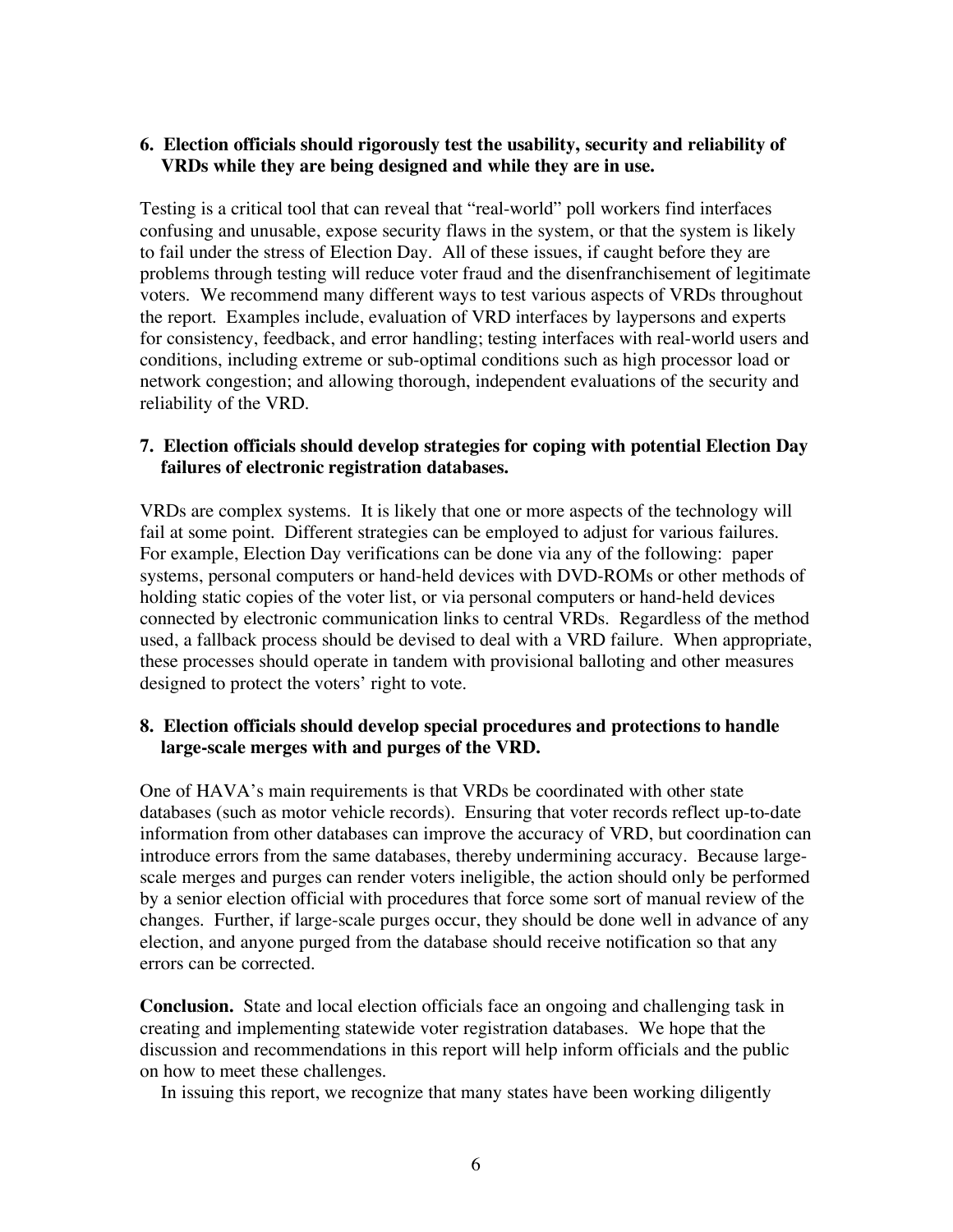toward meeting the federal requirement to have an operational statewide VRD. Both because many states will not meet this deadline, and because there will be ongoing maintenance and changes to any such system, state and local governments will also face the issues identified in this report well beyond the federal deadline. For this reason, we offer our continued guidance to officials who may wish to discuss any of the topics raised in this report.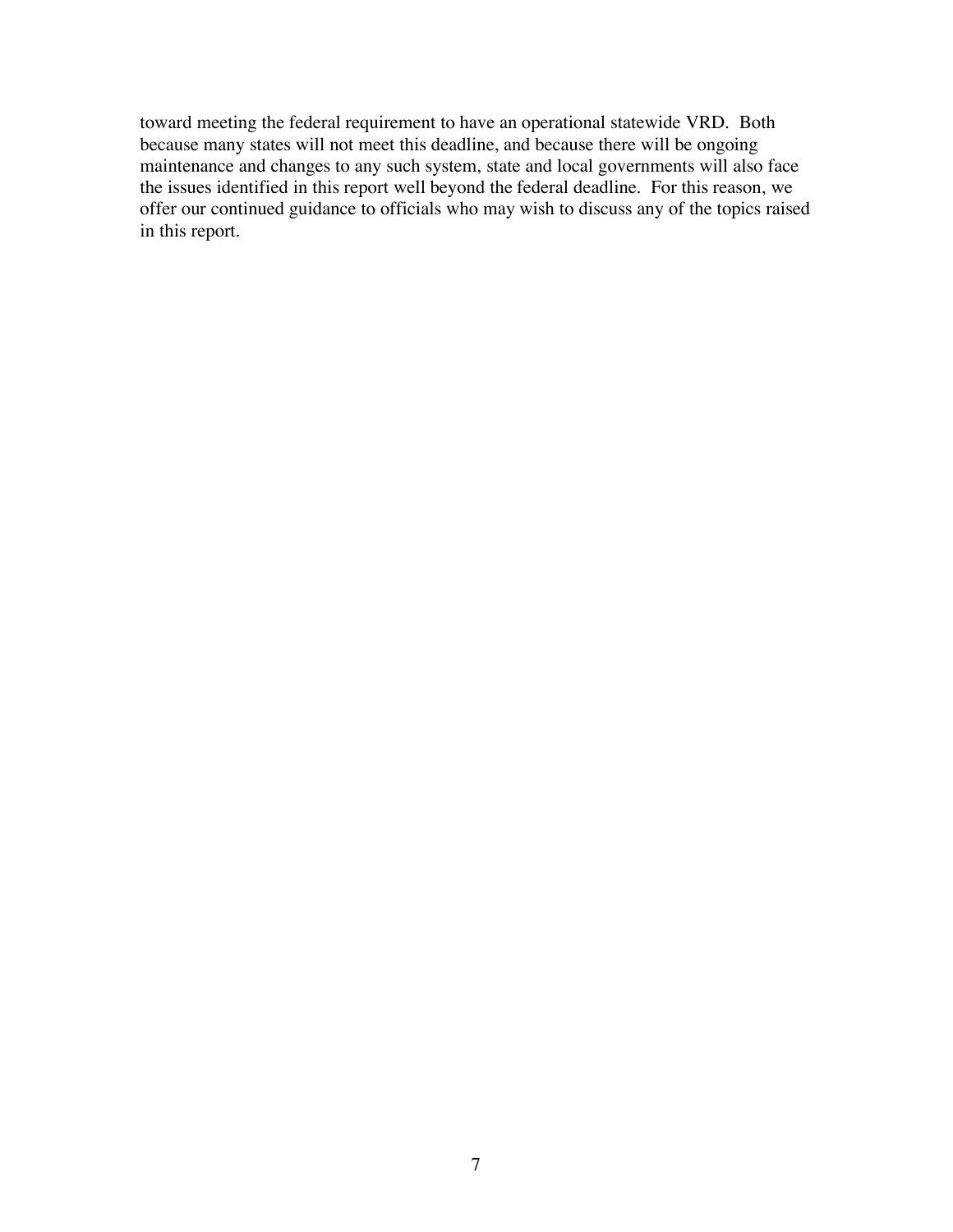# **Chapter Overviews and Recommendations**

## **Accuracy**

Databases are only as good as the data they contain. Quality assurance is a challenge for any database because data entry and necessary merges and purges of data within the system can create errors. Maintaining accurate VRDs is even more difficult considering the mobility of the U.S. population<sup>1</sup> and the wide variety of information sources voting officials must use to verify registration records. Further, voting officials must balance between competing concerns of ensuring that each legally registered voter can cast his or her vote and preventing ineligible voters from casting votes. Accuracy concerns often lie at the center of these debates. An additional complication is that voter eligibility rules are determined state-by-state, and VRD design and implementation are likely to differ stateby-state.

#### **Accuracy Recommendations**

#### *Voter Verification*

- Voters should easily be able to determine if they are registered.
- Voters should be able to verify that they are registered through the use of a computer or handheld device located at any of the polling places in that state. Responses should not include personally identifiable information about the potential voter.
- Voters should be able to view the relevant contents of their voter registration records to check for accuracy and should be provided with easy-to-use mechanisms and contacts for correcting errors.
- Electronic Election Day updates to registration records are risky and should be implemented only after careful testing, if at all. Paper forms are a well-understood alternative.

#### *Notice*

- Whenever a voter or potential voter is determined to be ineligible to vote, the reason and source of information for the determination of ineligibility should be noted in the VRD for the potential voter to review and contest, if appropriate.
- Voters should be notified when their records change in any way that affects their eligibility to vote.
- Public notice of polling places should be provided well in advance of an election (e.g., signs in neighborhoods, prominent notices on local web sites).
- Each registered voter in the VRD should be mailed a postcard with his or her assigned polling place and registration status in advance of the election.

 $<sup>1</sup>$  A recent report of the Commission on Federal Election Reform found that "during the last decade, on</sup> average, 41.5 million Americans moved each year."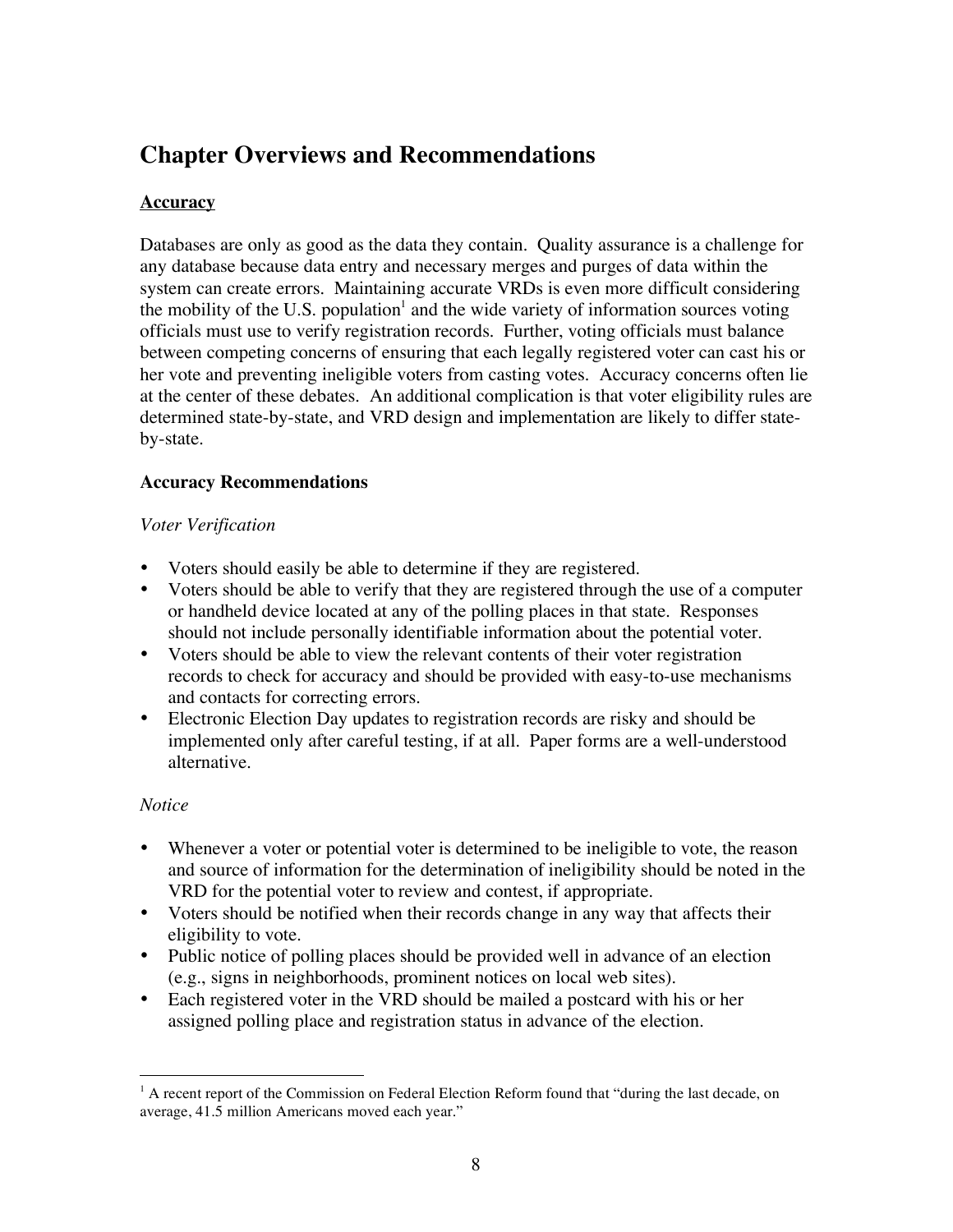## *Polling Place Lists*

- Polling place lists (whether paper or electronic) of all registered voters associated with a particular polling place should be generated automatically by the VRD well before Election Day.
- Automatically generated lists should be carefully checked by at least two local officials and far enough in advance of elections to allow time for corrections.

## *Archiving*

- Ineligibility records should be retained in the VRD for at least twenty-two months and possibly longer.
- If for any reason it is determined that an individual is ineligible to vote, that individual's record should be marked accordingly, not deleted.
- When information is sufficiently old (we recommend at least 22 months), it should be moved from the VRD into an offline archival database that is never purged and is protected against unauthorized disclosure or access.

#### *Other Databases*

- When other databases, such as driver registration databases, are used to check for eligibility, those databases should be used for screening and not to automatically enroll or de-enroll voters.
- An automated check can be used to flag some voters for further scrutiny, but the final determination of eligibility should be performed only by an appropriate election official.

#### *Merges, Purges, and Batch Updates*

- Large-scale automated database merges are error-prone and should be avoided if possible.
- If purges are performed, they should be done well in advance of any election. People whose names are purged from the VRD should receive notification in sufficient time for them to be able to correct any errors.
- A greater level of authority should be required to perform a batch update than is required to make smaller changes.

#### *Accountability*

- There must be well-defined accountability for all changes to the VRD including to source code, database schemas, database contents, and system configuration.
- Changes should require approval or sign-off by an authorized individual.
- It should be possible to identify a clear chain of responsibility for each change, and the VRD should be designed to facilitate tracking of this information.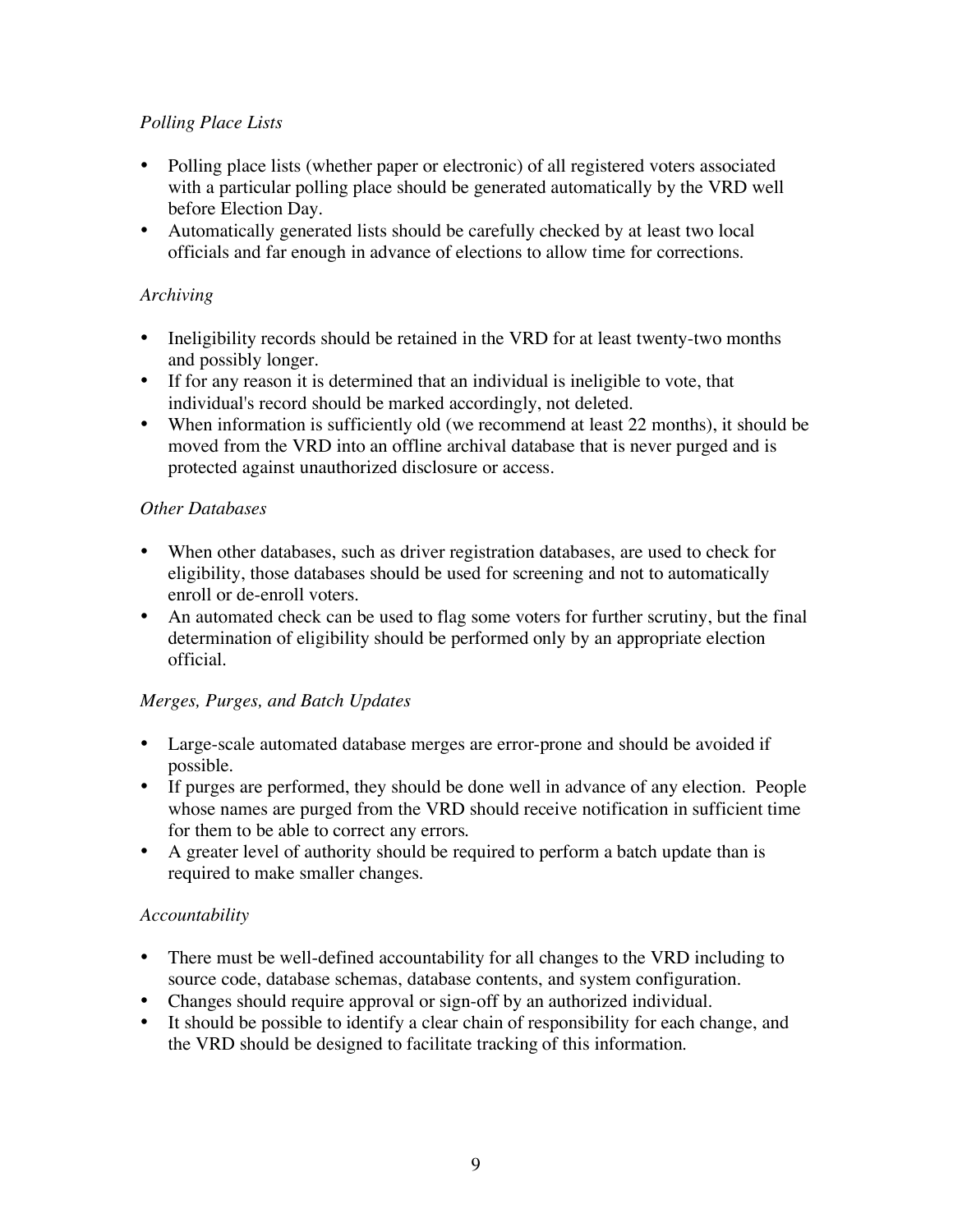#### *Audits*

• A complete audit trail should log all modifications to the VRD.

## **Privacy**

The public is increasingly aware that personal information in electronic form can pose new risks, such as identity theft, to personal privacy. As state and local governments digitize, centralize, and share this data, the stakes are raised still higher. While VRDs may pose threats to privacy, technology also opens up new opportunities to protect privacy. As governments design and implement these systems, privacy values must be considered a fundamental part of the design process, not simply applied as an afterthought.

Privacy policies for voter registration activities should be based on Fair Information Practices (FIPs), which are a set of principles for addressing concerns about information privacy. FIPs typically address collection limitation, data quality, purpose specification, use limitation, security safeguards, openness, individual participation, and accountability.

#### **Privacy Recommendations**

#### *Openness (Transparency)*

- Publish on the main election board website a complete notice of policies and practices describing the collection, maintenance, use, and disclosure of voter registration data. The notice should include contact information for the office or the officials responsible for voter registration data.
- Publish a readable summary notice in other places, such as voter registration forms, at polling places, on sample ballots, and elsewhere as appropriate.
- Provide a copy of the complete notice to any person who requests it.
- Publish any changes to the notice before the changes become effective, and accept and consider public comments.
- Place a date and version number on notices as they are published. Maintain, and make publicly available, copies of all previous notices, including the periods of time during which they were effective.

#### *Data Collection Limitation*

- All data should be collected by lawful and fair means.
- Data should be collected, where appropriate, with the knowledge or consent of the subject.
- Registrants and the public should be informed through the published notice of policies and practices of the sources of all data obtained for voter registration purposes.
- The types of data elements to be collected should be subject to public scrutiny.
- Data collection should be limited to sources and procedures authorized by law and properly described in the published notice.
- Only the minimum information necessary for, and relevant to, voter registration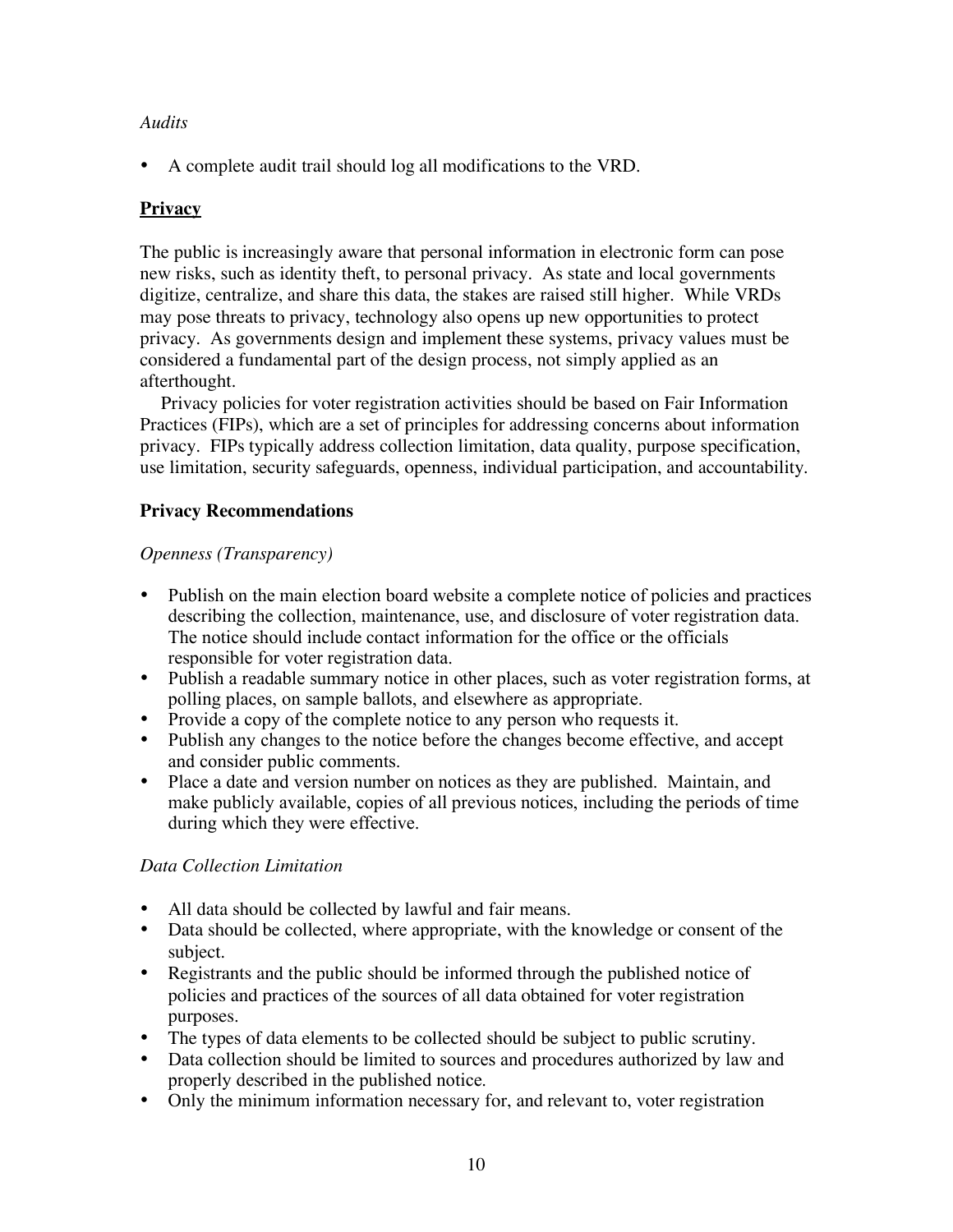purposes should be collected and maintained. The reason for collecting each type of personal information should be explained, and the specific data elements collected should be subject to public scrutiny.

## *Use and Disclosure Limits*

- Limit use and disclosure of voter registration data to activities directly related to the election process or to other activities expressly authorized by law.
- Describe all uses and disclosures in the published notice of information practices. Identify publicly all recipients of voter registration data.
- Provide public notice of and, if possible, a chance for public comment on all disclosures of identifiable voter registration data for any activity not directly required for voter registration purposes.
- Restrict access to specific records, specific data elements, and specific classes of voters (e.g., by location) to those election officials who have a need to use those records, data elements, and classes in the performance of their duties.
- For some or all uses by election officials or disclosures to external parties, maintain a record of the date, nature, and recipient of all personal information and make the record accessible to the data subject upon request.
- Restrict disclosures to specific data elements permitted by law and necessary to accomplish the purpose of the disclosure. Withhold data elements that are not essential to accomplish the purpose of the disclosure or that would place data subjects in excessive jeopardy to identity theft or other improper activities.
- Prevent recipients of data from using or redisclosing the data in ways not specifically authorized by law. Asking recipients to sign data use agreements is one way to accomplish this purpose.
- Allow some non-essential uses and disclosures only with the affirmative consent (optin) or negative consent (opt-out) of the data subject.
- For some data subjects at risk (e.g., victims of spousal abuse, jurors, some public officials), it may be appropriate to further limit disclosures.
- Even the best use and disclosure policies may be violated by people and software within the election process. Therefore, limit access by each person and each system component.
- Provide access for every voter to a personalized list of those third parties who have been given or purchased access to his or her voter registration data.

## **Usability**

VRDs will be used in many ways by a wide variety of people. Ensuring that well-trained election officials, minimally trained volunteer poll workers, and voters with little to no technical skills can all use different and appropriate aspects of VRDs is a key challenge for designers of these systems. Poorly designed user interfaces might confuse users or, worse yet, disenfranchise voters. This can create the reality or the perception of an unreliable system, thereby undermining the entire process.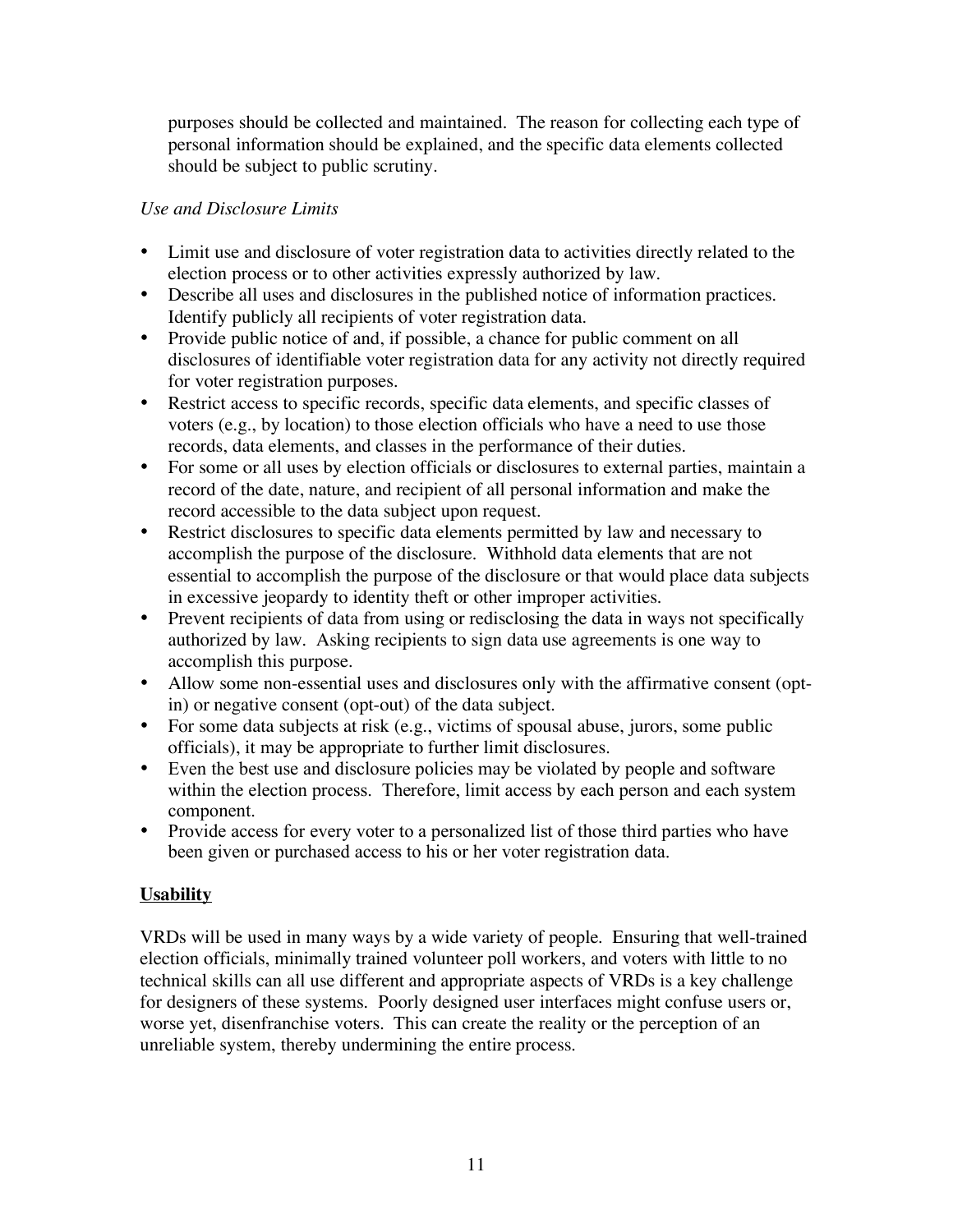#### **Usability Recommendations**

## *General Usability*

- Consider the various types of users, tasks, and environments in which the voter registration database will be used. Design user interfaces that address all of these factors, providing different interfaces for different combinations as necessary.
- Use accepted user interface design techniques to build data entry forms and data retrieval components that are clear, usable, and interpretable.

## *Design and Features*

- Involve a wide range of test users of different backgrounds, skills, literacy levels, ages, and roles (county official, election volunteer, voters, etc.) in all stages of user interface design, including gathering of usability requirements, design of user interfaces, and testing and evaluation.
- Treat user interface design as an iterative process: use evaluations of user interface designs to guide revisions that themselves can be evaluated in turn.
- Provide informative feedback (i.e., provide users with detail sufficient for understanding the impact of their actions, results of queries, and characteristics of the current operating environment).
- Eliminate unnecessary functionality and data output in favor of simple, minimal user interfaces.
- Provide online tutorials and help systems for all voter registration database user interfaces. For critical applications such as voter verification on Election Day, appropriate experts should be available to help address any concerns.
- Ensure that public-facing interfaces (e.g., World Wide Web based services) are vendor-neutral and are designed to meet widely accepted technical standards.

## *Evaluation and Testing*

- Use a variety of user interface evaluation techniques, including heuristic evaluation by usability experts, "think-aloud" sessions, and user studies.
- Test interfaces thoroughly with representative users performing tasks under situations that approximate those likely to be found in real use.
- Test user interfaces under extreme or suboptimal conditions, including high processor load, network congestion, and noisy or extreme environments.
- Test web-based user interfaces for use by the public on as wide a range of browsers as possible, including multiple older (and pre-release) versions of popular browsers and screen-reader systems for people with visual impairments.
- Evaluate user interfaces, particularly web-based interfaces, to determine their impact on other system goals such as reliability, security, accuracy, and privacy.

## **Security**

Security underpins each of the issues discussed in this report. Maintaining accurate and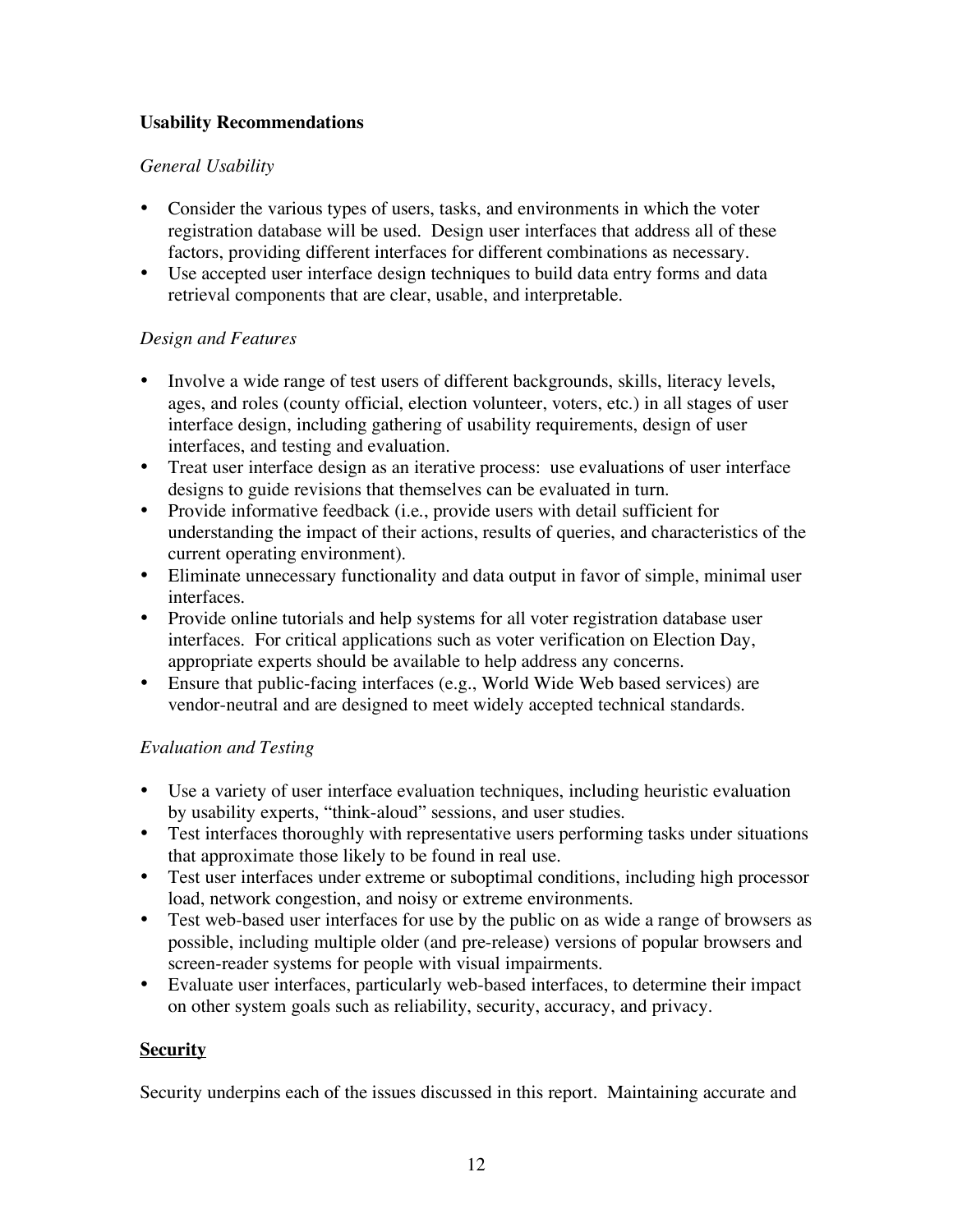private information is impossible if a VRD is vulnerable to malicious attack. Further, the validity of data within the VRD may be called into question if the system is easily compromised or lax security policies are established. Ultimately, an unsecured VRD could undermine elections. Good security policies address many different factors. Election officials should establish detailed access controls for each user accessing the VRD, procedures to harden VRDs from attack, and mechanisms to deal with and recover from security failures.

## **Security Recommendations**

## *Designing & Implementing Access Control Policies*

- Federal, state, and local election officials should work together to establish a common framework for access control policies, such as common roles and responsibilities of users and their levels of access, as well as who would be responsible for ultimately implementing and enforcing access control policies.
- Access control policies should not grant the same privileges to all users; rather the policies should group people by established roles and geographic areas. For example, the security policy might give the same level of privileges to all data entry officials for a particular county, but privileges should be different for VRD administrators.
- Access control policies should minimize the number of people who receive privileges both to access each piece of information and to grant access to others.
- Access control policies should ensure that each person is granted only the minimal set of privileges needed to do his or her job.
- Access control policy should cover all records stored in the VRD including records on both voters and non-voters.
- VRDs should use access control mechanisms provided in the database management systems provided; trying to implement access control entirely at the application level leaves greater opportunity for security mechanisms to be bypassed or compromised.
- VRDs should create public logs of all changes to the list of authorized users and their access rights, and any changes to either of these should require authorization from two different persons.
- Authorized users of the system should receive security training, including how to protect passwords and how to resist social engineering attacks (attempts to deceive someone into performing certain actions), and the importance of never sharing passwords.
- Older versions of access control policies should be retained, along with their dates of applicability, and possibly made available to the public to increase the transparency of the system.

#### *Administrative Privileges and Emergencies*

- The number of people with administrative privileges for the VRD should be limited; very few users should have the ability to grant access to others.
- People with administrative access should not be allowed to grant themselves new access privileges unilaterally; rather, such a change should require the consent of another administrator.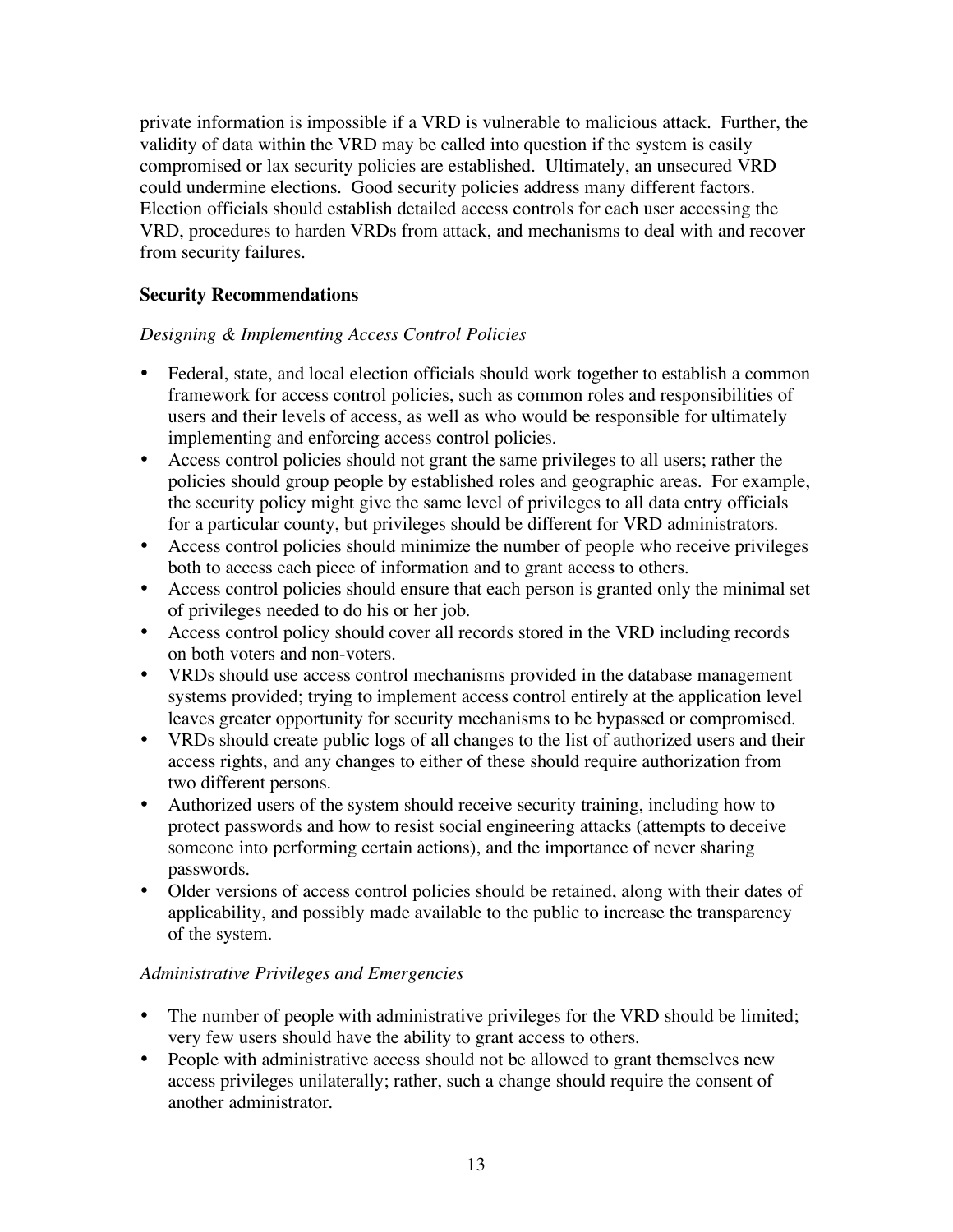- Officials should create rules that allow trusted election officials to increase temporarily the privileges available to others during emergencies in a controlled and fully audited manner.
- Emergency overrides should require two-person authorization and generation of detailed audit logs.

## *Security Metrics*

- Those responsible for managing VRDs should measure how effectively they have limited VRD users' privileges by determining how many people have access to how much data and by tracking effectiveness over time using these metrics.
- The EAC or some other appropriate organization should help develop and identify appropriate metrics.

#### *Protecting Against Attack*

- All communication channels used by the system should be secured. Anything transmitted over open communication networks, such as any wireless connection, the Internet, or the phone system, should be protected using end-to-end cryptography.
- Firewalls should be used to severely limit connectivity between internal and external networks.
- Mechanisms should be deployed to detect any penetration of system defenses or any insider misuse.

#### *Dealing with Security Failure*

- It must be possible to recover from security failures (e.g., retaining historical copies as well as the latest, regular backups with offsite storage, etc.)
- Officials should obtain independent security reviews of the VRD before system deployment and periodically thereafter.
- Individuals should be notified if an inappropriate person may have obtained their data.

## **Reliability**

Because VRDs control access to voting, they must meet a very high standard for reliability. If the system fails, it may disenfranchise voters and undermine public confidence in elections. VRDs should be designed to be reliable both during the nonpeak times before and after an election, and for high-activity times such as Election Day. While reliability issues are often considered in terms of "always on" electronic systems, registration systems may be economically designed to employ both online VRD and offline solutions, such as distributing DVD-ROMs of registration data to polling places for use on Election Day. State and local governments should assess the entire scope of reliability issues and design systems that have built in redundancy, replication, and distribution, but also incorporate mechanisms that allow the voting process to proceed should the VRD fail. States may choose to implement the VRD by centralizing the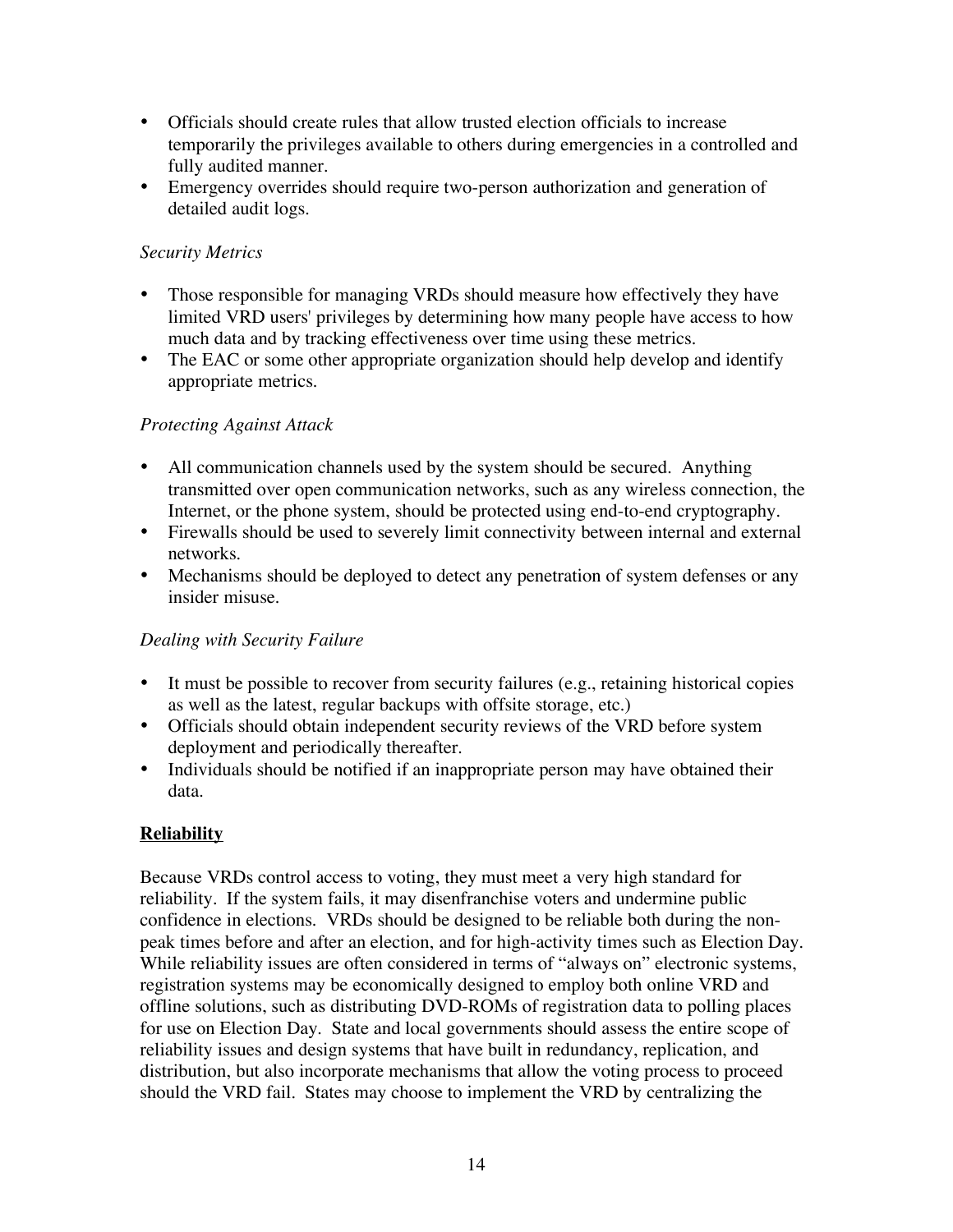database at the state level or decentralizing it and spreading responsibility among the different local jurisdictions; officials must recognize that reliability issues differ depending on the chosen implementation.

## **Reliability Recommendations**

## *Redundancy*

- Use redundancy to alleviate failures affecting time-critical operations.
- Ensure that redundancy actually increases reliability by conducting system failure tests.

## *Replicated Data*

- There should be multiple copies of the database.
- Copies should be physically separated to protect against physical damage.
- Copies should be logically separated (i.e., in different forms/types of systems) to protect against software failure and attacks.
- The data on physically separate copies (such as DVD-ROMs) should be encrypted. Encryption and decryption mechanisms should be tested.
- Different channels, including alternate network providers and routes, physical media, and printed copies to access different replicas should be provided.

## *Distribution*

- Evaluate the ability of individual databases to function when other parts of the system fail.
- Evaluate distributed database solutions with respect to their ability to meet the HAVA-mandated goal of a single, uniform, official, centralized, interactive computerized statewide voter registration list.

## *Centralization*

• Evaluate the ability of the system as a whole to respond to the unavailability of one or more copies of the centralized database.

## *Archives*

- All changes to the database that affect the ability of an individual to vote must be logged and archived.
- Archival media, including audit logs and backups, must be write-once or otherwise protected to ensure that accurate records of changes to the VRD have been maintained.

## *Election-Day Fallback Processes*

• Develop fallback processes for registration verification so that elections can proceed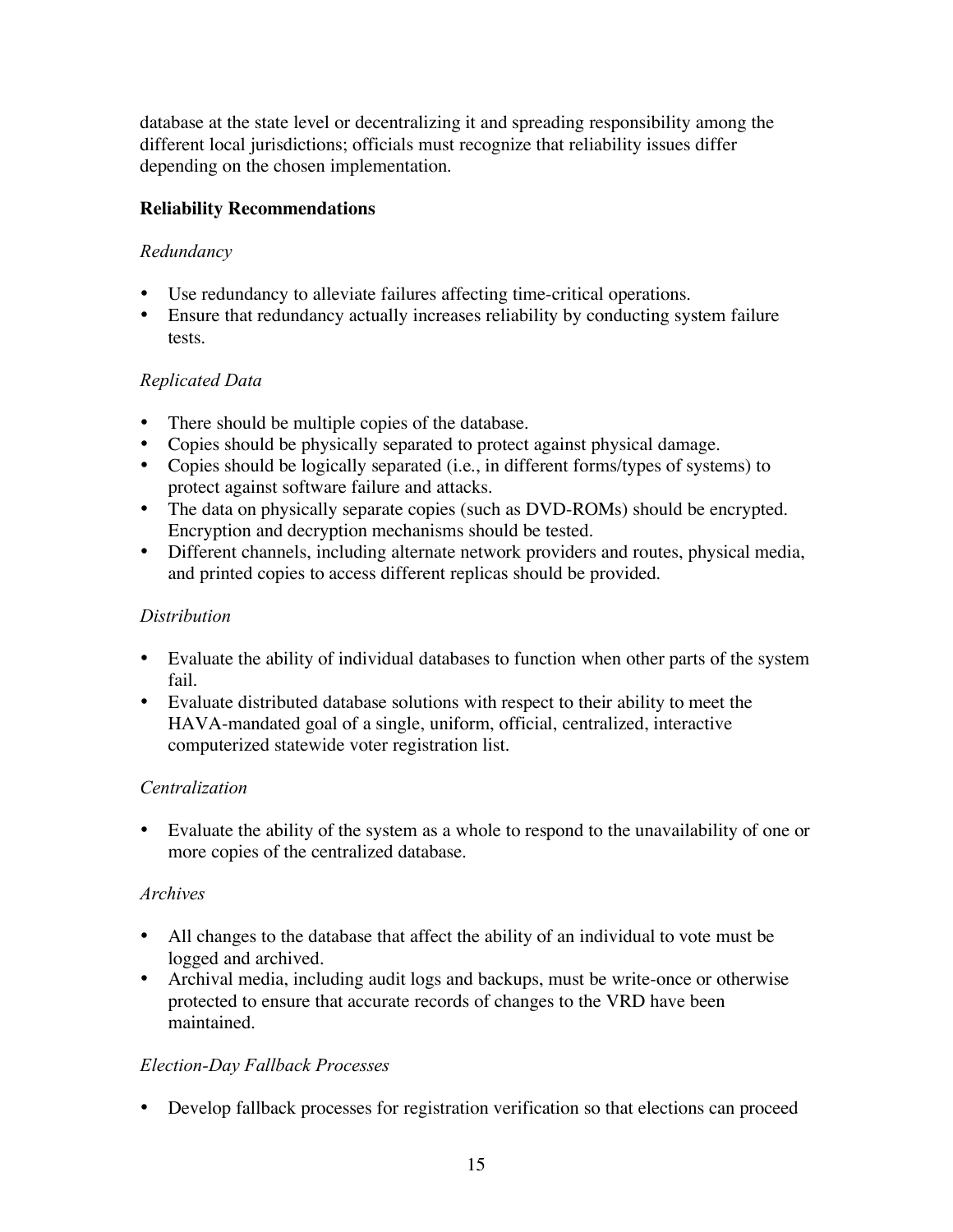even in the face of system failures.

• Ensure that fallback processes will withstand any failure that would not otherwise prevent voting. If a power failure at a polling place does not prevent use of voting machines, then it should not prevent voter registration checks to be performed.

## *Provisions for Delayed Entry of Registration Information*

- Develop processes supporting delayed entry of registrations.
- Analyze the impact of near-deadline registration and early/absentee ballots on the system.

## *Testing*

- A defined and empowered quality assurance group should be in place from the beginning of the project. The group should develop functionality, usability, and reliability tests.
- Periods of peak stress (e.g., immediately before registration deadlines, during elections, and registration verification) should be identified for reliability testing, as should the activity mix during periods of peak stress. Consider questions such as how many simultaneous users or operations are expected, and identify all potential component failures. Testing should check whether system performance will be adequate even when some system components have failed.
- Tests for security against likely attacks (e.g., denial-of-service attacks) should be conducted.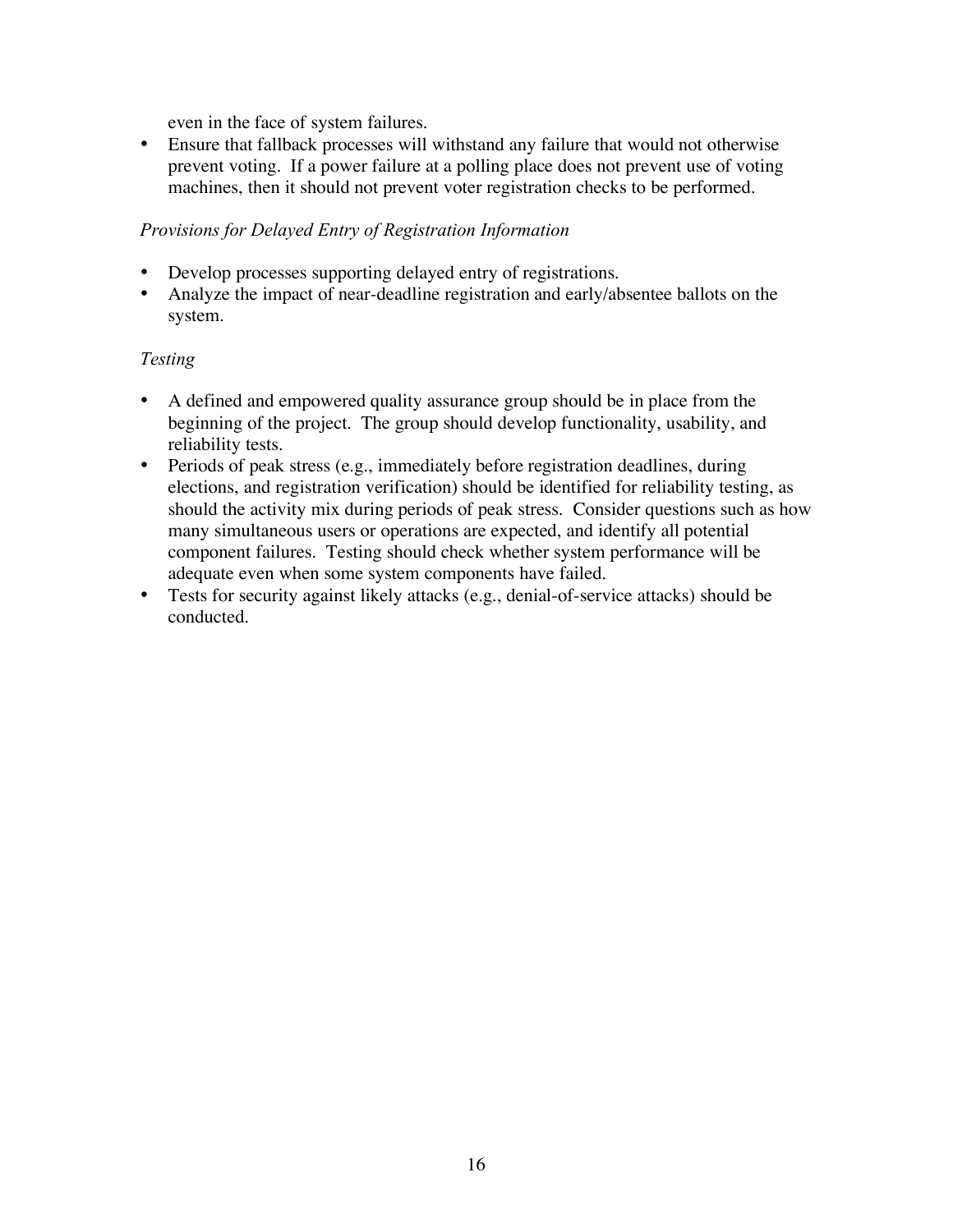## **1. Introduction**

The Help America Vote Act of  $2002<sup>2</sup>$  (HAVA) mandates that each state create a single, uniform, official, centralized, and interactive computerized statewide voter registration list by 2006. The requirement that the list be both interactive and computerized implies that the only compliant implementation will be as a database. While the goal of mandating the use of databases is to improve and streamline aspects of voter registration, inappropriately designed or implemented databases will have serious negative impacts on the accuracy of elections and on public perception.

In this report, we describe the characteristics that centralized voter registration databases should possess. While some recommendations might not be relevant to some systems, most of our recommendations should be implemented if systems are to be accurate, usable, secure, reliable, and appropriately protective of voters' privacy. In those cases in which systems have already been designed or built, election officials should consider modifications if our recommendations have not yet been included.

We start with an overview of voter registration databases and the Help America Vote Act and then provide technical recommendations.

**Voter Registration Databases (VRDs).** VRDs are statewide databases of registered voters. With the exception of North Dakota, which is the only state that does not have voter registration, voter registration rules are created at the state level.<sup>3</sup> Prior to the Help America Vote Act, local jurisdictions maintained lists of voters, with list formats and uses varying from jurisdiction to jurisdiction. In general, the lists can consist of the following:

- full legal name,
- date of birth,
- last four digits of the social security number,
- driver's license number,
- address of residence (to assign the precinct),
- mailing address,
- phone number,
- place of birth,
- party affiliation (so the correct election materials can be sent before primaries, and correct ballots can be given at primaries), and
- validity status, noting whether the record is for a valid voter, or if the registrant is not currently allowed to vote.

Some jurisdictions may request the full social security number and a digital image of the individual's signature for visual verification of mail-in ballots and initiatives. Jurisdictions may also retain voting history of registered voters and remove invalid

<sup>&</sup>lt;sup>2</sup> Public Law No. 107-252, 116 Stat. 1666 (codified at 42 U.S.C. §§ 15301-15545), available online at http://www.fec.gov/hava/law\_ext.txt.

 $3$  For more information about state voter registration deadlines, see http://www.eac.gov/register\_vote\_deadlines.asp.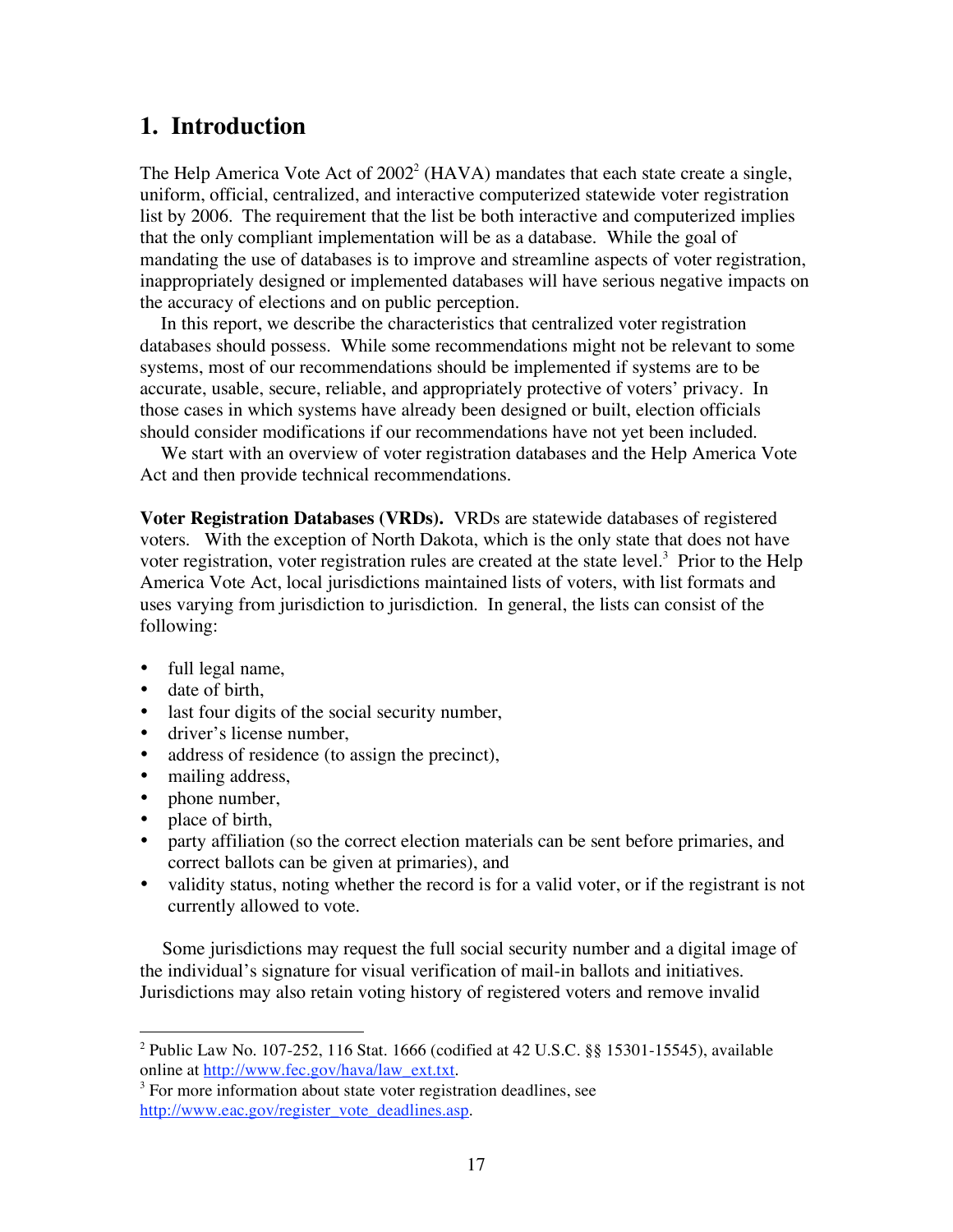registrations from the voting rolls. Invalid voter registrations can occur if a voter has not voted in several elections, has died, or has moved outside of the jurisdiction. If a record indicates that someone is not currently a valid voter, that individual must reregister. Some jurisdictions also include an indicator on a voter's record as to whether or not the address and phone number are to be given to outside organizations.

Election officials mail election materials, such as mail-in ballots and polling place addresses, to the voters listed in the VRD. *Polling books or voter rolls* derived from the VRD enable local officials to verify that a voter is registered in the precinct served by a particular polling place and that the voter has not previously voted in the election via a mail-in ballot or early voting. Polling books can be printed on paper or they can be digitized and put on personal computers or electronic handheld devices, often called electronic polling books. While these devices may differ in design, in general they connect either by phone lines or a wireless link to a master location that has the polling information, or they are stand-alone and contain copies of polling information. VRDs also may be used to produce lists of voters, including names, addresses, and party affiliations. Such lists frequently are used by outside groups to send voters electionrelated materials and to call voters in get-out-the-vote campaigns. VRDs typically are the basis for Internet-based voter information applications that enable people to determine if they are registered and where their polling places are located.

**Standards.** In light of recent events and legislation that have underscored the core importance of voting and of public confidence in our electoral system, one might conclude that all VRDs should be built and operated to the highest possible standards. While the highest standards of reliability, privacy, accountability, usability, and security are desirable, they may at times be impractical because of resulting expense or system response. Nonetheless, where practical and reasonable, the highest standards should be applied.

Standards for reliability, privacy, accountability, usability, and security allow for a wide range of applications and choices. Conventional commercial products and normal practices, which may be suitable for business or governmental applications, might not satisfy the difficult political and operational demands of voter registration systems. The cost of failure for a VRD, which may include a major loss of confidence in our political system and institutions, must be considered in the standards-setting process along with the other traditional costs that are the normal subject of evaluation.

This report discusses some standards that exceed the average commercial application for database software. While a higher standard may be recommended or included in a list of options for consideration, the ultimate decisions about standards obviously are not ours to make. We hope that those decisions will be made with an awareness of and sensitivity to the requirements essential to maintaining a high degree of public confidence in our electoral system.

**The Administration of HAVA.** The U.S. Election Assistance Commission (EAC), created by HAVA, is charged with, among other things, assisting states in the administration of Federal elections and establishing minimum election administration standards. It also provides states federal grants to replace punch card voting systems and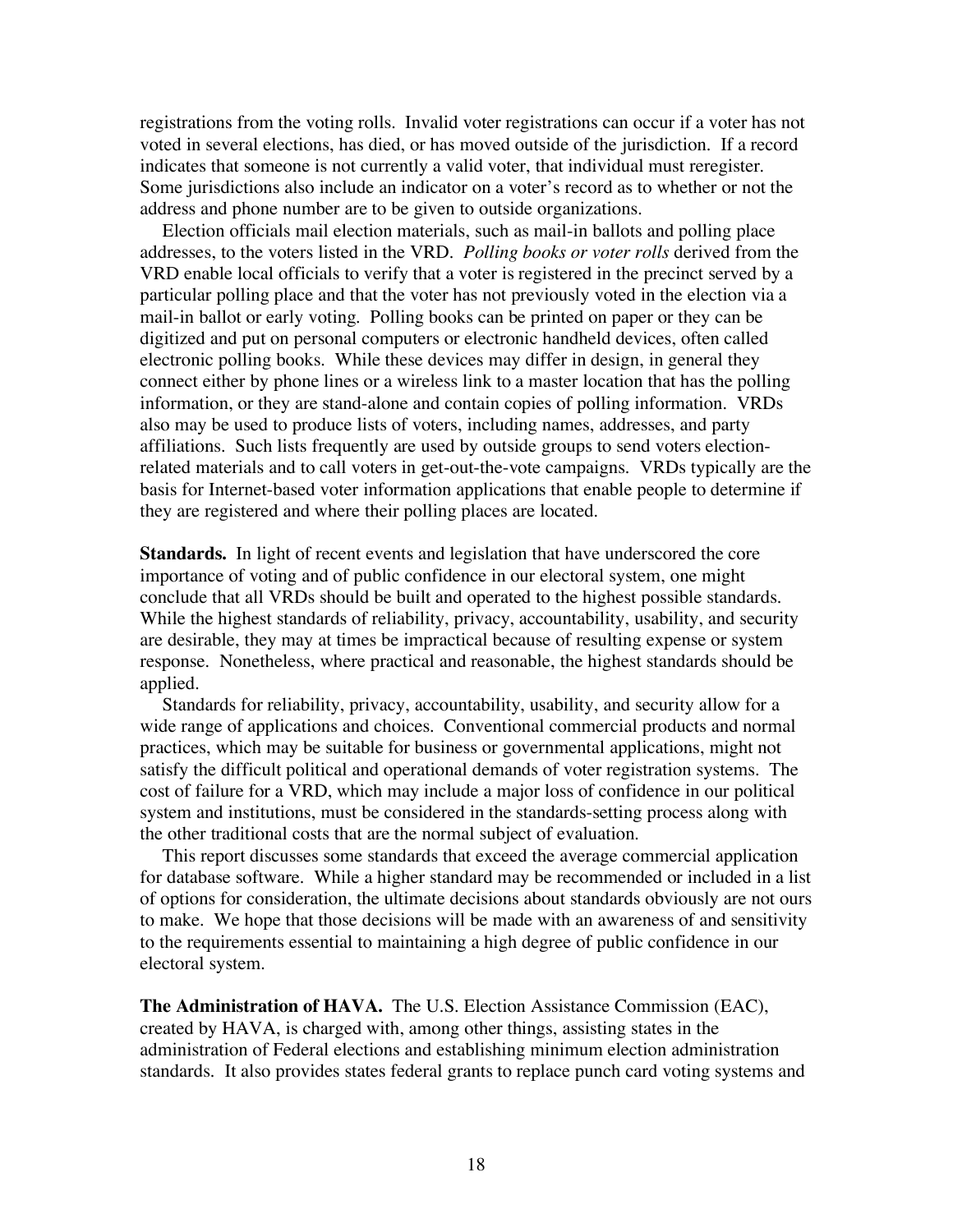to establish and maintain statewide voter registration lists. <sup>4</sup> The cost of developing and maintaining voter registration lists could be more than half the overall cost of administering elections. 5

Prior to HAVA, voter registration records often were maintained on a county or other local level; these records frequently were not coordinated across counties. What is new with HAVA is the aggregation of all records statewide under a central administration and in electronic form, thereby creating new challenges, risks, and opportunities.

We address a variety of issues in this report with the understanding that many states are nearing the completion of the HAVA-mandated implementation.<sup>6</sup> As computer systems are rarely finished, it is likely that the VRD implementations will continue to be developed and enhanced and that our recommendations will be relevant well beyond the initial implementations.

**Other Studies.** This report focuses on the technology aspects of VRDs. There are several other studies that discuss different aspects of VRDs. For example, "Balancing Access and Integrity, The Report of the Century Foundation Working Group on State Implementation of Election Reform"<sup>7</sup> has an excellent chapter on VRDs. This study, while not as detailed as ours, includes more policy-related issues.

The California Voter Foundation has an outstanding study, "Voter Privacy in the Digital Age," <sup>8</sup> that details how information on voter registration lists is gathered and used. "Assorted Rolls, Statewide Voter Registration Databases Under HAVA" by Electionline.org, is a complete snapshot of the States' different plans and implementations of HAVA-mandated statewide VRDs. The Appleseed Foundation, in a joint effort with Latham & Watkins and the Brennan Center for Justice, released a best practices guide in 2005 offering guidance to states in developing their VRDs.<sup>9</sup>

**Scope.** We make some assumptions to narrow the scope of our report to the kinds of VRDs that are actually being used by the states.<sup>10</sup> For example, we assume that the VRD is implemented as an application using a commercial off-the-shelf database system. Commercial *database management systems* (DBMSs) are reliable, affordable, and have many features that are needed for the VRD application. However, the use of a commercial DBMS is only part of the implementation. Applications built on top of a

http://www.reformelections.org/publications.asp?pubid=542.

 <sup>4</sup> <sup>42</sup> U.S.C. § 15322.

 $<sup>5</sup>$  Ace Project, Voter Registration Overview web page,</sup>

http://www.aceproject.org/main/english/vr/vr10.htm.

<sup>6</sup> Electionline.org, 2005, "Assorted Rolls: Statewide Voter Registration Databases Under HAVA," Election Reform Briefing 11, June, available online at http://www.electionline.org/Portals/1/Assorted%20Rolls.pdf.

<sup>&</sup>lt;sup>7</sup> Century Foundation Working Group on State Implementation of Election Reform, 2005, "Balancing Access and Integrity," available online at

<sup>&</sup>lt;sup>8</sup> California Voter Foundation, 2004, "Voter Privacy in the Digital Age," available online at http://www.calvoter.org/issues/votprivacy/pub/voterprivacy/index.html.

 $9$  Appleseed, 2005, "The Database Dilemma: Implementation of HAVA's Statewide Voter Registration Database Requirement," available online at

http://www.appleseeds.net/download/Appleseed\_Brennan\_HAVA\_Users\_Manual.pdf.

<sup>&</sup>lt;sup>10</sup> Electionline.org, op. cit.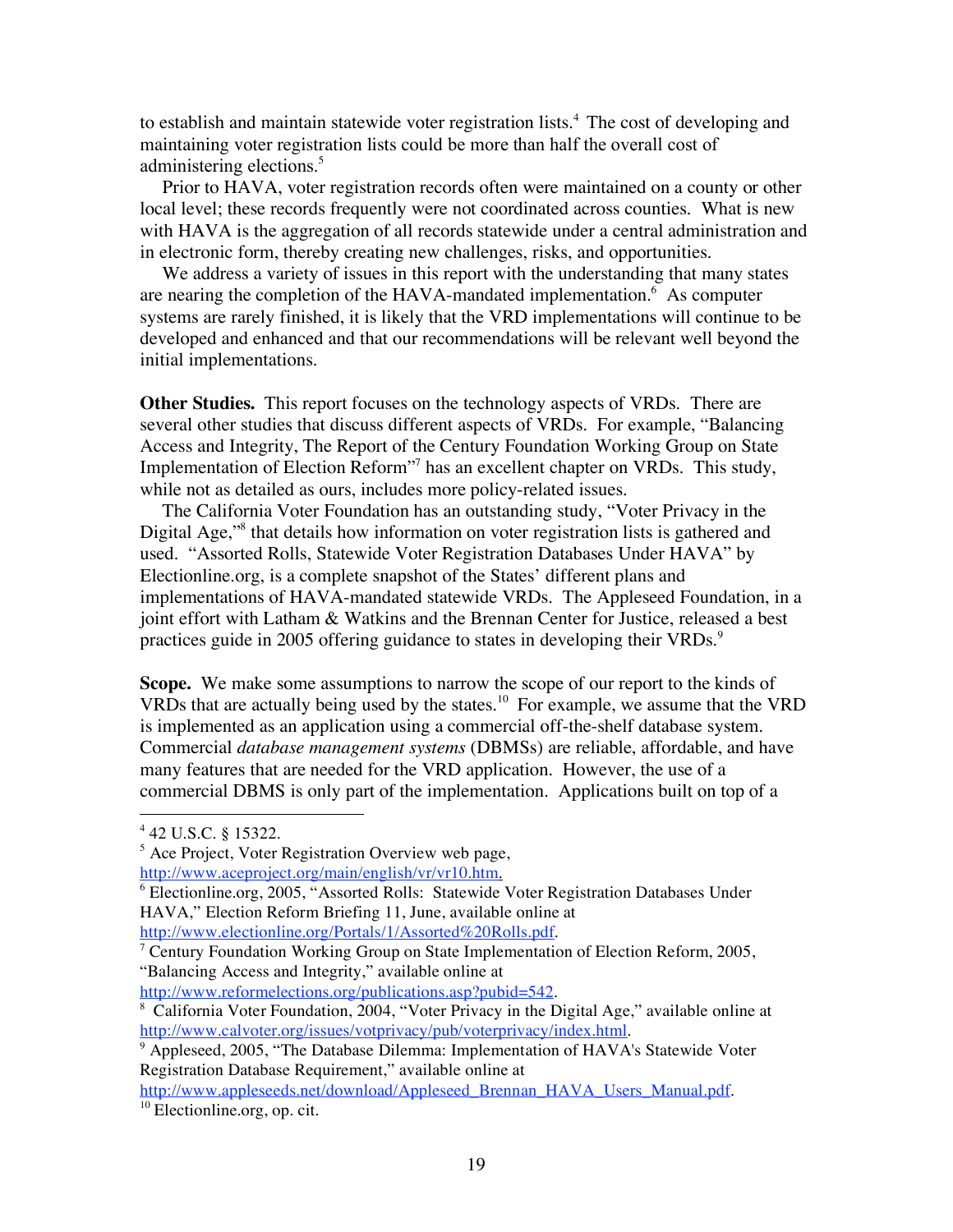DBMS include user interfaces, system design, and the implementation of various security and reliability policies.

Commercial DBMSs have features that are necessary for the VRD application such as *transaction logs* and *audit logs* that maintain records of changes to the data and database design. The systems also provide mechanisms to *backup* the database. A backup is a complete copy of the database at a known point in time. Transaction logs are used together with backups to rebuild the system if there is a problem, restoring the data to its state at the time of the backup. Audit logs are used to determine if suspicious updates have occurred. Commercial DBMSs also provide *access protections*, so that only users with the correct authorizations can access given data.

VRDs may be *top-down*, *bottom-up*, or some combination of the two.<sup>11</sup> In a top-down approach, state officials administer a single master computer server; all voter records are stored on that central server, and all requests to view or modify voter records are executed on the central server. In a bottom-up approach, each county may keep its own database of records for voters within the county, and the county's records may be reconciled with a database run by the state on a periodic basis.<sup>12</sup> Although these two approaches have some different properties, most of the issues that we discuss apply independent of whether the VRD is top-down or bottom-up. Therefore, when we refer to the VRD, it is worth keeping in mind that this database may in fact be implemented by a collection of computer systems working cooperatively to store and maintain voter registration records.

**Software Development.** Sound principles of project management must be followed when developing software. The knowledge of the people currently working in the local offices, who may be experts in voter registration, should be assessed. A single person should manage the software development project and also bear responsibility for its success.

Those working on the development of the VRD must be trained professionals who have implemented database systems, preferably with the development tools of the chosen vendor. In addition, from the beginning there must be a trained quality assurance group that is continuously testing the design and ultimately the implementation to make sure that the application is reliable and accurate.

<sup>&</sup>lt;sup>11</sup> The Electionline.org briefing cited above contains an excellent discussion of the distinction between the two and why both can be considered HAVA-compliant.

<sup>&</sup>lt;sup>12</sup> 42 U.S.C. § 15483(a)(1)(A)(vi) ("All voter registration information obtained by any local election official in the State shall be electronically entered into the computerized list on an expedited basis at the time the information is provided to the local official.") The EAC Voluntary Guidance has interpreted "expedited" as meaning "at least every 24 hours."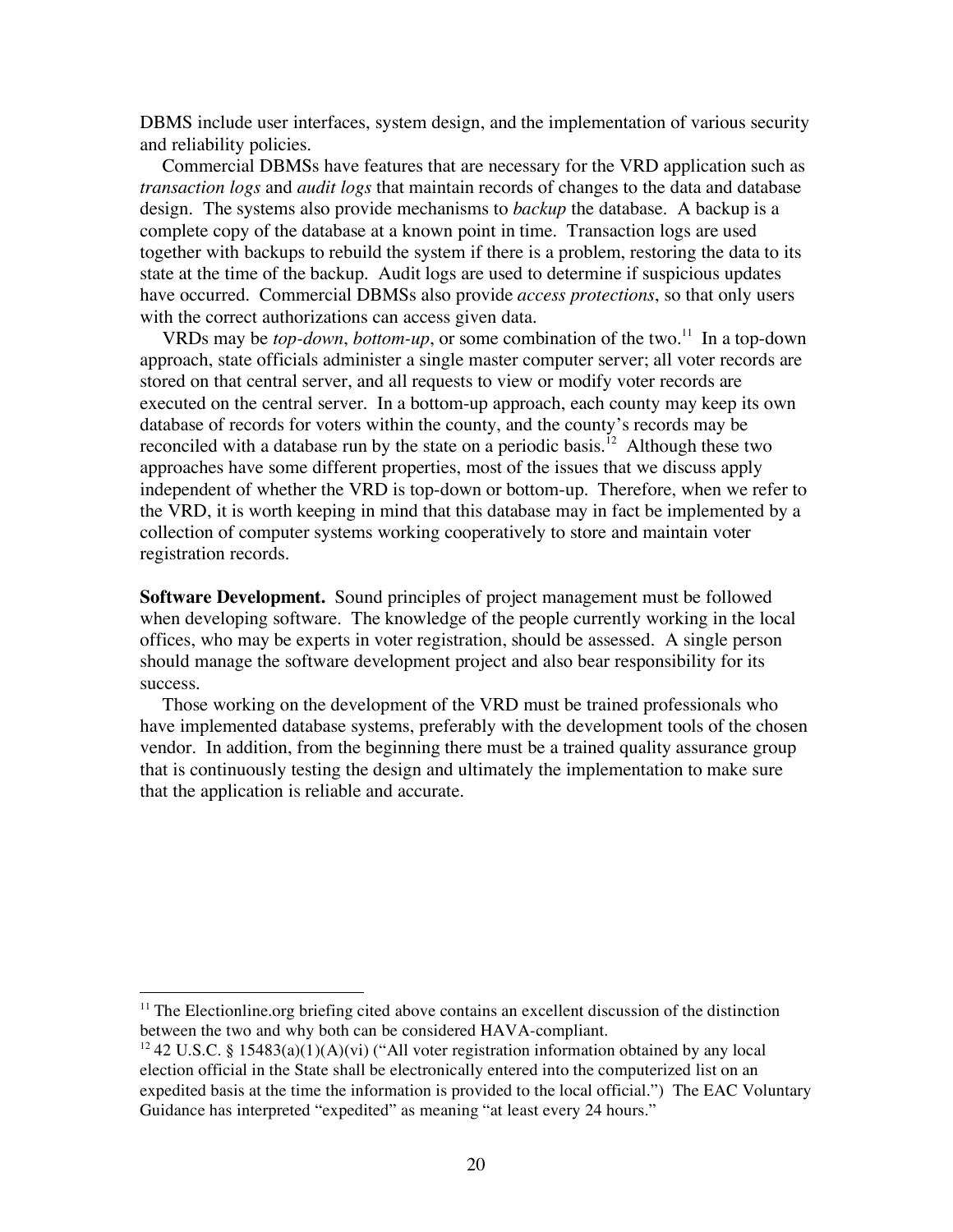## **2. Accuracy**

Maintaining the accuracy of VRDs requires balancing two opposing concerns. The first concern is that a VRD needs to be inclusive to avoid disenfranchising legitimate voters. The names of all people who have registered and are duly eligible to vote must be included in the VRD; any omissions will exclude eligible voters from voting. The second, somewhat contrary concern is that the VRD must not be overly inclusive. To prevent fraud, only legally registered persons should be listed in the VRD as eligible to vote. We will address both of these concerns.

Not only must VRDs be accurate, the public must also believe that they are accurate. Because VRDs control access to voting, transparency is critical. It must be possible to convince those with interests in elections—including voters, political parties, politicians, academics, and the press—of the correctness of the VRDs. To provide transparency, policies should minimize the possibility of error and facilitate the correction of errors. Election officials must also take responsibility for ensuring adherence to these policies.

**Data Entry and Errors.** Most errors in individual database records occur during data entry. Errors include misspelling of names and addresses, incorrect recording of unique IDs, misidentification of people to whom access to the system should be allowed or denied, and misdirecting voters to the wrong polling place.

Data is entered into the VRD using one of two methods: manual entry or via automatic scanning devices. An automatic scanning device is a machine that looks like a copier and is used to scan a document into a computer system. Once the document is scanned in, software that can recognize characters transfers the data from the printed form into the VRD, while providing a clerk with the opportunity to correct mistakes. For either manual entry or automatic scanning, a well-designed user interface for the clerk will reduce errors. (Chapter 4 on usability contains further discussion of user interfaces.)

While quality control systems and appropriate supervision of data entry may reduce data entry errors, some errors will inevitably occur. Problems can arise because of variations of name spellings (Stevens or Stephens), first and last names that use accent marks or more than one capital letter (McMullen), and names that have no vowels (Ng). Incorrect or incomplete spellings of street names are additional potential sources of errors. Changes that are primarily entered in other state databases—such as changes in marital status and court approved name changes—also compound the challenge to accuracy.

**Voter Verification and Notice.** To minimize the impact of errors in the VRD, voters should be provided with (1) opportunities and methods to view and verify their data, and (2) notices about changes to their records. For example, the system might provide an Internet website or automated telephone service where voters can examine parts of their records, check their registration status, and determine their assigned polling places.

Whenever a voter or potential voter is determined to be ineligible to vote, the reason and source of information for the determination of ineligibility should be included in the VRD. This information should be retained so that someone who has been inappropriately labeled as ineligible can easily challenge the decision and demonstrate that an error has occurred.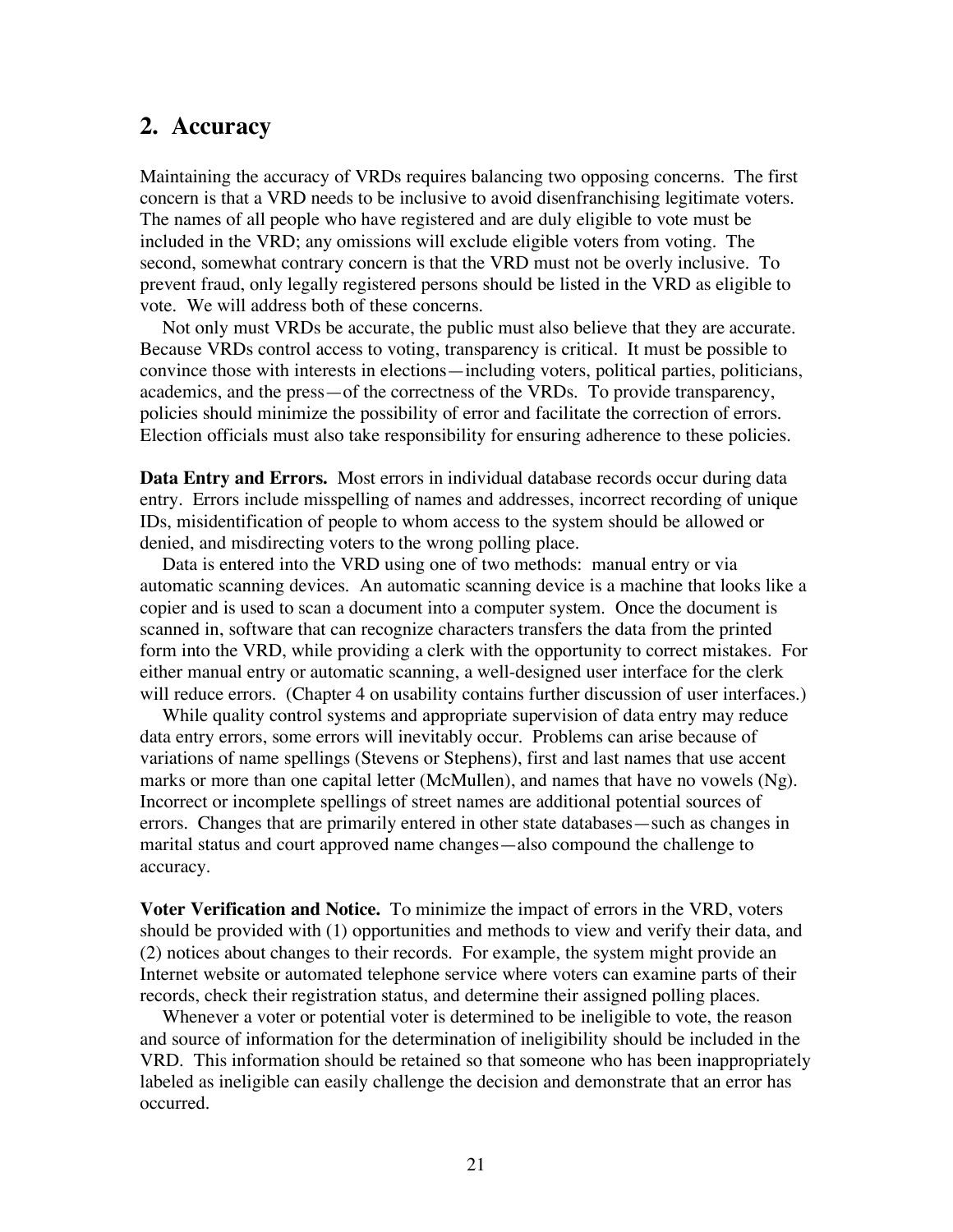Finally, election officials should mail each registered voter in the VRD a postcard with his or her registration information and information necessary for voting, such as polling place location or instruction for voting by mail. Voters also should be notified when their registration status changes. A voter removed from the rolls or reassigned to a new polling place should be notified by mail of the change and be provided an opportunity to seek correction if the change is an error. A voter recorded as having moved should be notified by mail sent to both the new address and the old address (similar to the method the United States Postal Service uses with respect to change of address forms).

To help correct errors in voting records, contact information for the person or office responsible for complaints and questions should be provided to voters. Further, voters and system administrators should understand how complaints and errors are addressed, and voters should receive feedback explaining the reasons for a final determination.

One recent survey found that approximately two-thirds of surveyed states do not notify voters who have been purged from the election rolls.<sup>13</sup> Advance notice, which can be facilitated by the VRD, would provide voters with an opportunity to identify mistakes prior to an election. Care must be taken in designing such systems so that violations of privacy and security do not occur.

Notification processes are not always foolproof. For example, in 2004, 8,800 Maricopa County, Arizona, residents received election notification cards listing the wrong polling places in the wrong cities.<sup>14</sup>

To help minimize the impact of incorrect notification, we recommend that public notice be provided well in advance of an election. That notice should include the polling place's geographic location and official name (school, church, library name), a description of the exterior of the polling place to assist voters in locating the entrance, times of poll operation, residential boundary lines, and corresponding zip codes.

Some states allow voters to verify that they are registered through an Internet web site or by phone. For states that use Internet verification the user interface should protect voters' privacy by requiring the voter to provide his or her name and address and limiting the response to "yes, you are registered to vote and here is where you go" or "no, you are not registered to vote." The response should not include personally identifiable information about the potential voter.

Some provision needs to be made to deal with corrections on Election Day because not all errors can be corrected in advance. Poll workers are likely to be preoccupied with running an election and should not be allowed to make changes to the VRD. Under the right circumstances, after extensive testing for accuracy and usability, it might be possible to allow poll workers to send electronic reports of needed changes to election workers. If such a system is implemented, the updates would need to satisfy the auditing and authorization requirements discussed elsewhere in this report.

A simple alternative is to provide paper forms that are filled out at the polling place and submitted to election workers after the close of the election.

**Generating the List of Registered Voters.** A printed voter registration list for those precincts served by a polling place is typically used to verify registered voters. While

 $13$  Electionline.org, op. cit.

<sup>14</sup> Dennis Wagner, 2004, "8,800 Voting Cards Have Wrong Poll Address," *The Arizona Republic*, October 27, p. B5.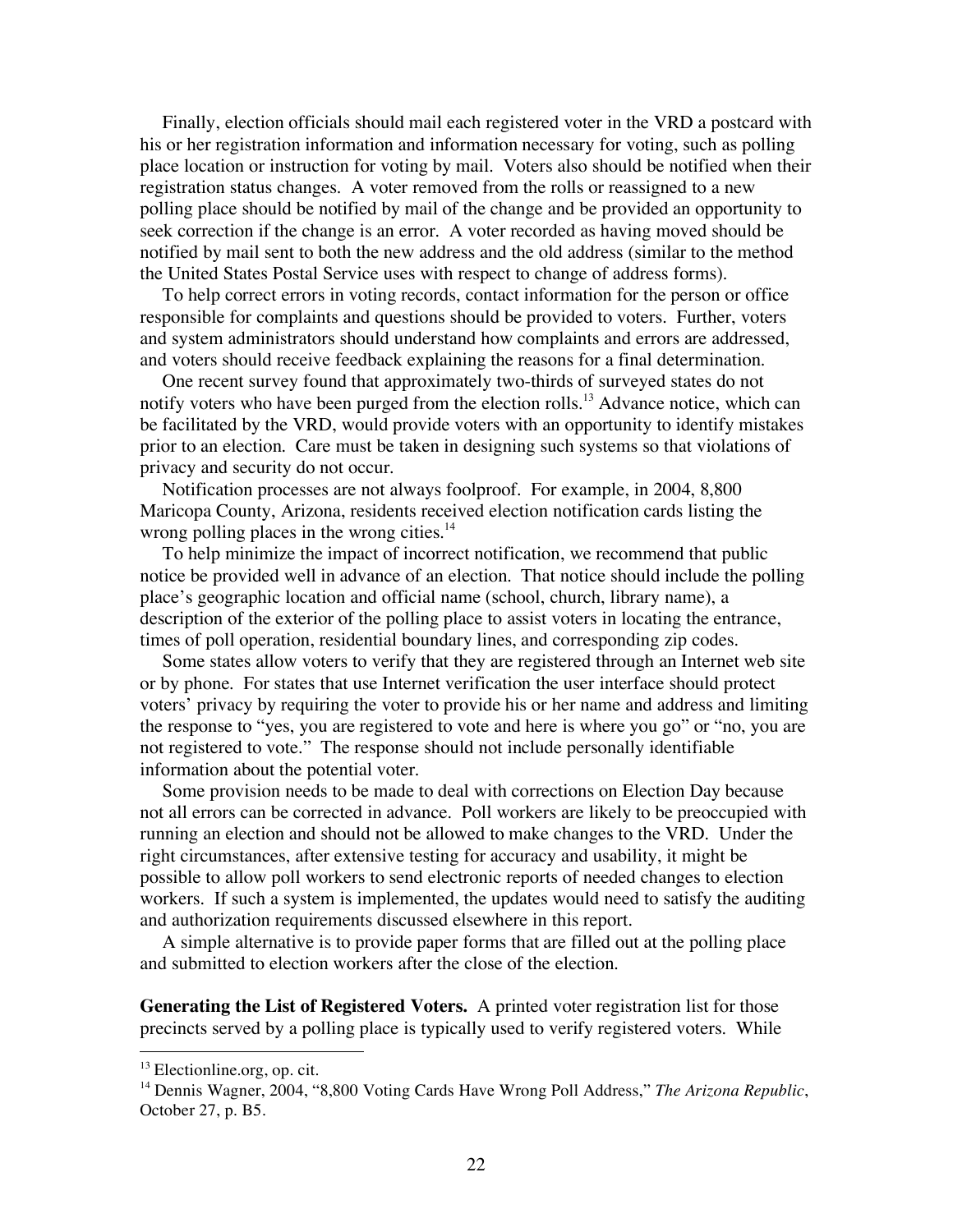these printed lists are convenient and easy to control, sometimes the wrong list is provided to a polling place. To minimize the chance of the delivery of an incorrect list, we recommend that automated generation of polling place lists be used as much as possible and that the lists be carefully checked by at least two people. Local officials can conduct these checks, but they need to be made far enough in advance of elections to allow time for corrections.

Incorrect voter lists could be delivered to polling places independent of whether the data are provided on paper, DVD-ROMs, in a PC, or in a handheld device. In all of these cases, a computer operator might provide incorrect directions to the computer, resulting in the wrong electronic list going to the polling place. As with paper printouts, we recommend that electronic versions of voter lists be checked by at least two people well in advance of elections to allow time for corrections.

**Information Deletion and Retention.** In addition to being a list of currently registered voters, a VRD is a comprehensive set of records reflecting voter registration activity and administration. Consequently, we recommend that after records appear to be no longer relevant, they be retained in the VRD at least for the next two Federal elections or for the statutorily-mandated minimum of twenty-two months. <sup>15</sup> The retained record should include a dated annotation stating that the voter is not eligible to vote, along with the reason for ineligibility. Thus, a VRD might contain information about those who have applied, been approved, been questioned, died, moved, or been denied the right to vote, as well as those who currently are eligible to vote.

When records were stored on paper, retaining old records imposed a non-trivial administrative burden. Electronic databases have made the cost of retention negligible, so old information can be retained relatively easily and inexpensively. When information is sufficiently old, it should be moved from the VRD into an offline archival database that is never purged. Retention of such information will enhance transparency and facilitate the correction of errors such as those that can occur when voters are thought to have died, moved, been convicted of a felony, or otherwise determined not to be eligible to participate in a public election.

**Other Databases.** HAVA requires that states authenticate each potential voter by crosschecking with other state databases—in particular, databases of driver's licenses.<sup>16</sup> If a potential voter does not have a state driver's license, then the last four digits of the voter's Social Security number must be used for authentication.

Because other databases can be inaccurate as a result of ambiguous or incorrectly entered data or computer-related problems, wholly automated procedures are risky. Consequently, we recommend that other databases not be used to enroll or de-enroll voters automatically. External databases could be used for initial screening, but an appropriate election official should perform any final determination of voter eligibility or

<sup>&</sup>lt;sup>15</sup> The Civil Rights Act of 1960 requires that every officer of elections retain for 22 months registration and other voting records and papers for federal elections. 42 U.S.C. § 1974.

<sup>&</sup>lt;sup>16</sup> HAVA provides for coordination of voters lists with other state agency databases (42 U.S.C. §  $15483(a)(1)(A)(iv)$  and requires that registration applications include either a current and valid driver's license or the last 4 digits of the applicant's Social Security number (42 U.S.C. §  $15483(a)(5)$ ).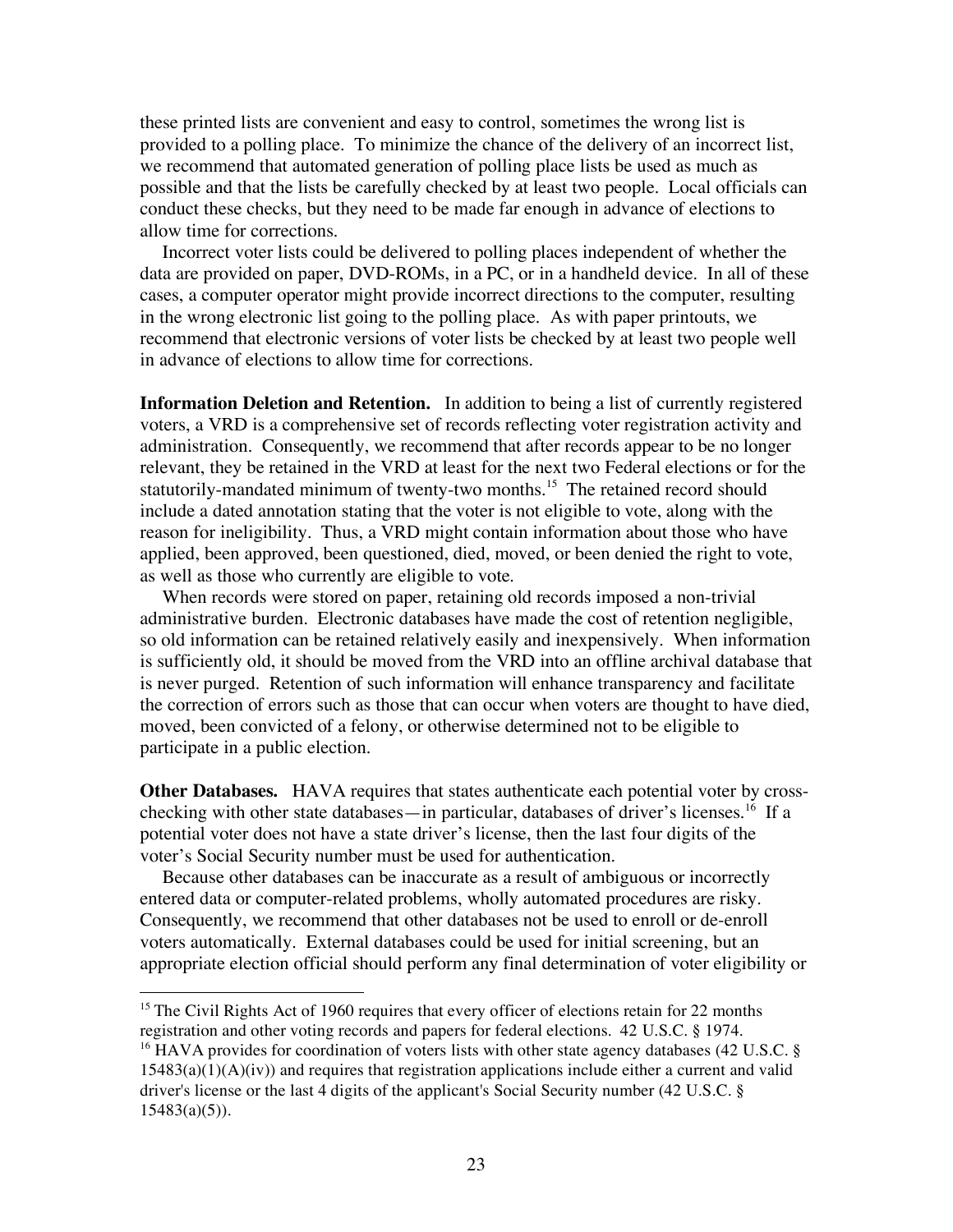ineligibility. We suggest that every change, addition, or deletion to the VRD require explicit approval by an individual authorized to make that change. We discuss how this might be done in Chapter 5 on security.

Errors can arise because of court-approved changes in legal name that conflict with existing birth records, motor vehicle records, or other state records. Name similarities also can create problems. For example, a death record database may show that Mr. John Smith who lives at 254 Vine St. has died. There may be a Mr. John Smith, Jr. living at the same address who is eligible to vote. If the death record database is applied with no cross checking, John Smith Jr. may learn on Election Day that he has been denied his right to vote.

Databases also can be inaccurate or unreliable because of computer viruses, programming errors, and system failures. For example, in 2003 the Maryland Motor Vehicle Administration (MVA) offices were attacked by a computer worm. <sup>17</sup> The worm shut down the MVA's computers and telecommunication systems, cutting them off from all forms of remote communication and disrupting operations in all 23 MVA offices located throughout the state. A second event occurred on January 20, 2004, when the MVA could not process work on the mainframe computer for about an hour after opening. The problem was characterized as a computer glitch.<sup>18</sup>

A further risk to the accuracy of databases is insider fraud, involving either the VRD itself or external databases, such as driver's license databases, that are used to authenticate voters.<sup>19</sup> Therefore, election officials should carefully consider if the accuracy and security of external databases is sufficient to meet voter registration needs. Risks associated with insider fraud are discussed further in Chapter 5 on security.

**Avoid Large-Scale Merges and Purges.** Computers make it easy to automate sweeping batch updates to a VRD; at the same time, errors can be magnified by the use of automation. In the context of VRDs, a batch update is a group of updates received from what is believed to be an authorized source (e.g., a local county). Because many voter records could be affected by a single batch transaction, a greater level of authority should be required to perform a batch update than is required to make individual changes. As is the case with all updates, election officials should develop policies and procedures to ensure the accuracy of large batch updates to the VRD. For example, a policy might prohibit batch updates affecting more than a maximum number of voters or jurisdictions (essentially requiring that large changes be broken down into multiple smaller batches that can be reviewed more effectively), or a policy might require individualized review and approval of each voter record that is affected. A policy might specify that batch updates be reviewed by several people or mandate that audits of a statistically-significant

<sup>&</sup>lt;sup>17</sup> Christian Davenport and Hamil R. Harris, 2003, "MD's MVA Offices Forced to Shut Down,"

*Washington Post*, August 13, p. A09.<br><sup>18</sup> "Glitch at MVA Branch Offices Delays Some Transactions for an Hour," 2004, *The Baltimore Sun*, January 21, p. B6.

 $19$  For example, a Maryland MVA employee was charged with conspiring with others to sell more than 150 state identification cards. See Eric Rich, 2005, "MD, MVA Employee Charged in ID Card Sales," *Washington Post*, April 23, p. B03. For a collection of stories of security problems of motor vehicle records, see Center for Democracy and Technology, *Tracking Security at State Motor Vehicle Offices*, available online at http://www.cdt.org/privacy/030131motorvehicle.shtml.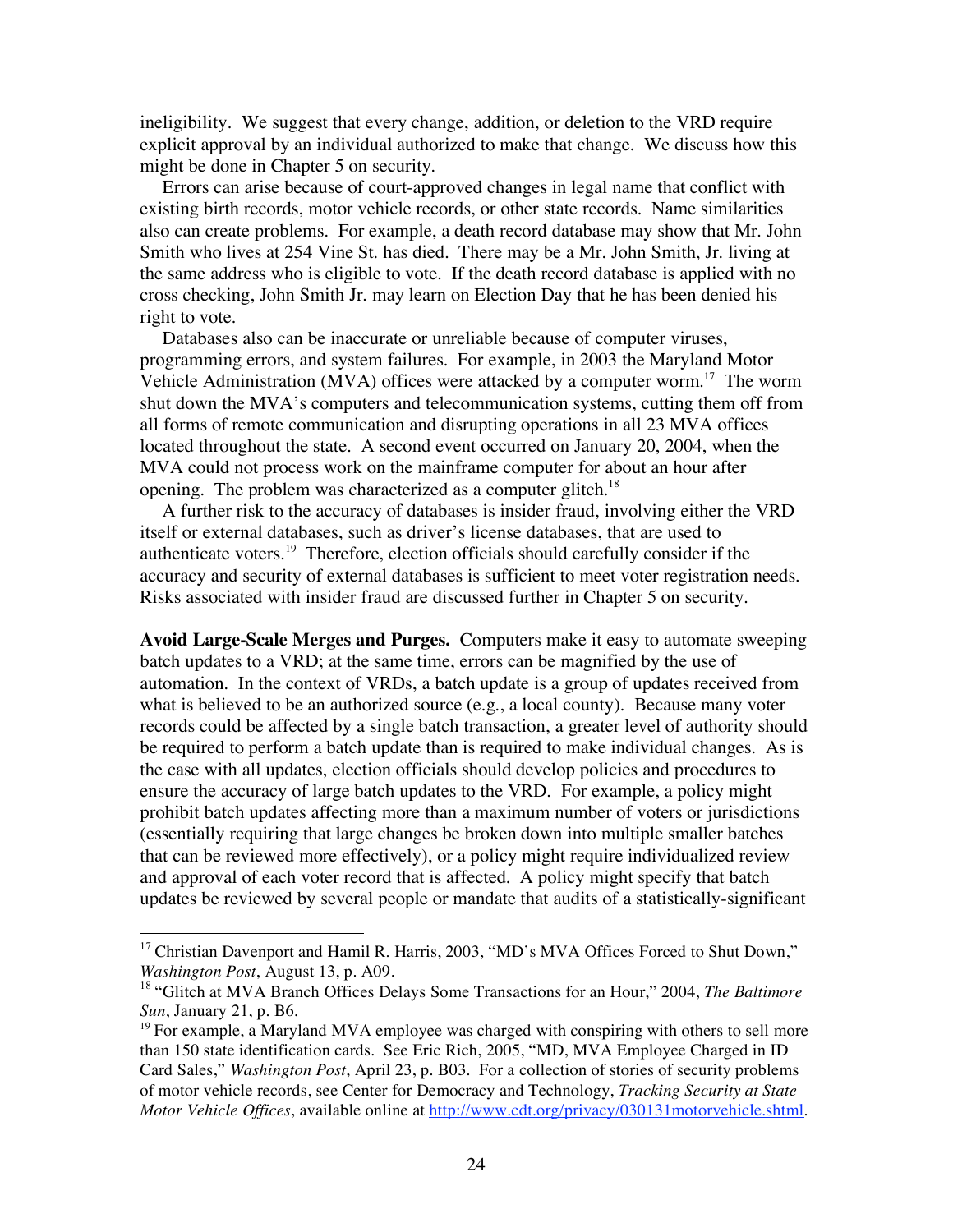random sample of records in the batch be performed before approving the batch update.

Given the inaccuracies that exist in many governmental databases, large-scale automated merges between databases increase the risk of errors in a VRD.<sup>20</sup> Consequences of inaccuracies in other databases could result in the widespread disenfranchisement of eligible voters, the inclusion of ineligible voters in a VRD, or both.

We recommend special caution in deploying large-scale purges of VRDs. The move to a statewide VRD may make it tempting to attempt to automatically eliminate duplicates by comparing lists of eligible voters across counties, something that previously could not be done. However, automatic purges of duplicate entries could disenfranchise large numbers of legitimate voters. If large-scale purges occur, they should be done well in advance of any election, and all people whose names are purged from the VRD should receive notification in sufficient time for them to be able to correct any errors arising from the purge.

**Accountability.** Clearly defined accountability for all changes to the database is a fundamental requirement for helping instill voter confidence in VRDs. Voters, politicians, election officials, the press, and others should be able to determine who is responsible for changes to the VRD.

These changes include, changes to the data such as adding new voters, purging voter records, changing addresses, names, etc.; changes to the software configuration such as incorporating new software releases into the VRD; changes to the security policy and access rights; or changes to the database design. Any of these changes can adversely affect the data, so in order to provide the desired accountability there must be a record of each change, when it occurred, and who approved the change.

**Audit Trail.** The record of the changes to the VRD is called an *audit trail*. In order to ensure accuracy and transparency, VRDs must be auditable. VRDs that can be independently verified, checked, and proven to be fair will increase voter confidence and help avoid litigation.

The audit trail should include the record of all possible changes mentioned, namely, data changes, configuration changes, security policy changes, and database design changes. Although we call this an audit trail, it is not a single entity. The records of configuration, policy and design changes, including who approved them, can be kept in computer files or on paper as long as they are auditable by a third party. The record of changes to the data, because there will be many of them, must be kept in computer files to facilitate auditing.

In DBMS applications, there are typically two files generated because of a change to the database. The *transaction log* records in a file the data values before and after the change occurred, as well as the time of the change. The *audit log* records information about the user ID of the person who made the change. The transaction log is used to provide backup should a system failure occur.

The content of audit logs varies among DBMSs. In some, it is possible to configure the system so that the audit log tracks changes to the security of the system (the

 $20$  In 1988, Congress enacted the Computer Matching and Privacy Protection Act to address some of the unfairness and inaccuracies arising from federal government use of computer matching techniques. See Public Law 100-503, 102 Stat. 2507 (codified at 5 U.S.C. §552a).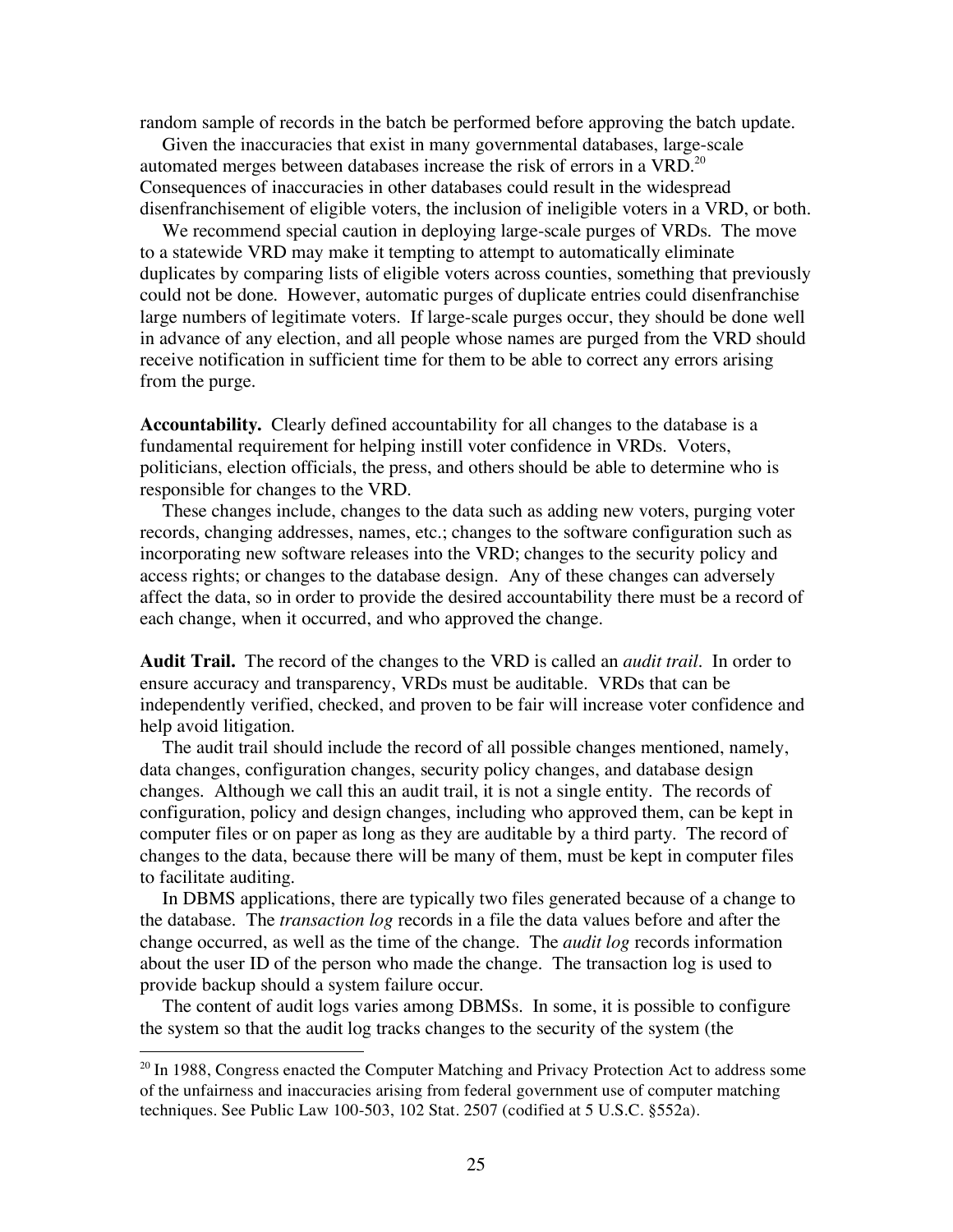permissions given to particular users), changes to the data, and changes to the database design. For the purposes of the VRD auditing requirements, this is not sufficient. The VRD should record not only which user made the change, but also the identification of the person who authorized the change. Therefore, it may not be possible to rely on the commercial DBMS's auditing capabilities alone for the audit trail that a VRD requires. VRD implementers will need to augment the application code of the commercial database audit log to provide a complete audit trail.

Well-maintained audit trails are critical because they may allow reconstruction of the circumstances of a system failure, thereby facilitating future improvements to access policies and possibly to the database itself.

**Approval Mechanism.** Given that there is an audit trail that records whose approval was given for each change, state or local officials must set policies on who is actually authorized to make changes. Access control polices are discussed in more detail in Chapter 5 on security. We assume that the person with ultimate authority to make the changes is an election official, and we recommend that the responsibilities and authorities of such election officials be clearly defined and publicly available.

For system changes, we recommend that there be a formal change control process that states how changes to the system configuration, security policy, and database design are reviewed, approved, and recorded.

Summary reports or excerpts from audit trails should be provided to supervisors and made available to external auditors. These reports should be inspected frequently for unusual or suspicious activities such as access from unexpected Internet Protocol (commonly referred to as "IP") addresses or at unusual times of day, surges in the number of accesses by a single user, and other anomalous activity.

**Conclusion.** Well-designed accuracy features must be accompanied by appropriate training and resources. Even the best designed VRD will be of little value if officials do not monitor and verify that only authorized changes are made to the VRD. Log files that are never read and system quality control processes that are not supervised will not ensure database accuracy. Since accuracy should be viewed as an ongoing responsibility, election officials should assign specific staff to oversee these continuing activities.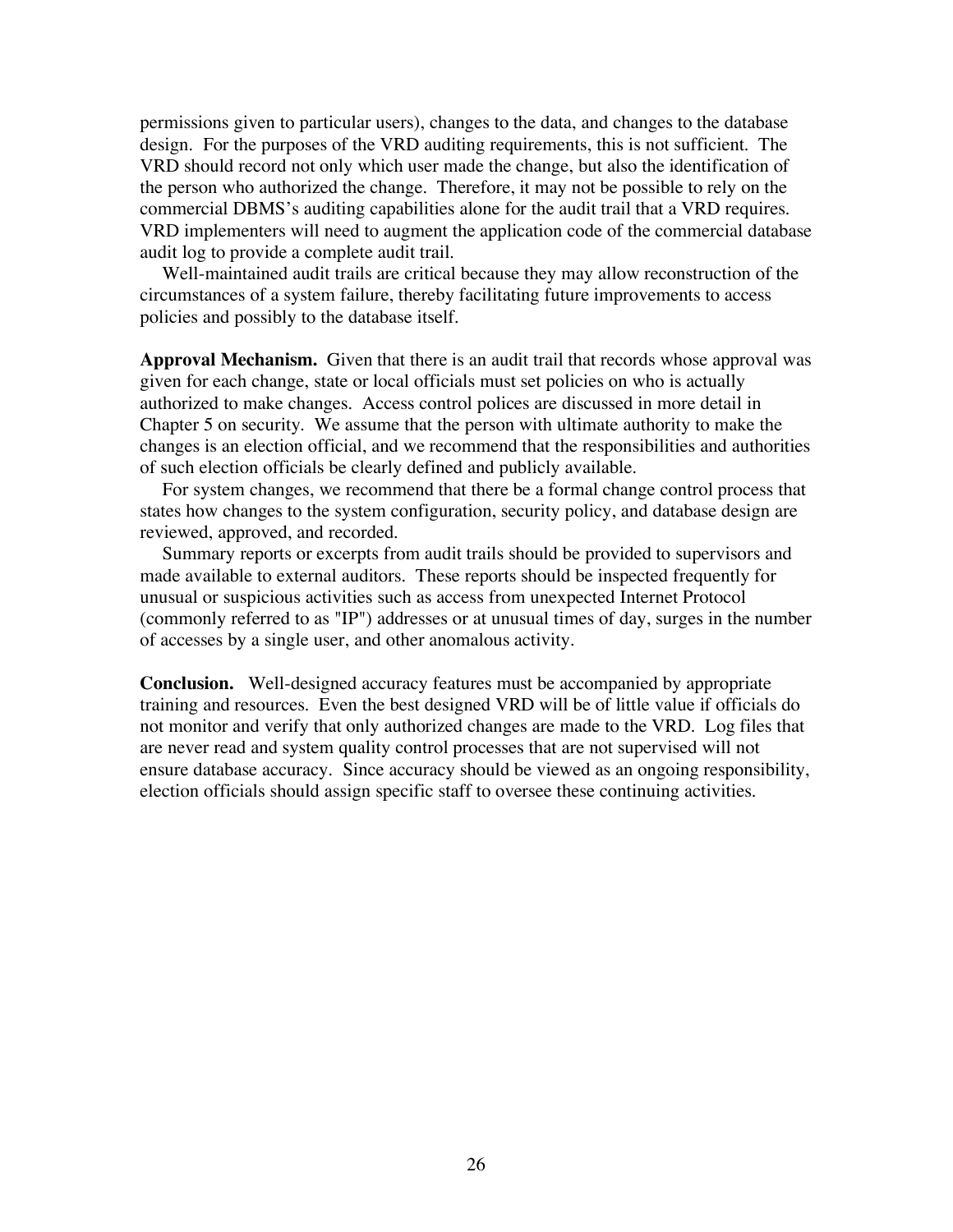## **3. Privacy**

Policies for voter registration activities should include appropriate protections for the privacy of identifiable data about individuals. A privacy policy should be based on Fair Information Practices (FIPs), a set of principles for addressing concerns about information privacy. FIPs typically address issues such as how data is collected, secured and used, and how policies regarding data practices are disseminated. Specific implementation recommendations are included in the discussion.

The increased computerization and sharing of voter registration records raises the stakes for privacy. While paper records also affect the privacy of data subjects, the risks are greater with electronic records, which may be more vulnerable to improper disclosures by more people. Furthermore, the scope of the disclosures can be much greater. A thief can carry only so many paper records, but an entire electronic database can fit unnoticed in someone's pocket.

Technology also brings opportunities for privacy improvements, making it easier to obtain and enforce the preferences of each voter for the use and disclosure of the voter's personal data. Technological tools also facilitate the tracking of data. To minimize the threats and maximize the benefits of technology for privacy, it is necessary to build the proper capabilities into VRDs.

Fair Information Practices, which form the basis of many privacy laws in the United States and around the world, help to assure that any system of personal information addresses all appropriate privacy elements. The Privacy Act of 1974,<sup>21</sup> a law that applies to federal agencies, was the first statutory implementation of FIPs anywhere in the world, and federal agencies have been operating under that law for more than 30 years.<sup>22</sup> Although there have been numerous restatements and versions of  $FIPs$ ,  $23$  core principles address collection limitation, data quality, purpose specification, use limitation, security safeguards, openness, individual participation, and accountability.

While FIPs provide a useful framework for information privacy, the principles are not self-implementing. How they are implemented depends on the type of data, the record keeper, the purpose of processing, the manner in which data is to be used and disclosed, the costs, the technology, and the traditions of the jurisdiction or record keeper. There are often several strategies for implementing the same principle. What is most important is that any privacy policy should consider and address in an appropriate way all elements of FIPs. Some FIPs principles also reflect good record management policies.

The prevalence of identity theft illustrates why any sharing of personal information can be a threat to an individual. There is already some evidence that concerns about privacy affect voter behavior: one survey found that 23 percent of California non-voters

http://aspe.os.dhhs.gov/datacncl/1973privacy/tocprefacemembers.htm.

 $21$  5 U.S.C. § 552a (2002).

 $^{22}$  Fair Information Practices were invented in America. See Secretary's Advisory Committee on Automated Personal Data Systems (Department of Health, Education & Welfare), 1973, *Records, Computers, and the Rights of Citizens*, available online at

 $23$  The leading international statement of FIPs is by the Organisation for Economic Cooperation and Development. See *Council Recommendations Concerning Guidelines Governing the Protection of Privacy and Transborder Flows of Personal Data* (1980), available online at http://www.oecd.org/document/18/0,2340,en\_2649\_34255\_1815186\_1\_1\_1\_1,00.html.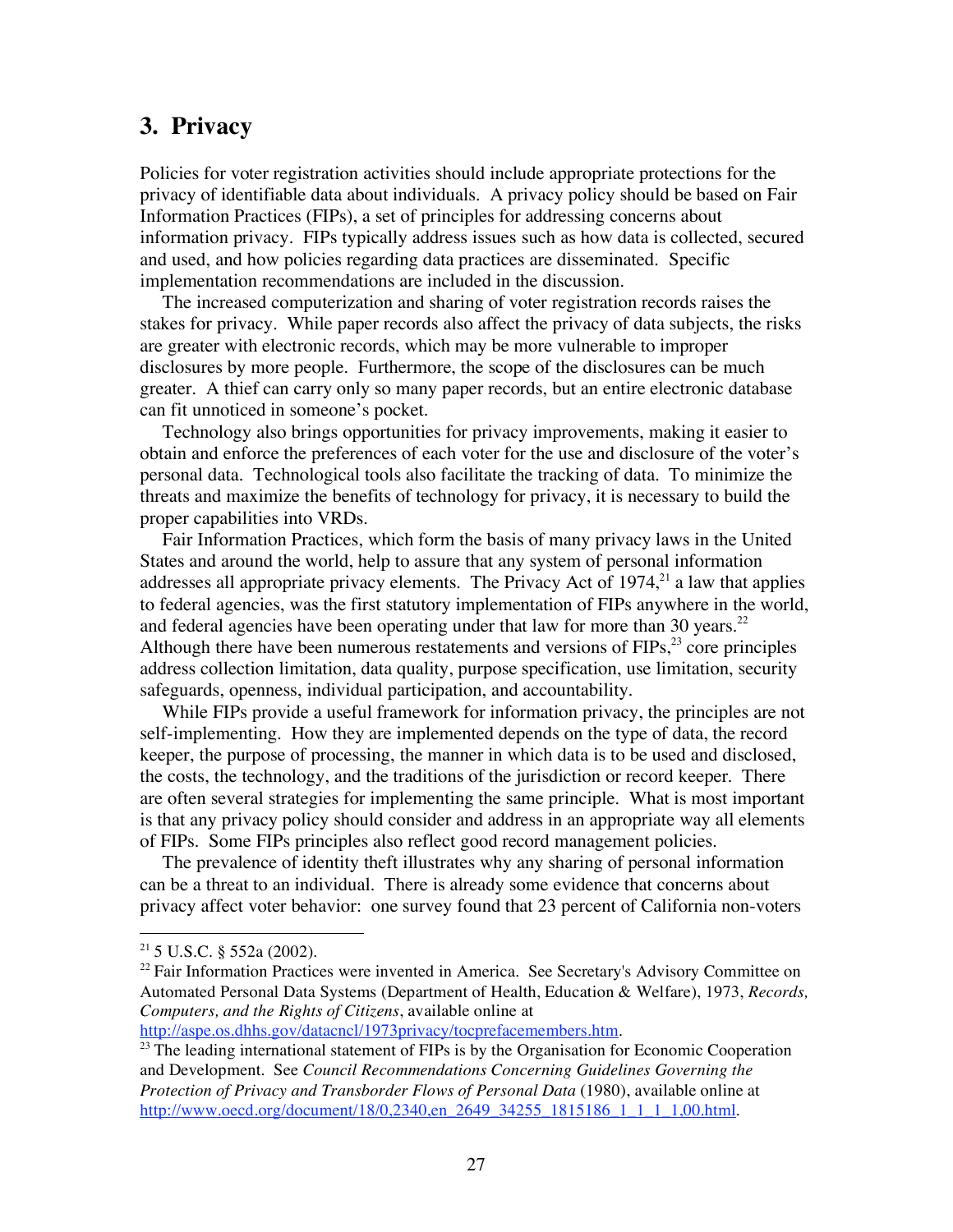say they haven't registered to vote because they want their information to remain private.<sup>24</sup> If voter records are perceived to be a source of data that contributes to the widespread trafficking in personal information and to identity theft, some potential voters may be discouraged from registering and voting. Larger or centralized databases may exacerbate these concerns. Further, any inadvertent or malicious release of data can affect millions of people and will attract considerable publicity. The move to statewide VRDs raises the privacy stakes considerably.

Privacy values, which too often are an afterthought for collections of personal information, are fundamental for voter registration. For this reason, some privacy issues are intertwined with basic design standards and do not need to be addressed separately. This chapter addresses only those privacy policy matters of openness, data collection limitation, and use and disclosure limits, which are not otherwise considered in this report.

**Openness (Transparency).** Policies and practices for the collection, maintenance, use, and disclosure of voter registration databases should be transparent, published, and available to all upon request.

#### *Implementation Strategies*

- Publish on the main election board website a complete notice of policies and practices describing the collection, maintenance, use, and disclosure of voter registration data. The notice should include contact information for the office or the officials responsible for the voter registration data.
- Publish a readable summary notice of policies and practices in other places such as on voter registration forms, at polling places, on sample ballots, and elsewhere as appropriate.
- Provide a copy of the complete notice to any person who requests it.
- Publish any changes to the notice before the changes become effective, and accept and consider public comments.
- Place a date and version number on notices as they are published. Maintain, and make publicly available, copies of all previous notices, including the periods of time during which they were effective.

**Discussion.** A notice of policies and practices for the collection, maintenance, use, and disclosure of personal information informs registrants, the public, and interested parties of the relevant policies. It also informs the staff of the election agency about the policies and the need to conform to those policies. Finally, clear notice imposes a discipline on agencies helping prevent them from making ad hoc choices about their data processing activities. By requiring that these activities be properly disclosed in advance, privacy policies prevent agencies from undertaking new data gathering or disclosures without going through a formal process, thereby helping agencies resist pressures to use personal information in new ways without sufficient oversight.

<sup>&</sup>lt;sup>24</sup> California Voter Foundation, 2005, "California Voter Participation Survey," available online at http://www.calvoter.org.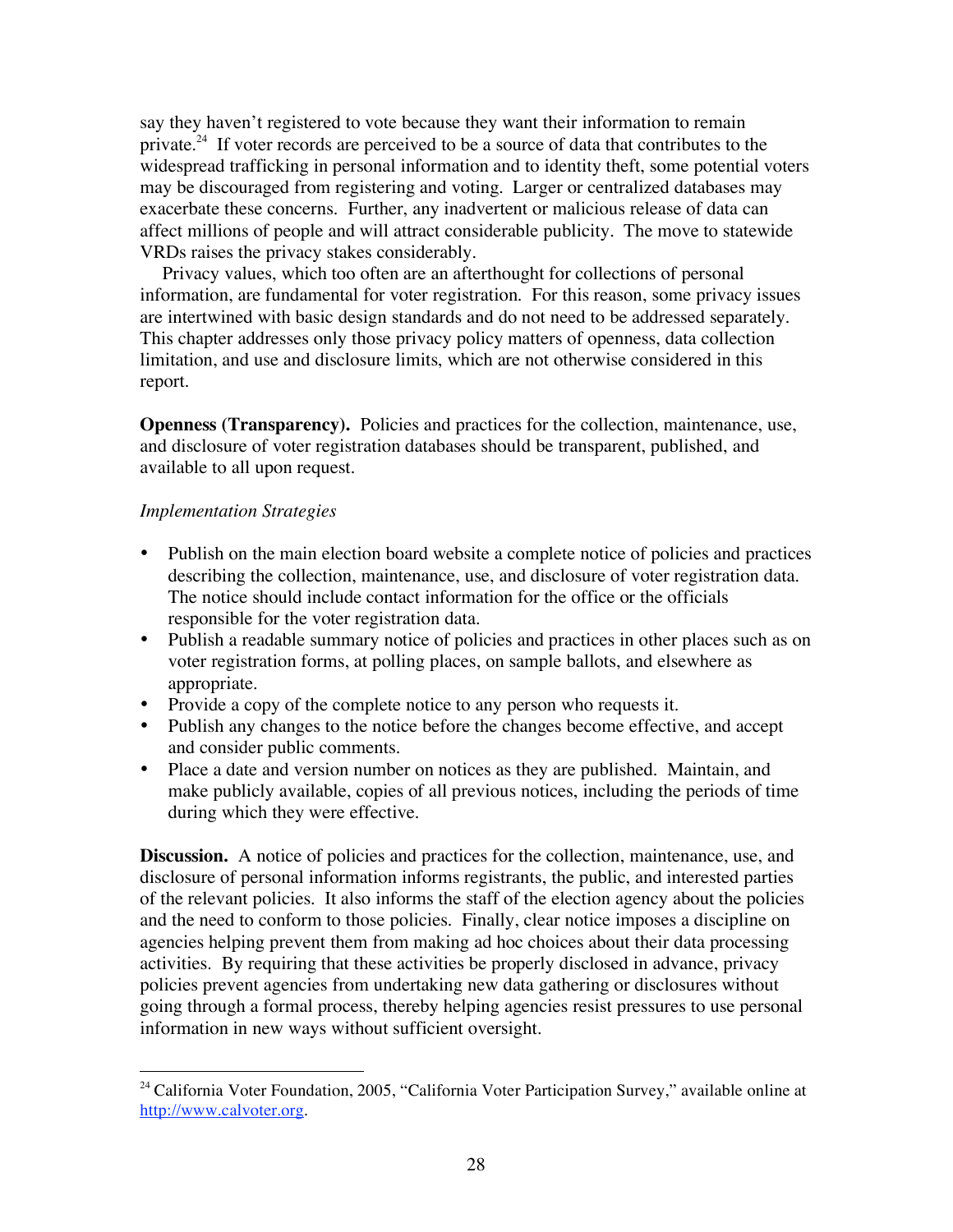Formal privacy notices, like other legal notices, are often necessarily long and detailed – likely longer and more complex than an average voter will care to read. Consequently, we recommend that a summary notice that is more accessible to the average voter and brief enough to fit on commonly distributed forms be made available.

**Collection Limitation.** The following principles should apply to the collection of personal data.

- All data should be collected by lawful and fair means.
- Data should be collected, where appropriate, with the knowledge or consent of the subject.
- Registrants and the public should be informed through the published notice of the policies and practices of all the sources of data obtained for voter registration purposes.
- Data collection should be limited to sources and procedures authorized by law and properly described in the published notice.
- Only the minimum information necessary for and relevant to voter registration purposes should be collected and maintained. The reason for collecting each type of personal information should be explained, and the specific data elements collected should be subject to public scrutiny.

**Discussion.** There are several reasons why the public should be informed in advance of the collection and the source of the data, when such data about voters is obtained from third party sources for purposes of updating, correcting, verifying, or amending the database. First, the public should know what data sources are being used so that it can assess the validity and utility of the data sources. Second, public disclosure may uncover errors (e.g., use of inappropriate or outdated sources). Third, the election agency will be required to justify its choices, thereby reducing the chance that unnecessary data will be collected. For example, there is no reason for voter registration records to reflect religious or sexual preference.

The collection of data with the knowledge or consent of the individual will be accomplished in most instances through the published notice of policies and practices. The public identification of data sources normally will be sufficient to meet the knowledge standard. However, if data on a specific individual is being collected as part of an examination of that individual's eligibility, it may be appropriate to inform the individual, seek consent for the collection, ask for cooperation in the examination, and provide due process rights before taking any action that affects the individual. It will not always be possible to satisfy the consent standard. For example, if voter registration records are examined in an investigation of voting irregularities, notice or consent to the subject of the investigation may be inappropriate. However, in other circumstances, the data subject may be the best source of information.

**Use and Disclosure Limits (Purpose Specification and Use Limitation).** There should be limits to the uses and disclosures of voter registration data by the agencies that collect and maintain the data. Personal data should not be shared with anyone outside the election process without legal authority or the consent of the data subject. Within the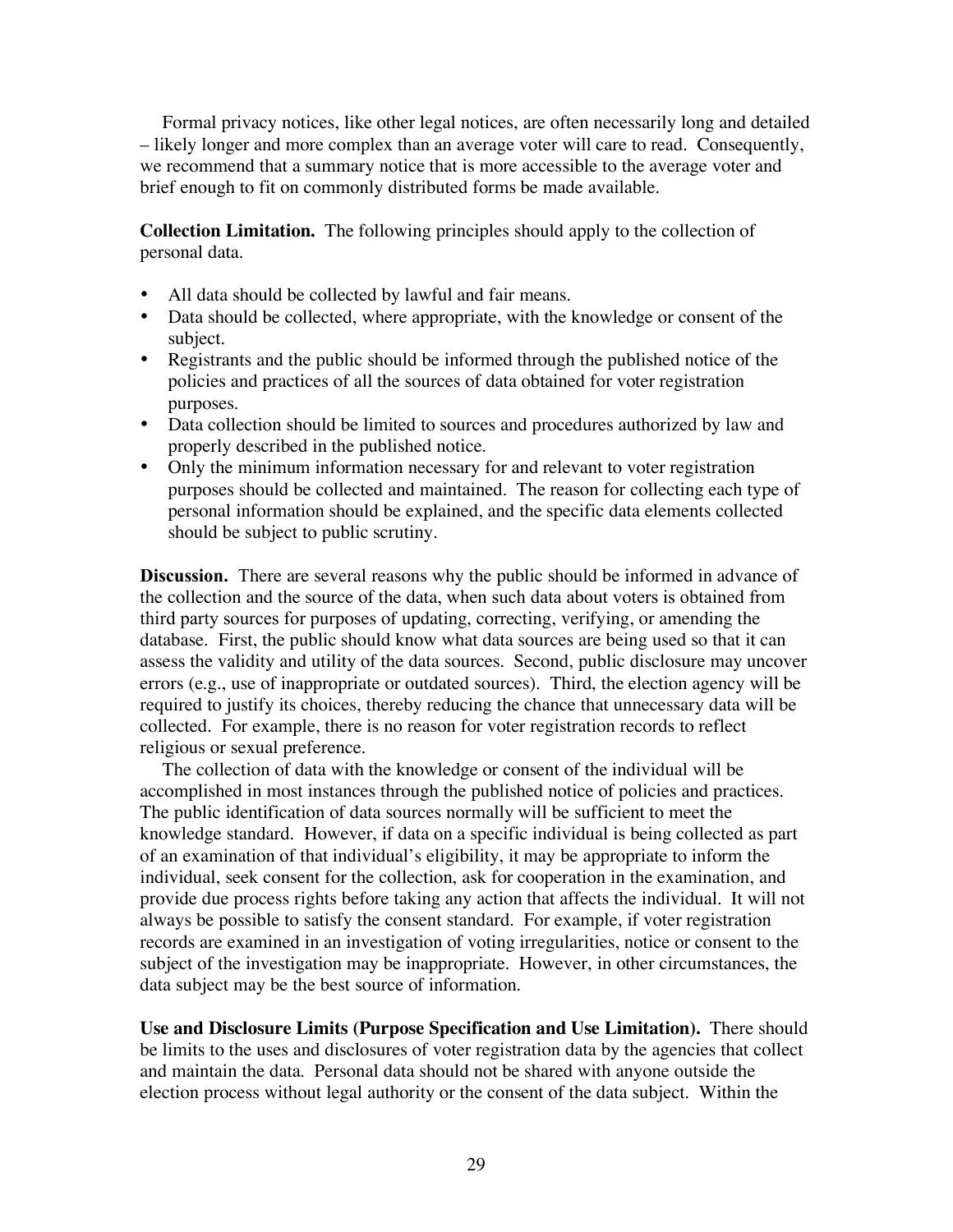election process, use of personal information should be limited to those officials who have a need for the information in the performance of their duties. All uses and disclosures should be specified at the time of collection.

#### *Implementation Strategies*

- Limit use and disclosure of voter registration data to those activities directly related to the election process or expressly authorized by law.
- Describe all uses and disclosures in the published notice of information practices.
- Identify publicly all recipients of voter registration data.
- Provide public notice of and, if possible, a chance for public comment on all disclosures of identifiable voter registration data for any activity not directly required for voter registration purposes.
- Restrict access to specific records, specific data elements, and specific classes of voters (e.g., by location) to those election officials who have a need to use those records, data elements, and classes in the performance of their duties.
- For some or all uses or disclosures, maintain a record of the date, nature, and recipient of all personal information and make the record accessible to the data subject upon request.
- Restrict disclosures to specific data elements permitted by law and necessary to accomplish the purpose of the disclosure. Withhold data elements that are not essential to accomplish the purpose of the disclosure or that would place data subjects in excessive jeopardy to identity theft or other improper activities.
- Prevent all recipients of data from using or disclosing the data in ways not specifically authorized by law. Asking recipients to sign data use agreements is one way to accomplish this.
- Allow some non-essential uses and disclosures only with the affirmative (opt-in) or negative consent (opt-out) of the data subject.
- Limit disclosures to the greatest extent possible for data subjects at risk (e.g., victims of spousal abuse, jurors, some public officials).
- Even the best use and disclosure policies may be violated by people and software within the election process. Therefore, limit access by each person and each system component. Chapter 5 on security provides further discussion on access policies.
- Provide access for every voter to a personalized list of those third parties who have been given or purchased access to his or her voter registration data.

**Discussion.** *Use* refers to the utilization of data internal to the operation of the election agency. *Disclosure* refers to any sharing of data with an external party. Controlling both use and disclosure is essential to maintain proper control over data and to prevent the data from being used in inappropriate ways. Controlling use and disclosure through formal procedures and public notice will help limit function creep, which is the use of data for a purpose unrelated to the purpose for which it was originally collected.

Whenever possible, use or disclosure should include only those data elements that are necessary for the required purpose. Limits on the disclosure of some data elements are *constitutionally* required. The principle is illustrated by a successful challenge in 1993 to the disclosure of Social Security numbers from Virginia voter registration records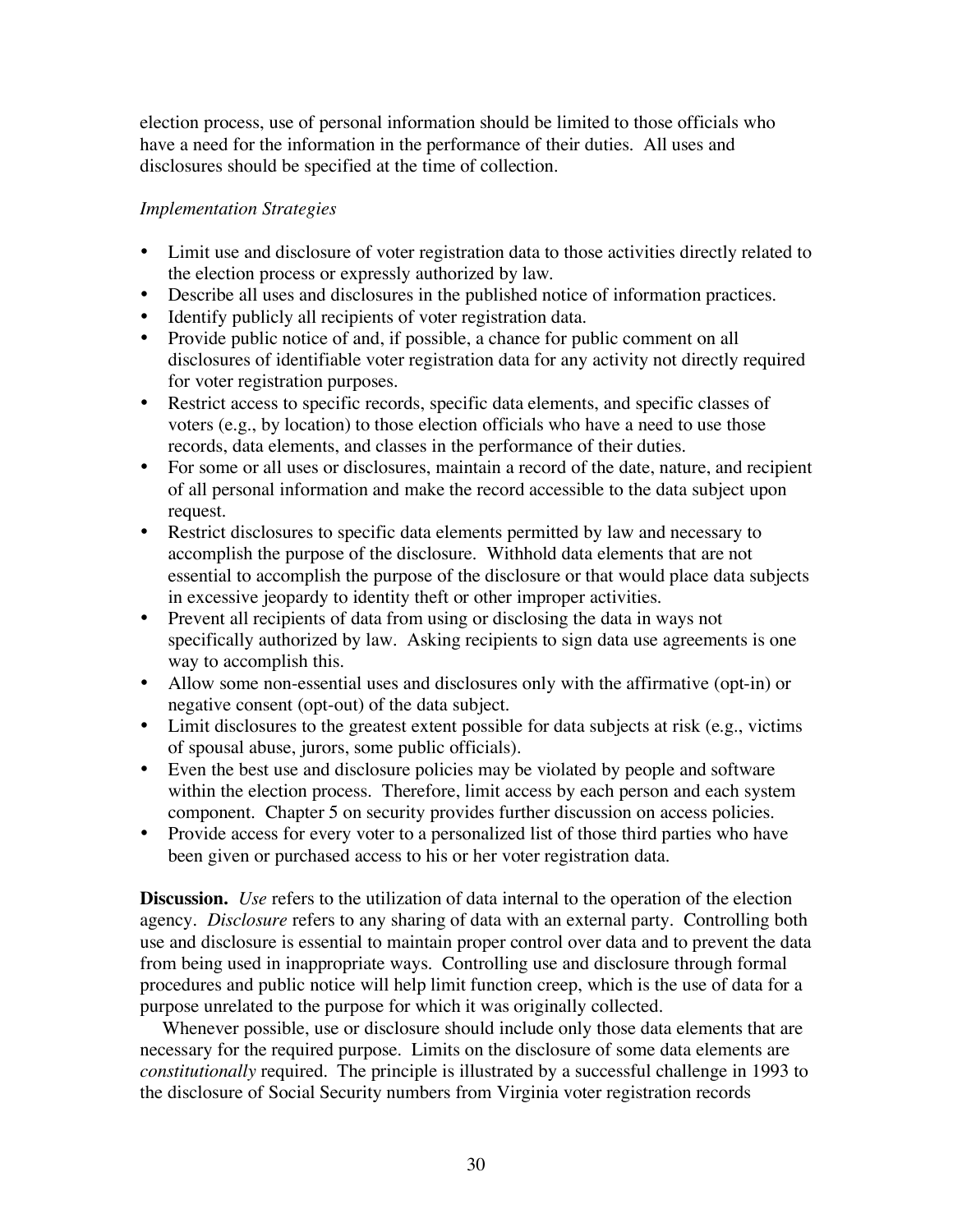(*Greidinger v. Davis* 25 ). The plaintiff challenged the public disclosure requirement of Social Security numbers as an unconstitutional burden on the right to vote. The plaintiff argued that the privacy interest in the number is sufficiently strong that the right to vote cannot be predicated on disclosure of the number to the public or to political entities. The Fourth Circuit Court of Appeals agreed. Following the decision, Virginia changed its law. The importance of restricting disclosure of some or all data elements has only been highlighted by the epidemic of identity theft in recent years. The Greidinger decision was issued in 1993, well before identity theft had become a common crime and concern.

The Greidinger decision also highlights the sensitivity of the use of any identification number as part of the voter registration process. While Congress mandated that a registration application include a driver's license number or the last four digits of the Social Security number, excessive reliance on numbers for identity verification in voter registration may not be successful, may create new risks to data subjects, and may expand pressures for the use of identification numbers or identification cards in other contexts.

While some secondary uses and disclosures of voter data are authorized by law, the political process may impose limitations on what secondary activities are to be permitted. Some states make voter registration records public, while other states strictly restrict secondary activities. There are no clear right or wrong choices, but privacy standards argue for limiting secondary data sharing to the greatest extent possible.

Middle ground may be helpful at times. While registration records will appropriately be used for voting purposes, it is possible to offer each individual a choice with respect to some secondary uses or disclosures. The federal Driver's Privacy Protection Act<sup>26</sup> provides a model. It describes a series of activities for which use and disclosure is permitted without the consent of the data subject. For other activities, the affirmative consent of the data subject is a requirement.

Many methods can be used to give voters a choice about how their data will be handled. Under an affirmative consent (opt-in) model, personal information can be used or disclosed for particular purposes only if the data subject agrees. Consent can be obtained orally or in writing. Under a negative consent (opt-out) model, a use or disclosure is permissible unless the data subject has stated an objection. Individuals can be offered choices through check boxes on applications or websites or in other ways. Sometimes it may be possible to ask each individual to make a choice about a use or disclosure without establishing a default option. For example, on a website, an individual can be required to make a selection before moving on to the next screen.

The value of individual choice is that it gives the individual a voice in how his or her records may be used for purposes that are not directly related to the purpose for which information was originally obtained. It is a way to resolve conflicts between data subjects who desire privacy and officials and others who seek to use information in new ways. It is a middle ground between saying that records are never available and that records are freely available. The preference of the individual is a reasonable and significant factor to consider when making decisions. With computerized information

 <sup>25</sup> <sup>988</sup> F.2d <sup>1344</sup> (4th Cir. 1993).

 $26$  18 U.S.C. § 2721 et seq. (2002).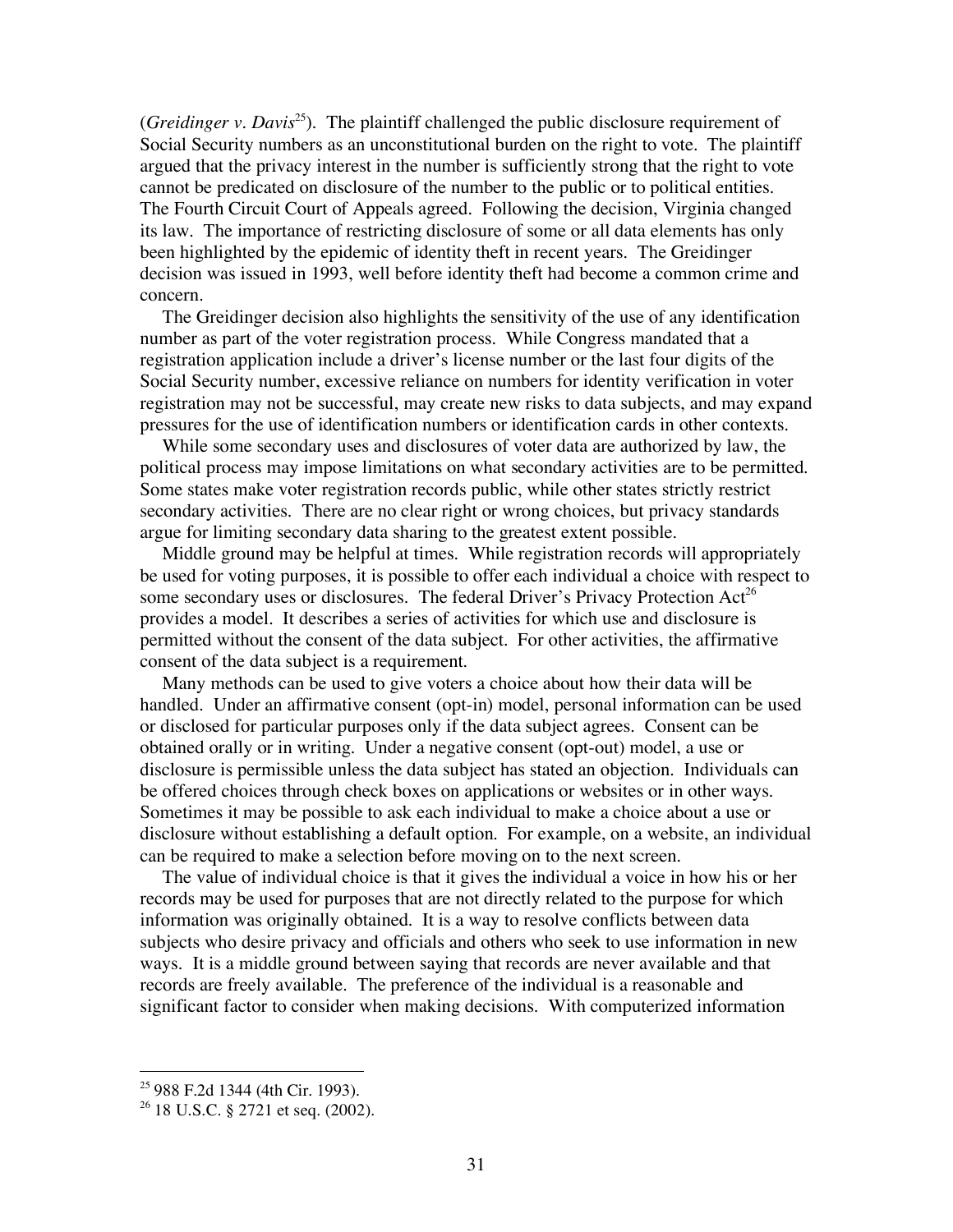systems, it is easier as well as practical to keep track of individual choices and to abide by those choices.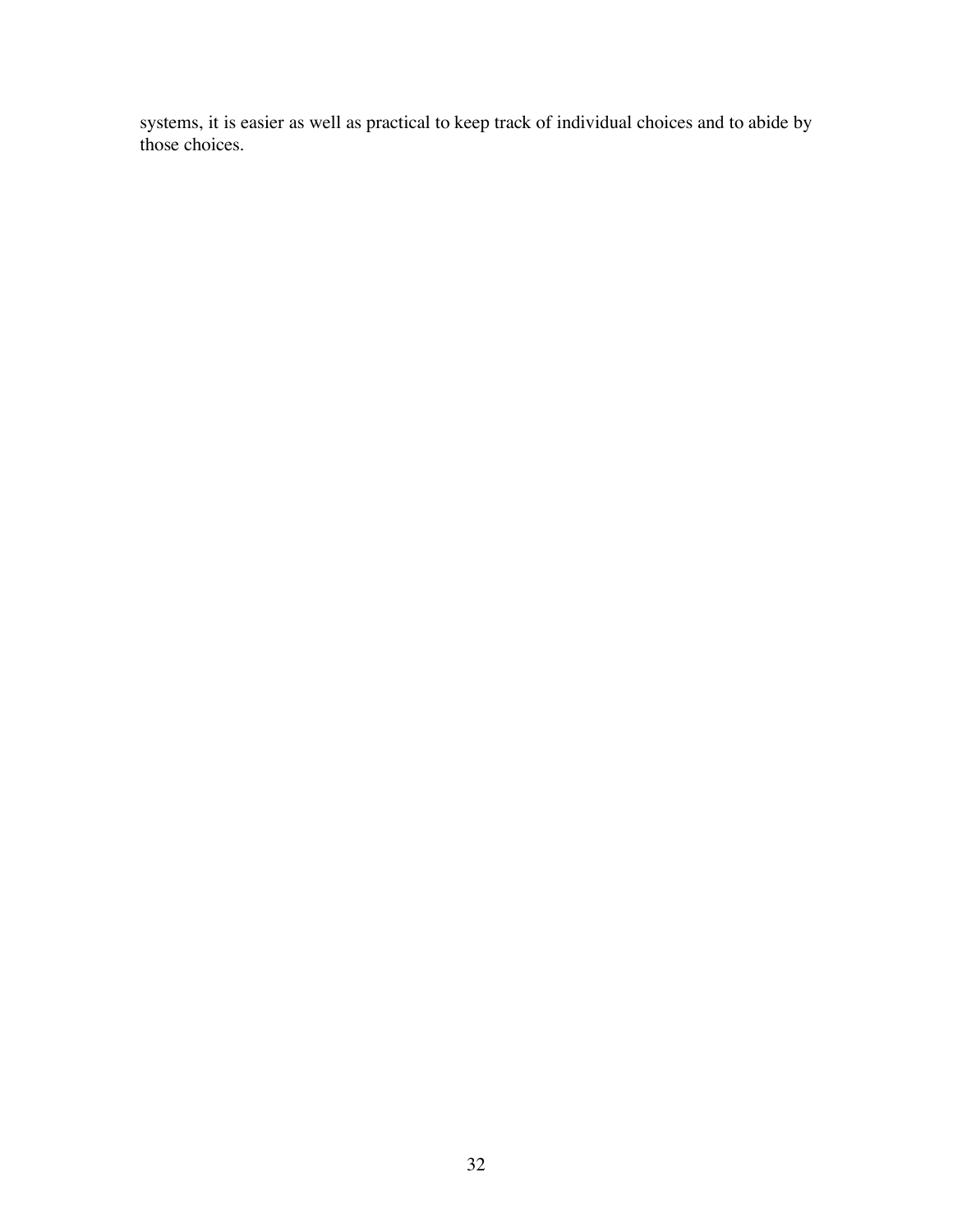## **4. Usability**

VRDs will be used by voters, election workers, and authorized officials from state and local governments to perform crucial tasks. As problems in data entry and interpretation can easily disenfranchise voters, user interfaces for these systems must be designed to minimize opportunities for error.

User interfaces that provide users with inadequate and unclear feedback can lead to the entry of inaccurate data. Displays that fail to provide indicators of system state (e.g., the name of the currently authorized user) can introduce opportunities for malicious users. Data displays that include identifying information beyond the minimum level needed to complete a task might compromise voter privacy. Poorly designed voter registration database user interfaces might confuse users and reduce confidence in the system, thus creating a perception, if not a reality, of reduced reliability.

**General Usability.** User interfaces for voter registration database systems should be designed to help all users complete their tasks confidently and correctly. The design, development, and testing process should explicitly account for wide ranges in user training, backgrounds, and physical abilities, as well as the physical environments in which these user interfaces will be used.

VRDs will be used by voters, election workers, and other authorized officials to accomplish numerous tasks, including (but not limited to) registering voters, updating registration information, verifying eligibility for a given election, and extracting summary reports. Each of these tasks involves one or more user interfaces that bridge the gap between user tasks and the underlying database.

The range of possible users and uses make user interface design particularly challenging. Although some people—for example, county and state elections staff—are likely to be frequent users who receive detailed training, many others—namely polling place volunteers and voters—will use these systems infrequently, possibly without any training at all. Large variations in background, literacy, computer experience, and physical capabilities (including disabilities) throughout the general voting population complicate matters further. User interfaces should be designed to be easily usable by a wide variety of users in a variety of challenging environments employing strategies such as providing text in multiple languages and providing alternative input and output methods for people with disabilities.

The environments in which these systems will be used present additional challenges. Unlike systems that are only used in one well defined work context such as an office, VRDs might be used in many places, including municipal offices, polling places, and in homes or libraries via the Internet. These differing use contexts require different user interfaces.

The computing environment may also influence usability. Computing platforms for VRDs may have relatively minimal requirements for processor performance, network bandwidth, memory, and display capabilities. However, user interfaces that seem to be functional when a system is not stressed can encounter usability difficulties when there is a high system load, network congestion, or other demanding situations. These issues are discussed in more detail in Chapter 6 on reliability.

Human-computer interaction professionals know that simply adding an interface to an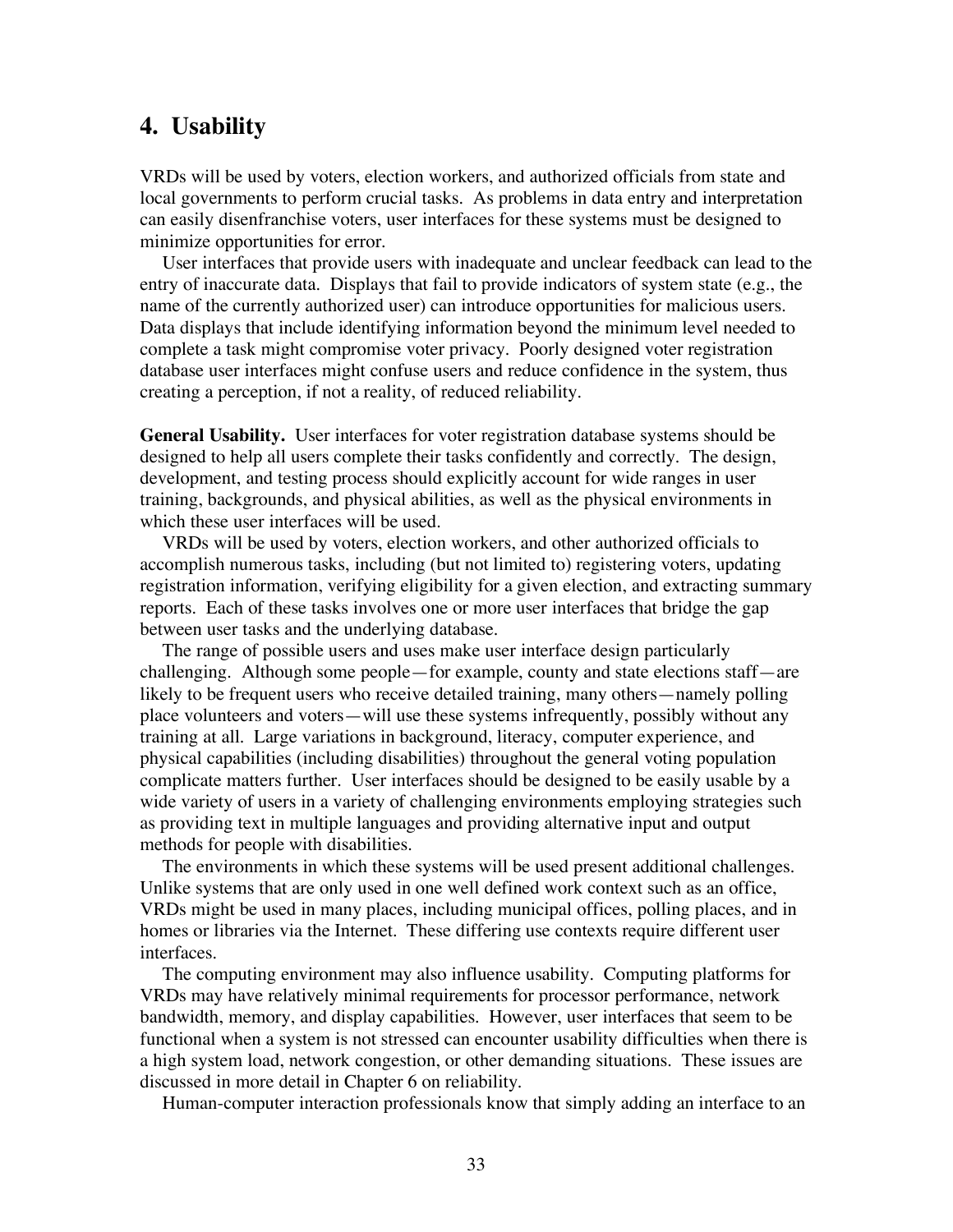already-designed system does not work well. Interface design development, documentation, and training materials should be addressed at the beginning of a project and throughout its course of development and implementation. While an early focus on interface design and testing allows more time for refinement, user interface evaluation can provide useful information at almost any stage in the software development process.

The needs of the wide range of likely users should be evaluated during the interface design process. Although it is clear that there will be many different types of users for VRDs, not all types of users initially can be defined or identified completely. Input from classes of many potential users including voters, public officials, poll workers, and others can help clarify user needs. Serious consideration for user concerns also can have the added benefit of building good will toward the project.

Before any user interfaces are designed, techniques such as interviews, group discussions, and observations of users completing typical tasks with existing systems (computerized or paper-based) can be employed to gather usability requirements and help developers understand the contexts of use. Such activities also will help developers understand the difference between classes of users and how those differences will impact user interface design.

Usability requirements can act as a starting point for an iterative cycle of design and feedback. Initially, simple mockups of proposed layouts will stimulate more input from users and further clarify usability requirements. In addition to being inexpensive to produce, paper prototypes and other informal presentations of design proposals can make some users feel freer to make critical comments than if they are presented with an almostfinished version. Feedback can be used to inform subsequent, more fully-realized designs, with further iterations eventually leading to convergence on acceptable designs.

Structured evaluations can be useful for identifying specific usability issues that may not arise in discussions with users. Usability experts can examine user interfaces for consistency, proper feedback, error handling, and other criteria. Known as heuristic evaluation, this technique is often very effective after just a few evaluations. Direct observation of potential users attempting typical tasks with proposed designs can also be very helpful. In so-called "think aloud" sessions, users are asked to tell observers what they are doing and why. This feedback helps developers identify potentially confusing or disorienting aspects of a proposed design. If multiple alternative designs are being considered, a user study involving measurement of user performance (in terms of task completion time, accuracy, or other objective measures) on meaningful tasks can help clarify the strengths and weaknesses of the alternatives.

These measures may seem excessive to some, but frequent, early evaluations increase the chances of finding problems with interface designs and other system features before fixes become prohibitively costly.

The process of evaluating and refining user interfaces should continue after the systems have been deployed. As various users—including many who were not involved in the design discussions and evaluations—work with the system, usability difficulties and challenges will likely be identified. Developers should assume that ongoing feedback will lead to further user interface revisions.

Although specific user interfaces will vary from state to state, all of the VRDs will face similar usability problems. Mechanisms for sharing insights gained during user interface design and evaluation (while still respecting proprietary designs) can help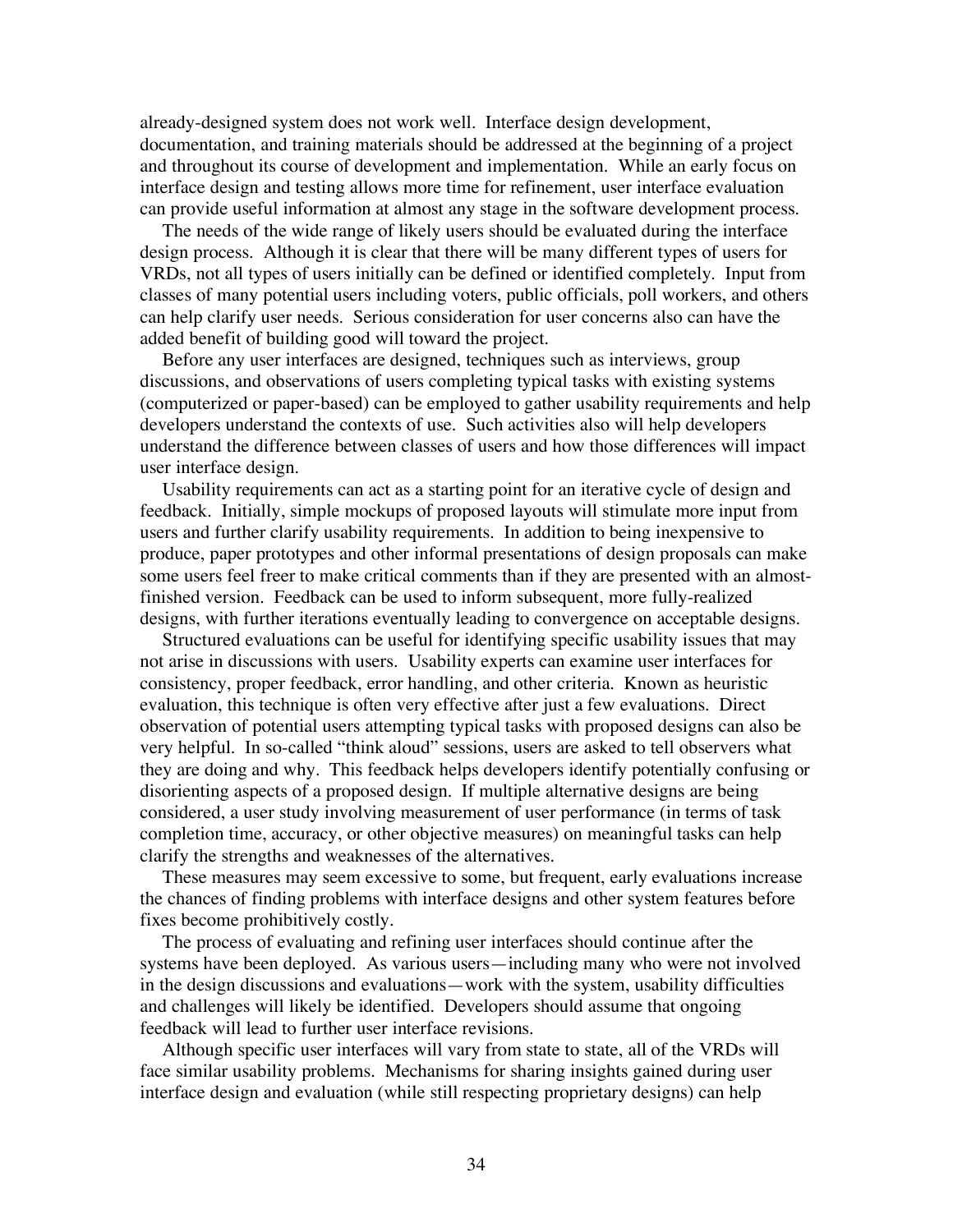improve overall usability.

**Usability in the Service of Accuracy, Security, Reliability, and Privacy.** All user interfaces should be explicitly designed to support the goal of building VRDs that are accurate, secure, reliable, and sensitive to voter privacy concerns.

To be successful, user interface specification and design must be an integral part of the software development process. As mechanisms for ensuring accuracy, reliability, security, and privacy sensitivity are developed, their impact on user interactions should be carefully considered and user interfaces designed accordingly.

Clear and useful feedback regarding the state of the system and the impact of user actions is a crucial component of successful user interface design. Such feedback can play a role in guaranteeing system security and privacy sensitivity. For example, user interfaces used by polling workers or county officials might display a photo of the currently logged in user at all times, allowing onlookers to verify that a task is being performed by the appropriate person. Prominent displays of system date and time can show both users and (when appropriate) voters that the systems are configured correctly. Status alerts listing active network connections, along with indications of any that involve unknown hosts, can be used to identify possible intrusion attempts. Dialog boxes and other alerts that warn users of the potentially undesirable outcomes of their action should be displayed. Well-designed displays of summaries regarding accesses to the system and changes to voter records can help managers ensure that the system is functioning reliably and securely.

User interfaces for VRDs should be minimal, containing only displays and functionality that are necessary for the completion of specific tasks. Because displays of personal information create risks for invasion of voter privacy, these displays should only contain information that is necessary for the task at hand. For example, if the last four digits of the Social Security number are used to verify identity, displays should contain only those four digits, not the full number.

When extraneous functionality is removed from an interface, opportunities for malicious hacking, data theft, or entry of inaccurate data are also removed. For example, hardcopy printouts of voter registration data might contain unnecessary information that violates voter privacy. Proper privacy protection would mandate protecting and destroying the printouts. As modern printers generally receive data over a network connection, hardcopy print facilities also have the potential to introduce security vulnerabilities. Limiting print functionality to cases where it is absolutely necessary can reduce these privacy and security risks.

Eliminating extraneous user interface components can have other benefits as well. Simple user interfaces are often less cluttered and therefore easier to use, particularly for novice users. Decreasing the complexity of the interface also can simplify the underlying implementation, potentially reducing development costs.

Usability considerations must factor in tradeoffs as well. Supporting privacy, accuracy, security, and reliability can sometimes reduce usability as can happen with security measures that are explicitly designed to make systems unusable by unauthorized users. For example, systems that are used in public places might have forced logouts after very short idle times to prevent unattended workstations from becoming inviting targets, even though this will, in some cases, result in annoyance for the authorized users.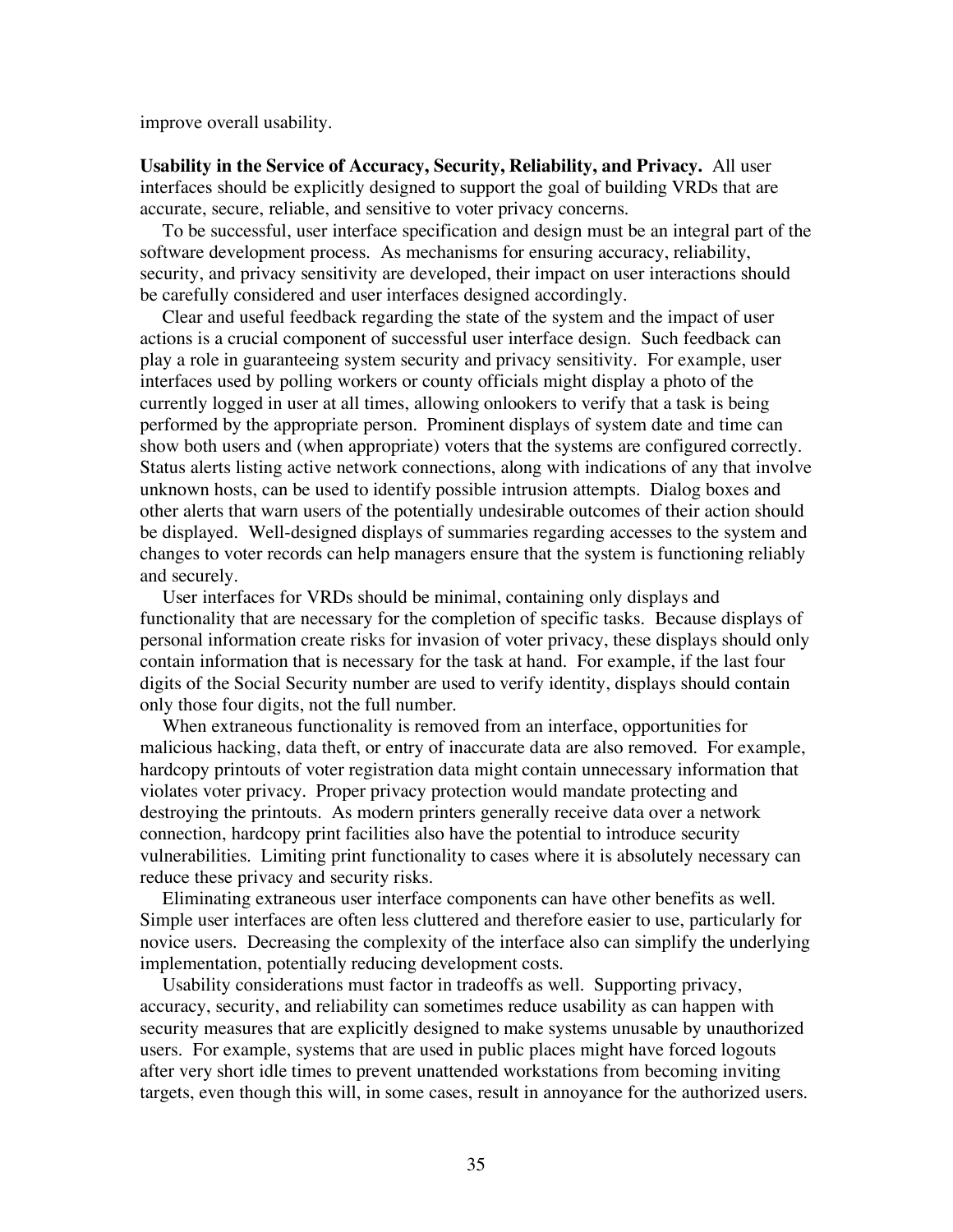Appropriate evaluations and user tests might identify aspects of interface design that could negatively impact other design goals. Each display and control can be evaluated to determine if it might introduce potential problems or if it simply can be removed.

Testing user interfaces under extreme or suboptimal conditions can provide insight into the interplay between user interfaces and reliability. Systems that simply freeze or lock-up under extreme operating conditions are neither usable nor reliable. Wherever possible, systems should respond gracefully to stressful conditions, provide users with appropriate feedback, and degrade to reduced functionality if some services are unavailable.

**Usability for Election Staff and Government Workers.** Because errors in data entry, retrieval, and interpretation by election workers and government officials can lead to voter disenfranchisement, the VRDs should be designed to maximize the usability for election officials while reducing these common problems. The challenge of constructing user interfaces to minimize these errors is complicated by the nature of the user population. County election officials and other municipal employees regularly use the voter registration system. These users can be provided with training that would enable them to effectively use a reasonably complex system. Volunteer election officials, on the other hand, might use the system infrequently (perhaps one day per year) with minimal training. These users might also be relatively unfamiliar with some election jargon.

Polling places are often crowded, busy, and noisy on Election Day. Noise, interruptions, and other distractions can increase cognitive load on users, potentially leading to an increased error rate. Any election technology user interfaces that will be used during polling should account for Election Day stresses.

Known user interface design techniques can reduce the frequency of errors in data input, retrieval, and interpretation. Data input forms should be designed with layouts that clearly indicate the meaning of each field. When possible, data provided on these forms should be immediately validated for accuracy and consistency. Error messages should be as clear as possible, providing information that can help users respond appropriately, for example, by correcting the input or by accessing external resources, such as documentation or personnel, to clarify any confusion. However, as mentioned in the previous section, messages should avoid disclosing unnecessary information.

Modifications to voter record fields such as address or party affiliation can change a voter's precinct or render the voter ineligible to vote in some primaries or for certain offices. Functionality that might change the ability of one or more citizens to vote should be available only to authorized users, but access controls are only the first step in preventing harmful changes. Exactly as desktop operating systems require users to confirm potentially damaging actions before they are executed ("Are you sure you want to delete this file?"), user interfaces for VRDs should require explicit confirmation from the user before making any changes that would restrict or modify an individual's ability to vote. This confirmation might come in the form of a dialog box, or by requiring that a certain check box be selected. For changes that have wider impact, particularly batch updates, displays should indicate the number of affected records. Confirmation for these changes should make users think twice before making significant changes. Possible approaches include multiple, sequential requests for confirmation, request for reauthentication via retyping of the user name and password, or requiring that users type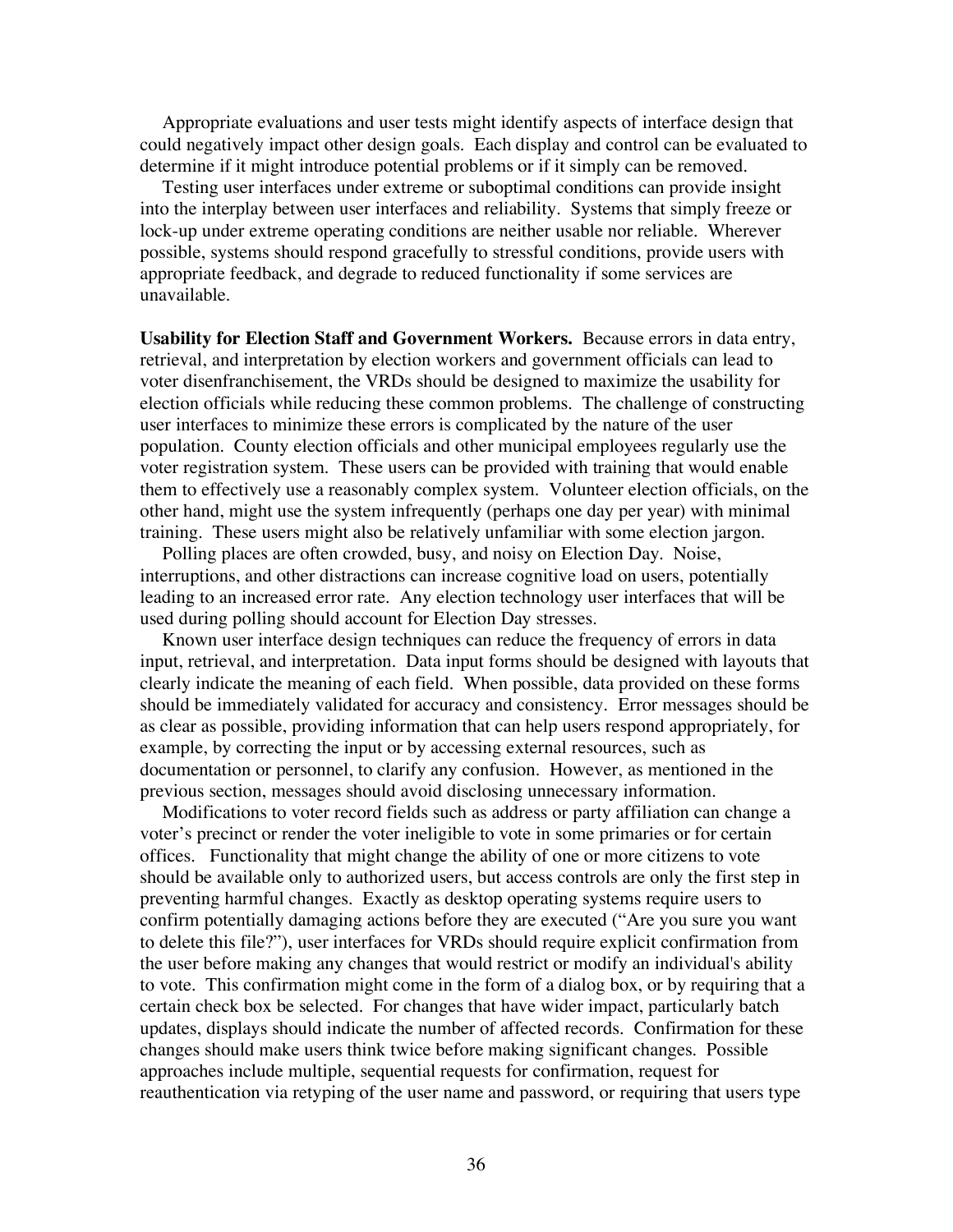a word embedded in an image (a so-called CAPTCHA™ test, commonly used for registration on web sites). Larger batch updates should require confirmation by the current user and a colleague who confirms the action separately. Where possible, undo facilities should be provided.

User interfaces for specifying data retrieval parameters are similar to data entry forms: users must specify one or more values for each of several fields. Once data has been retrieved, it should be presented clearly on screens that indicate both the values of the specified parameters and the fields that match those parameters. Such a presentation will help users distinguish between input errors and result interpretation errors. Important fields such as registration status should be highlighted. Detailed feedback, including appropriate contextual information and links to relevant rules and policies, should be provided especially on problems and policies that might disenfranchise voters. To minimize the risk of infringing upon voter privacy, all displays of personally identifiable information should be limited to include only details that are necessary for the task at hand.

Different users might require different user interfaces and training materials. An interface for election officials might provide information that is more detailed and use specialized language that would be inappropriate for election volunteers. Infrequent, less well-trained users might benefit from training sessions, online tutorials, and online help. The context of use is also an important factor in interface design. While audio indication of input errors may be fine for office workers, noisy conditions in polling places might render such output useless.

Interface designs should be tested thoroughly, with representative users performing typical tasks under situations that simulate as closely as possible those of real use. These challenging tests may identify usability problems that might not have been found during testing under idealized conditions.

**Usability for Voters.** Usable interfaces for individual voters have the potential to educate voters, provide necessary information, and build confidence in the election process. Voters who are unable to perform voting tasks effectively might require help from election officials. If assistance is not available, a voter might simply walk away, effectively disenfranchised by bad design.

The deployment platform for voter user interfaces is an important concern. Systems for use by election officials and workers are likely to be dedicated, stand-alone packages with completely custom user interfaces. As the deployment of custom software to individual voters is not practical, voters are likely to use web browsers to access registration information. Although the use of standard browsers offers many advantages, including the ease of linking to relevant contextual data, browsers can be somewhat limited in the types of feedback that they can display.

The use of web browsers for general public-access user interfaces also presents testing challenges. These systems need to work with many different hardware and software configurations. Such systems need to have their performance verified on many web browsers, including multiple older (and pre-release) versions of popular browsers and screen-reader systems for people with visual impairments. Designing to generic, vendorneutral standards is one way of achieving maximum portability; conversely, using one vendor's proprietary extensions is an almost certain way to restrict portability and access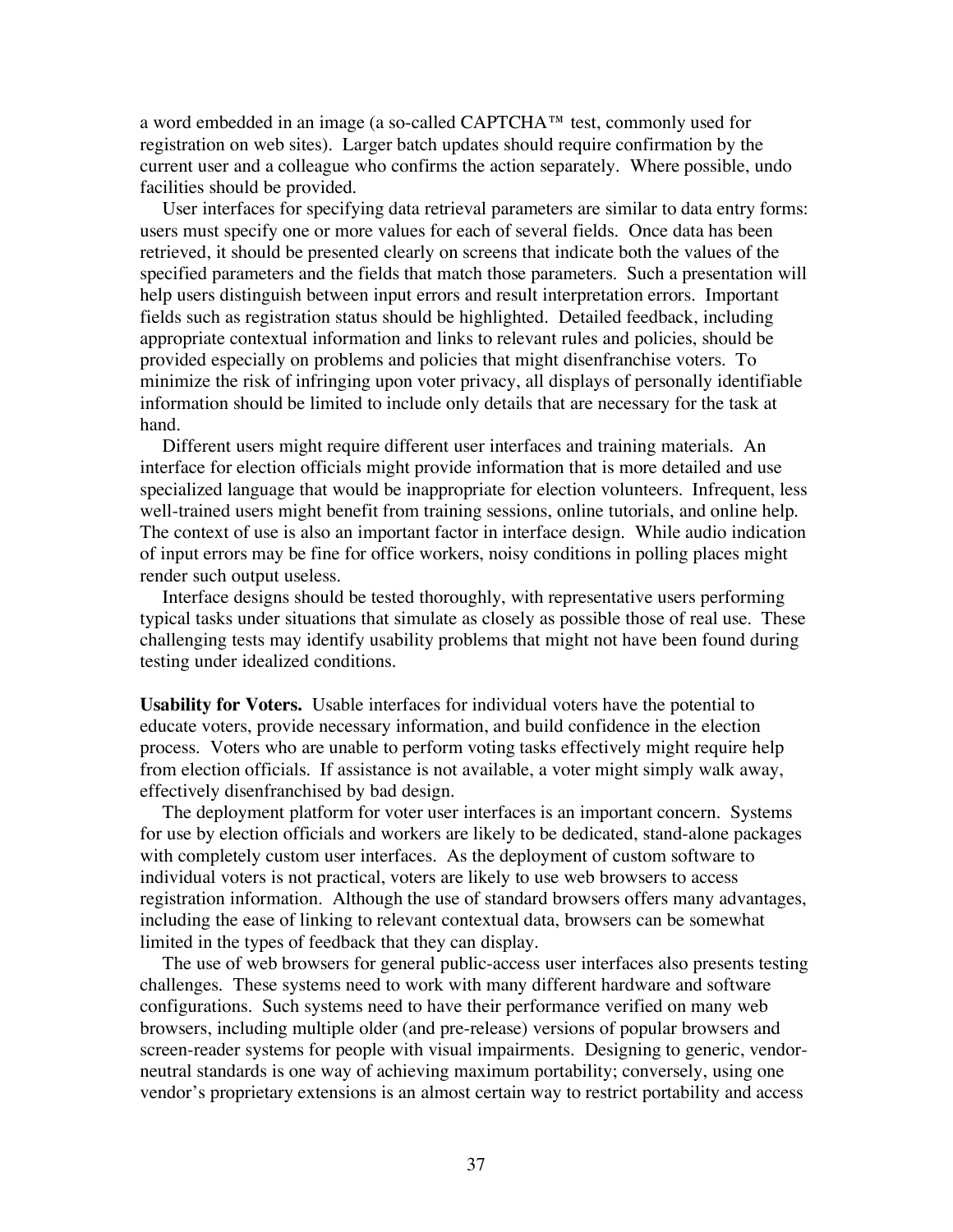by the full public.

Web-based user interfaces should be designed to maximize privacy and security. Retrieval of information about polling places and election policy should be based on a minimal specification: if the street address is sufficient for identifying a polling place, the voter's name should not be requested.

**Conclusion.** The importance of ease of use with VRDs cannot be overemphasized. User-friendly interfaces are essential if the systems are to be effective and credible.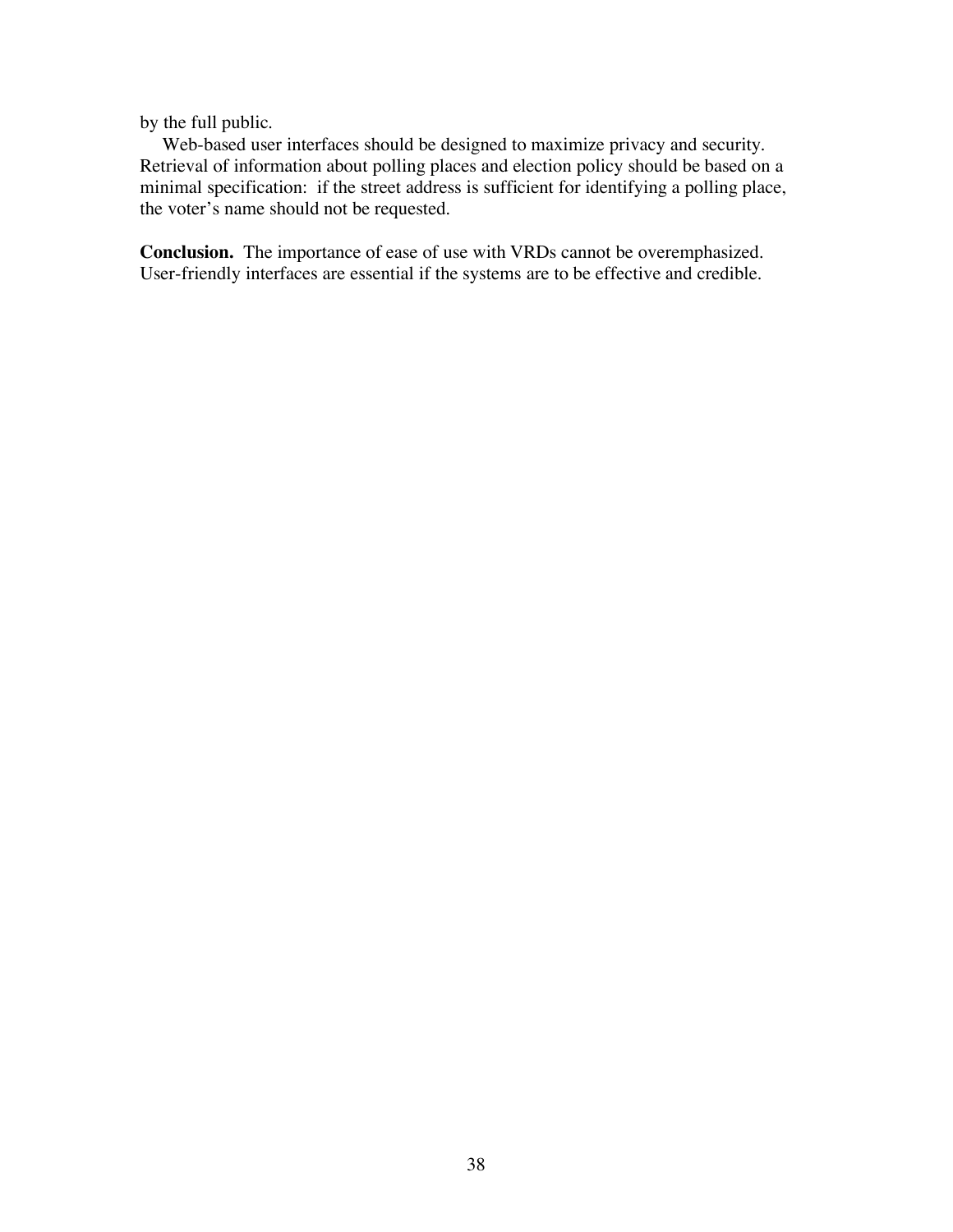## **5. Security**

This chapter examines the security mechanisms that enforce the decisions made about who may read or update VRDs. It also addresses ways of protecting against malicious actions by both insiders and outsiders.

VRDs need to control who may access different kinds of information stored in the VRD and under what circumstances they are authorized to do so. Accordingly, the first part of this chapter discusses access controls. Careful control over who is allowed to read or update the VRD reduces the possibility of intentional abuses and unintentional mistakes by authorized users of the system.

The right to view or modify some portion of the VRD is called an access privilege. The list of rules specifying who has which access privileges is called an access control policy. We examine the following aspects of data access:

- deciding who should specify which parts of the access control policy;
- determining who should have which access privileges;
- enforcing access control policies; and
- authenticating that people are who they say they are so the system can identify what access privileges each user should receive when the system is in use.

Generally speaking, four broad classes of access privileges are commonly found in any database system:

- **Read privileges.** The authority to view, inspect, read, print, or otherwise access certain records without modifying them in any way.
- **Write privileges.** The authority to modify, update, add, or delete certain records.
- **Administrative privileges.** The authority to specify what privileges are made available to other users. This includes the ability to create new user accounts, to assign user accounts to specific employees, to specify or change the privileges available to users, and to delete users. In some systems, this category might also include related privileges such as the authority to modify or patch software, the database schema, and other administrative functions.
- **Execution privileges.** Operations that the user is allowed to perform. Execution privileges are often enforced by another system component called the application server.

Access control policies should minimize the number of people who receive privileges either to access each piece of information or to grant access to others. They should also ensure that each person is granted only the minimal set of privileges needed to do his or her job. Following these guidelines can provide significant protection.

The second part of this chapter discusses how to harden a VRD against attack. If a VRD is not secured adequately, technical attacks by insiders who have access privileges or by outsiders via hacking may undermine the VRD—for example, by inserting the names of ineligible voters into the VRD or by removing names of eligible voters from the VRD. Since there are many ways that an attacker might try to subvert the system, one needs processes that encourage secure system design and detect and close significant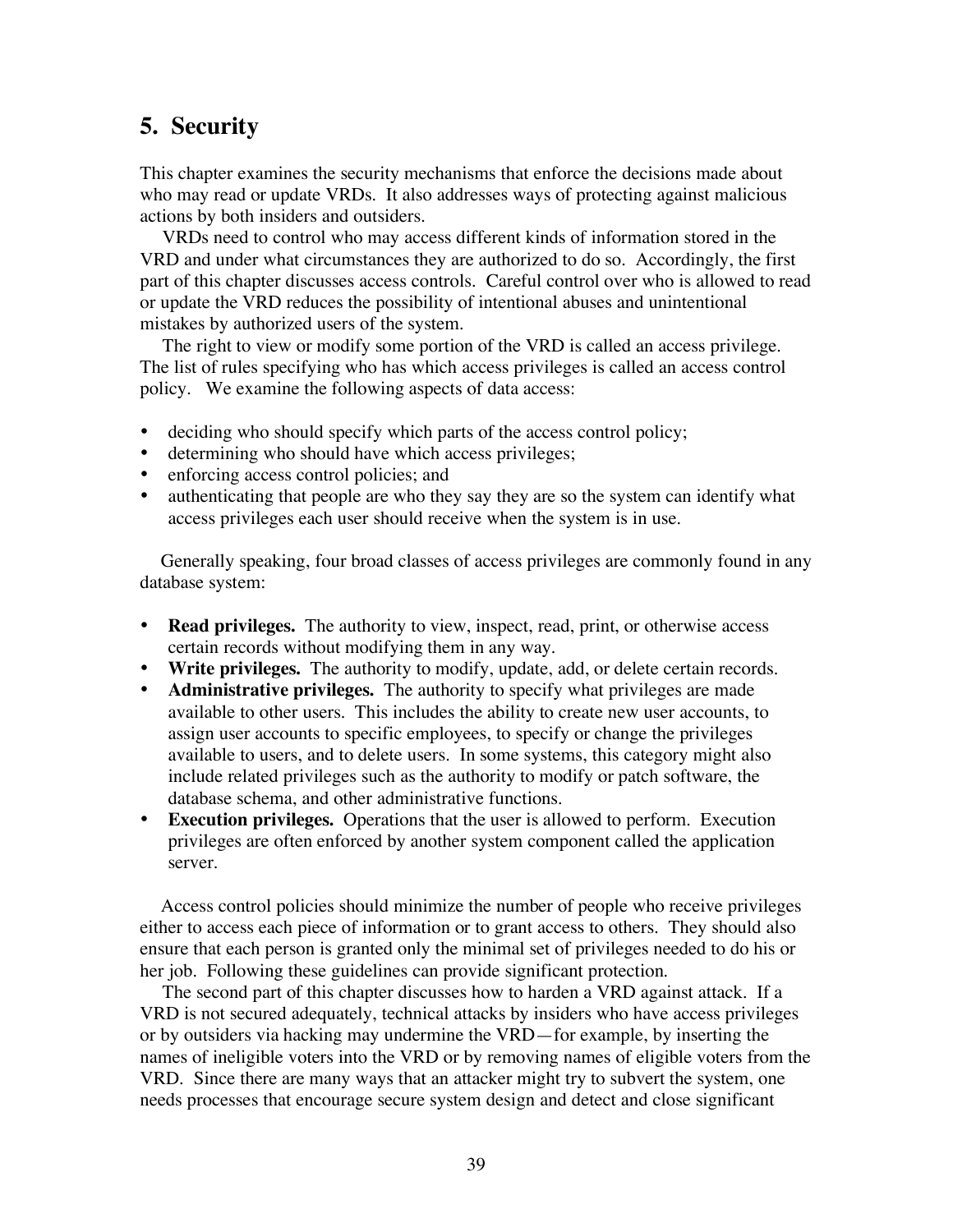vulnerabilities in the deployed system. We discuss the following:

- providing security against technical attacks and other attempts to subvert the system (system security); and
- dealing with security failures should they occur.

**Dividing the Responsibility of Choosing an Access Control Policy.** Access control policies provide an automated way for state and local officials to implement the accuracy and privacy policies discussed in Chapters 2 and 3, respectively. Access control can help ensure that only authorized users are allowed to make authorized transactions. Establishing access control policies will likely require the cooperation of state election officials and election officials from each local jurisdiction. For example, state officials might not have detailed knowledge of the staff and their responsibilities in each jurisdiction; county officials are more likely know which county employees should receive which kind of access. However, county officials are unlikely to be able to set statewide policy. Therefore, we believe it will be productive if all relevant offices work together in setting VRD access control policy. We discuss some of the options for structuring this process.

One possibility is a partially centralized model. State officials might identify certain common job roles, suggest a reasonable set of access privileges for each role, and perhaps even require that local registrars adopt these roles and privilege sets. For example, roles might include (1) data entry clerk (who receives access privileges that permit the creation of new records and editing of existing records subject to approval by other officials), (2) election judge (who approves modifications to voter records for all voters within the judge's jurisdiction), or (3) registrar of voters (who receives access privileges that allow him or her to create accounts for new users, assign these users to roles, and change the role assignments for existing users). To allow for local autonomy, localities might be allowed to modify the roles and their privileges.

Alternatively, the partitioning of access privileges could be decentralized and left up to county election officials, leaving the state officials with only tasks such as the following:

- Specifying the access rights that officials in one jurisdiction have to data belonging to others. This policy could be rigid, or subject to revision by the jurisdictions involved.
- Managing a list of job roles and purposes, so that people in different jurisdictions all use the same terminology. In other words, in situations where practices are the same, make the vocabulary the same.
- Specifying (or recommending) maximum privileges that can be granted to each job role and purpose. A jurisdiction would be free to specify narrower privileges, if the jurisdiction's officials felt this was appropriate for their setting.

It is likely that even a centralized scheme will require some aspects of authorization to be decentralized. For example, the roles of authorized users are more suitably managed locally, such as by a county registrar, than from afar by, say, the Secretary of State. In many cases a local registrar knows who local users are and thus is much less likely to be deceived by an impersonator.

There is an opportunity for the EAC, or some other nationwide organization, to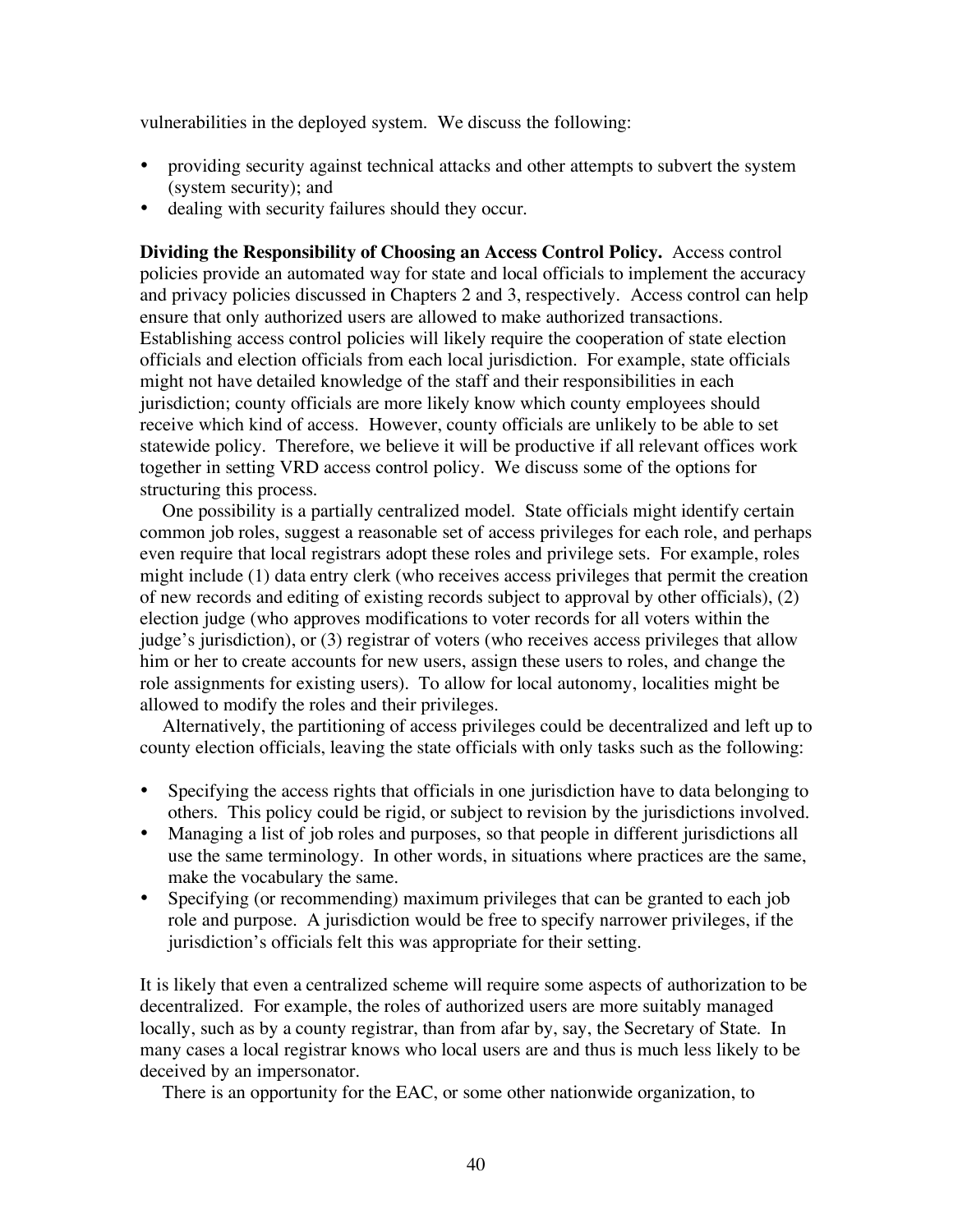provide sample roles and levels of privilege as suggestions to states and local jurisdictions, leading to a more uniform vocabulary and starting point for states.

Some composite actions might require privileges from more than one of the four categories of access privileges (read, write, administrative, and execution). For example, moving a voter from one jurisdiction's voter rolls to another's might require both write privilege (to delete the voter from the former jurisdiction's voter rolls) and read privilege (to obtain the information needed to add the voter to the new jurisdiction's rolls). Normally, a user should be permitted to take a composite action only if the user has all relevant access privileges. Alternatively, such situations can be handled by access rules that state who may execute the action. The rules can be specified by an authorized user who administers all the necessary underlying privileges and enforced in either a DBMS or an application server.

The process used to assign categories of access privileges need not be the same. For example, it would be possible to assign administrative privileges via a semi-centralized model, yet assign read and write privileges in a decentralized fashion. One could also separate administration of felony status from administration of addresses.

Determination of the access control policy does not need to be tied to details of how data is physically distributed. Access control policy might be determined in a centralized or decentralized fashion regardless of whether the VRD data is stored at a centralized location or is physically distributed.

**Assigning Access Privileges.** The access control policy's scope should include all types of access to the VRD including records on both voters and non-voters, database schema, and so forth, and the VRD should be designed so that such a policy can be enforced. To reduce the overhead of administering privileges, we recommend the approach of grouping people by their roles. Most DBMSs and application servers support this approach. One might define groups of people, groups of data, groups of actions, and specify rules for whole groups. Election officials should specify very detailed rules on who can access what.

It is advisable not to grant all users the same access privileges. Instead of thinking in terms of access to whole databases (e.g., the list of eligible voters or the database from which the eligible voter list was derived), officials should determine specific access rights for each user or group, limiting each user to appropriate data fields, subsets of voter records, and purposes, as well as appropriate access modes (e.g., read, modify, delete, create). One can specify privileges for individual fields of all voters' records (e.g., authority to modify party affiliation and preferred contact method but not the mailing address). One also can specify access privileges for sets of voter records (e.g., authority to modify any part of the voter record for voters in Boston). Separately, one can specify access privileges in terms of groups of people (e.g., all data entry clerks receive the same set of access privileges) or in terms of individual employees (e.g., a privilege granted only to Alice Jones).

The basic principle underlying a sound access control policy is to minimize the number of people who have routine access (read or write) to each data item, and to minimize the amount of data that each person has access to. The rule of thumb is to give each user of the system the minimum amount of access privileges he or she legitimately needs to get the job done and nothing more. This is often known as the *Principle of Least*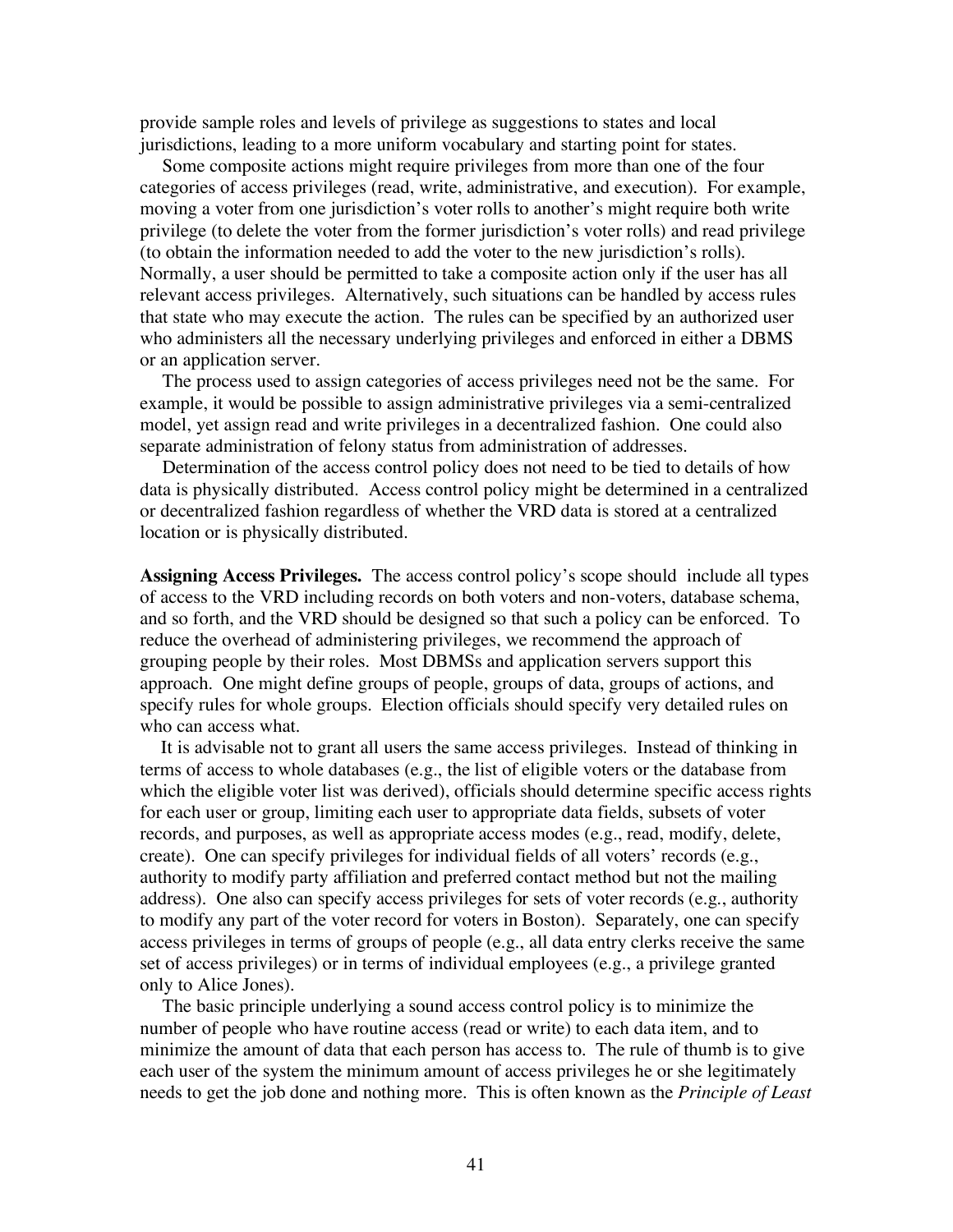#### *Privilege.*

A related guideline is that users' tasks should be structured to minimize the amount of access they need and to minimize the number of people allowed to access information. For example, processes should be organized so that poll workers do not require routine access to voters' Social Security numbers or criminal conviction information.

The Principle of Least Privilege helps reduce the likely impact of security failures and abuse should they occur. For example, if some user's password is discovered by a hacker, then the hacker might gain access to everything to which the user has access. In this case, the damage will be far less if the user has only a limited degree of access to the system. By comparison, if every user receives full privileges to read and write every voter record within the state, then penetration of a single user account could lead to almost unlimited harm to the VRD. The Principle of Least Privilege also helps reduce the likelihood of insider abuse of privileges.

A user's access rights should usually depend on his or her role, location, current purpose, and so forth:

- User access privileges should be limited by jurisdiction. Election officials normally should not be granted privilege to read or modify records for voters registered outside of their jurisdiction. For example, San Diego election officials would normally not need to read or modify the records of a San Francisco voter, so they should not be given access privileges that would let them do so. As a special case for voters who move, a San Diego election official might be permitted to read the record of a San Francisco voter when performing a transfer transaction that moves the voter to San Diego County. Initiating such a transfer also might require approval by a San Francisco election official.
- An employee who processes registration forms might be allowed only to change a voter's driver's license or phone number, while an official responsible for determining eligibility might be allowed only to update whether or not a voter is eligible.
- Access might also be limited by field. For example, on Election Day poll workers need read access to some information from the voter rolls (including voter names, addresses, and party affiliations for some elections) to check voter eligibility at the polls. However, poll workers normally would not be granted any access to other fields of the voter record because such access is not needed to perform their jobs and because poll workers are not vetted as carefully as other users of the system. The access control policy should codify such privileges and restrictions.

Administrative privileges should be particularly restrictive; very few users should have the ability to grant access to others. Privileges also might be limited to account for organizational relationships. In certain circumstances, preventing municipal employees from increasing the access levels of their supervisors might remove the possibility of conflicts between database access policies and manager-employee relationships. Similarly, users with administrative privileges should never be allowed to grant themselves new access privileges; requiring the consent of another administrative user increases accountability.

Use of software that extracts and prints voter information, including the creation of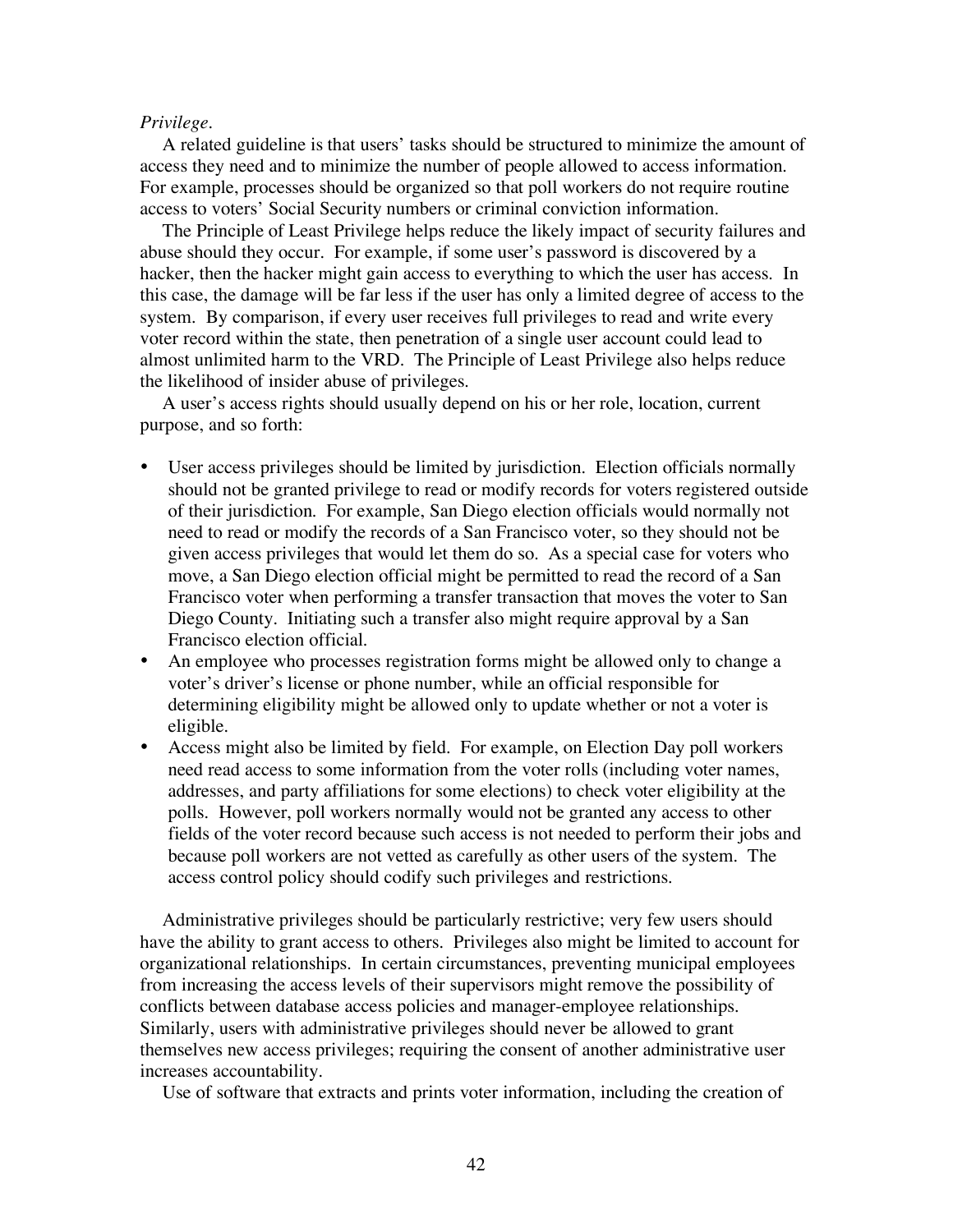DVD-ROMs for political parties or poll workers, should be governed by the privileges of the ultimate recipient. In other words, documents or DVD-ROMs should contain only data that all of the recipients are allowed to view, even if the creators of the documents have additional privileges.

It is likely that access control policies will need to be updated periodically. As with privacy policies, older versions of access control policies should be retained, along with their dates of applicability. Furthermore, officials may wish to consider making their access control policies public in some form in the interests of transparency and to make the chain of responsibility clear.

We recommend that those responsible for managing VRDs attempt to measure how effectively they have limited privilege by characterizing how many people have access to how much data and by tracking progress over time using these metrics. For example, one might count for each voter record how many people have some kind of access privilege to at least part of this record and compute the average of this across all voter records. More refined metrics might reflect access to only some of the fields (e.g., affiliation but not full SSN). One might perform separate analyses for read access (to assess privacy risk) and write access (as a risk to accuracy). We stress that we mention these metrics only as examples of what is possible.

The EAC, or other nationwide voting administration organizations, could play a helpful role in coordinating an effort to develop suitable metrics. Ideally, such metrics would be published by each state, enabling independent analysts to evaluate each state's effectiveness at setting access control policies and facilitating comparisons of practices among states in a meaningful way.

Adding election workers to the system in an appropriate fashion is a crucial step in the operation of a VRD. It does no good to have restricted access rights if a corrupt official can add new personnel with arbitrary access privileges. There are two complementary solutions: public logs of all changes to the list of authorized parties including their access rights, and a dual signature requirement for any changes to the list (also known as twoperson control). Both should be adopted for most users of the system. An exception might be made in the case of poll workers with very limited read access to the system (e.g., ability to view redacted records of only voters within their precinct) and no write access. In this case, approval by a single full-time election official might replace the dual-signature requirement.

**Access During Emergencies.** Provisions also need to be in place for handling emergencies. Officials should create rules that allow trusted election officials to temporarily increase privileges available to others. This might be achieved by creating rules that enable additional privileges under emergency conditions, together with a separate mechanism to declare to the system that an emergency exists. Emergency overrides should be tightly controlled, for example by two-person authorization, generation of detailed audit logs regarding such events, notification of the person whose privileges are delegated, and periodic proactive inspection of such audit logs. No single user should be permitted to declare an emergency and elevate his or her access privileges during the declared emergency; instead, exercise of an emergency override should require the active cooperation of at least two people.

Recognizing that people will occasionally be absent or overloaded with work, it will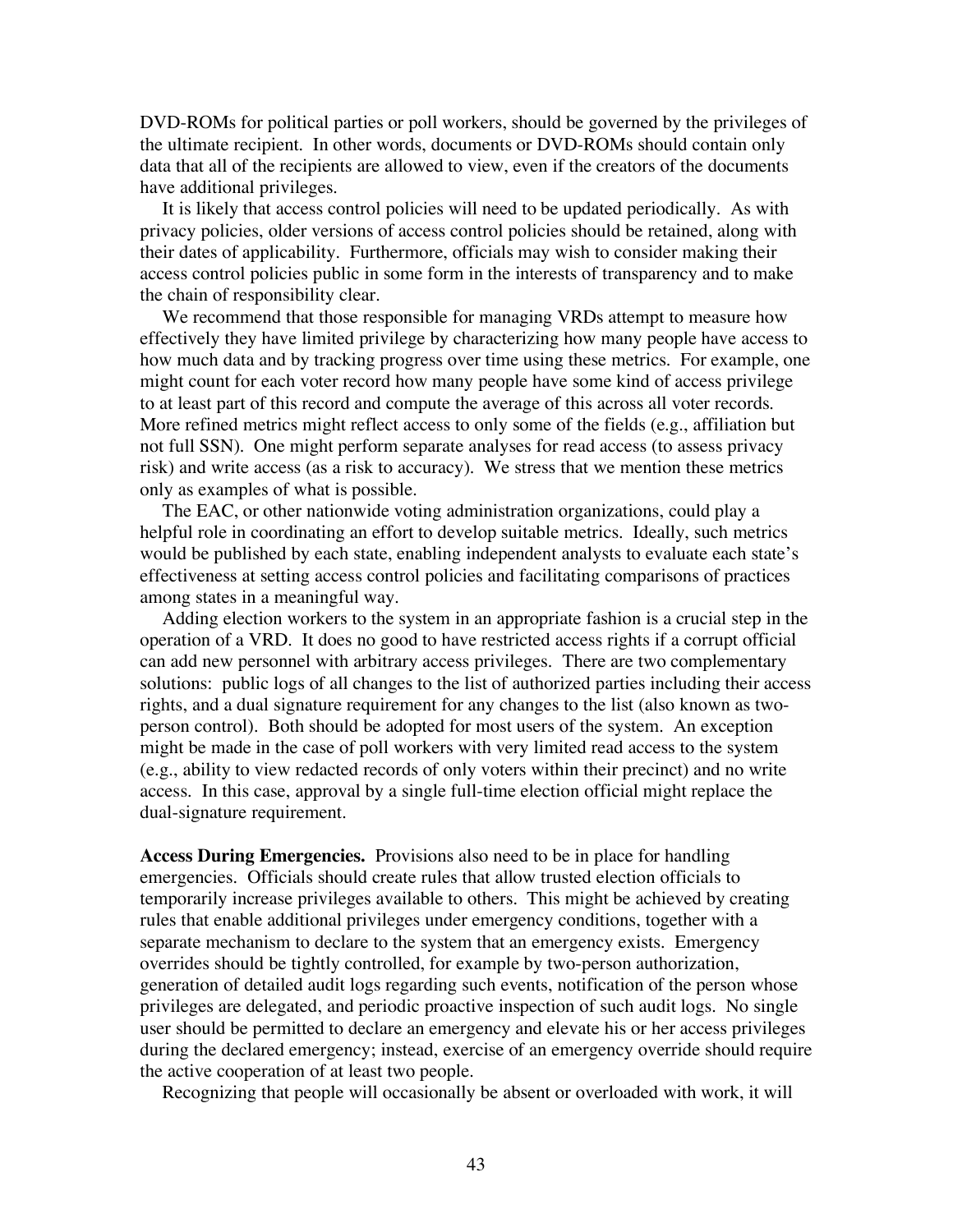sometimes be necessary to grant one employee some privileges belonging to another. If access control policies are based on roles, this can be done by temporarily assigning a new role to the appropriate individual. In any case, this should be done without revealing either employee's password to the other employee. Emergency or unanticipated delegation of access privileges should be temporary, preferably with automated procedures to remove the extra authority.

**Enforcing Access Policies.** DMBS and application server security provide several mechanisms for specifying and enforcing policies with the goal of keeping administration manageable. First, DBMSs provide mechanisms for describing the set of users. One can

- Define groups and assign users to them. Groups, rather than individuals, then become the basic unit of authorization. Similarly, one may define a role to represent a specific set of privileges (e.g., those associated with a job description).
- Give users additional descriptive properties that may be used for decisions. For example, officials might be associated with a list of zip codes for which they are responsible.

Second, DBMSs provide the means for assigning privileges to users and enforcing the access control policy. One can

- Grant a privilege for a group to access a field or specified fields of the database (e.g., encoding a policy that states that this user is permitted to view the voter's address but not the voter's full SSN).
- Grant access to a view that filters or summarizes the data but hides many details. Some views might filter by locality, while others might provide statistical summaries that are widely releasable.
- Grant access in which some items in a database are automatically filtered out based on the current user or task.

Application servers offer some of these capabilities, together with privileges to execute programs that implement business functions larger than a single DBMS request.

The VRDs should use access control mechanisms provided in the DBMS; trying to implement access control entirely at the application level leaves greater opportunity for security mechanisms to be bypassed or compromised. There should be no way for users to bypass the access control mechanisms. For each user request, either the application server policy must approve the entire operation or the DBMS must enforce access controls on each data access or both. This requires examining the user's individual credential and the privileges associated with his or her job. Implementing an access control rule in the DBMS guarantees that the rule applies to *all* operations that developers create.

**Authentication: Verifying Identity.** In any system with restricted access rights, authentication is crucial. The system needs a way for people to prove who they are; from this, their access rights must be determined and enforced.

Authentication can be done in many different ways. The most common form of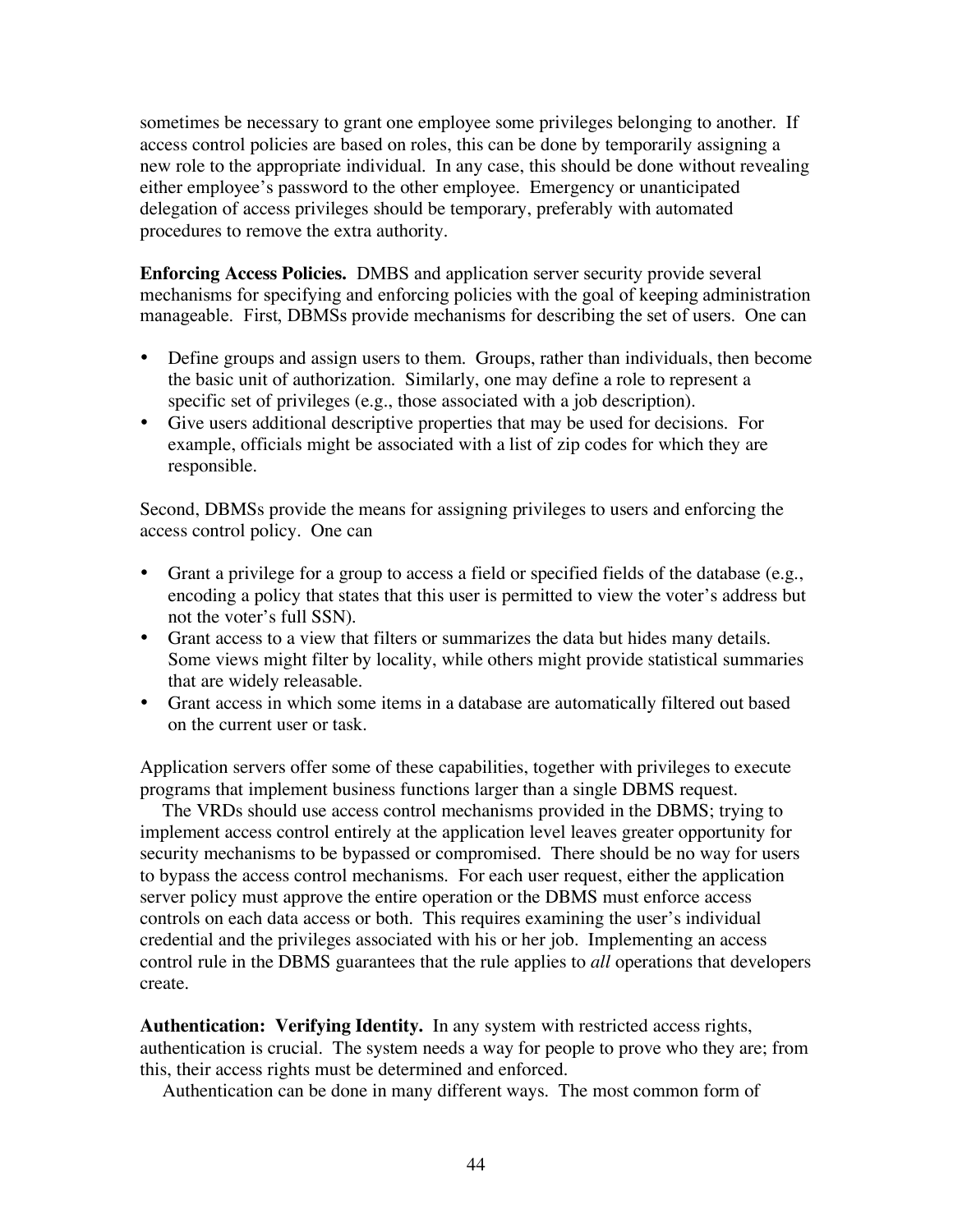authentication is by user name and password. While superficially attractive, password authentication is subject to many failure modes including password guessing, inappropriate sharing of passwords, and inadvertent or deliberate password leakage.

Authentication schemes based on physical devices can be considerably more secure. Systems based on smart cards or timer-based tokens require the presentation of an appropriately encoded electronic device (possibly within a defined time period) for authentication. Biometrics such as fingerprints or eye scans may also provide greater security than simple textual passwords.

The potential advantages of these alternative authentication techniques may be offset by increases in cost and complexity. Lost smart cards are likely to be more expensive to replace than lost passwords. Biometrics systems may have difficulties in enrollment: difficulties in the initial capture of the finger, eye, or voiceprint may cause later problems with authentication.

Security breaches in authentication mechanisms might be exploited to achieve unfettered access to the underlying systems. To avoid this scenario, authentication mechanisms should be carefully designed and tested. Authentication servers must be highly secured, both physically and technically, and appropriate cryptographic techniques should be used. VRDs should not utilize any authentication techniques that have not been validated by extensive use in production environments.

Biometric systems are especially tricky, because many current deployments have been implemented improperly. The use of fingerprints, retinal scans, facial features, and other biometrics all rely on the conversion of these characteristics into strings of bits that can be stored and processed by computers. If these digitized versions of the biometrics are transmitted across networks or stored on multiple computers, security weaknesses in the networks or remote computers might be exploited to capture the biometrics. A malicious attacker who captures digitized biometrics might be able to use them to gain access to the system. In addition to reducing the security of the VRD, such attacks might compromise the use of the specific biometric by the affected users in any other domain. As a result, biometric data should be stored as close to the user as possible, perhaps used only to unlock a smart card. In this scenario, the user's fingerprint, for example, might be used to verify that she is the authorized user of a smart card that would then be used to access the VRD. As the biometric data would be stored only on the smart card (which is generally under the physical control of the authorized user), there are no network connections or remote hosts to tempt malicious intruders.

Biometrics also should be used only in a supervised setting to foil various forms of spoofing attack. There have been many reports of successful attacks on unsupervised biometric authentication. For example, with some facial recognition systems, holding up a glossy photograph of an authorized user to the camera is sufficient to fool the system. There also have been published reports stating it is possible fool a fingerprint recognition system by lifting the fingerprints of an authorized user off of a surface touched by that person and creating a fake "gummy finger" made out of gelatin that bears the authorized users' fingerprint.<sup>27</sup>

Different authentication schemes might be appropriate for different users or different

 $27$  Tsutomu Matsumoto, 2002, "Gummy and Conductive Silicone Rubber Fingers: Importance of Vulnerability Analysis," pp. 574-575 in *Advances in Cryptology - ASIACRYPT 2002,* Lecture Notes in Computer Science, Vol. 2501.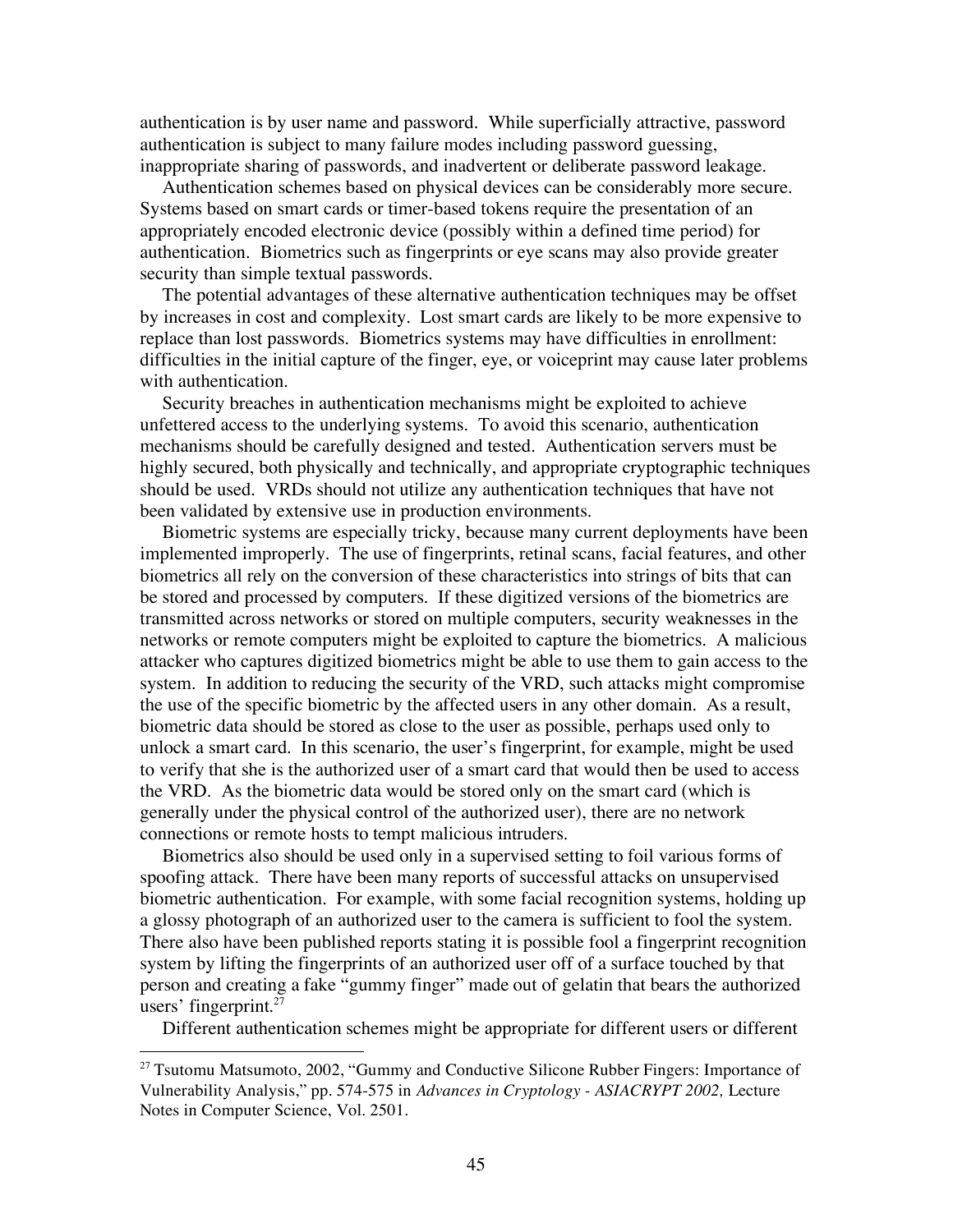tasks. The type of authentication being used should be determined by the type of task that the user is performing, the expense and complexity of the authentication scheme, and the potential harm that may be caused if the authentication system is breached. Advanced authentication schemes are more appropriate for election workers and government officials with access to greater privileges over a wide range of voter records. In these cases, multi-factor authentication (such as requiring both a biometric and password) may be warranted, despite its higher costs or inconvenience.

Another style of authentication relies on a technology known as *certificates*. Apart from authenticating the user, certificates allow for operation in the absence of access to a permission database. A certificate can contain a user's access rights in a form that is mathematically protected from change. When a certificate is presented to a system, that system can enforce the user's access rights using only the data presented. Because certificates are too long to be memorized or typed, they frequently are stored on smart cards.

Once a user has been authenticated to the system, each operation on the database should check that the person's privileges allow him or her to perform that operation. Similarly, the database should create an audit trail for all requests that modify the database. Both of these goals are straightforward to achieve. Logging read operations may be feasible and useful though careful engineering is needed to ensure that the logging system can handle the data volume. As previously discussed, to guarantee that these access controls cannot be bypassed, access control restrictions should be implemented in the database itself, where possible.

The importance of security training cannot be overstated. Authorized users of the system must be taught about protection of passwords, how to resist social engineering attacks—attempts to deceive someone into performing certain actions—and the importance of never sharing their passwords, even with their colleagues and other authorized users. Training should include how to cope with failure scenarios such as how to proceed when normal authentication mechanisms are for some reason not functioning. Because procedures that seem arbitrary are often ignored, users should also learn how and why failure to follow procedures could lead to security breaches. Knowing why a rule is in place is the best motivation for following it.

**Operational Security.** If a partial or whole database is transferred from a central site to another location, protection becomes more difficult, especially if the data is transferred to system with different security controls. *Digital signature* techniques can protect the integrity of database dumps; thus, a county system that receives a copy of its database on a DVD-ROM could verify that the copy was properly created by the statewide system. Further, a combination of encrypted media and procedural controls (i.e., the presence of two people to decrypt the data) can help.

**Security Against Technical Attacks.** VRD systems must be secured against technical attacks, including attacks both by outside "hackers" and by insiders. When any system is connected to an open communication network, including the Internet, a wireless network, or the phone system, the risk from hackers becomes substantial. Any network-connected VRD will be exposed to attacks from anyone anywhere in the world who cares to attack it; therefore, system security needs to be sufficiently robust to survive the inevitable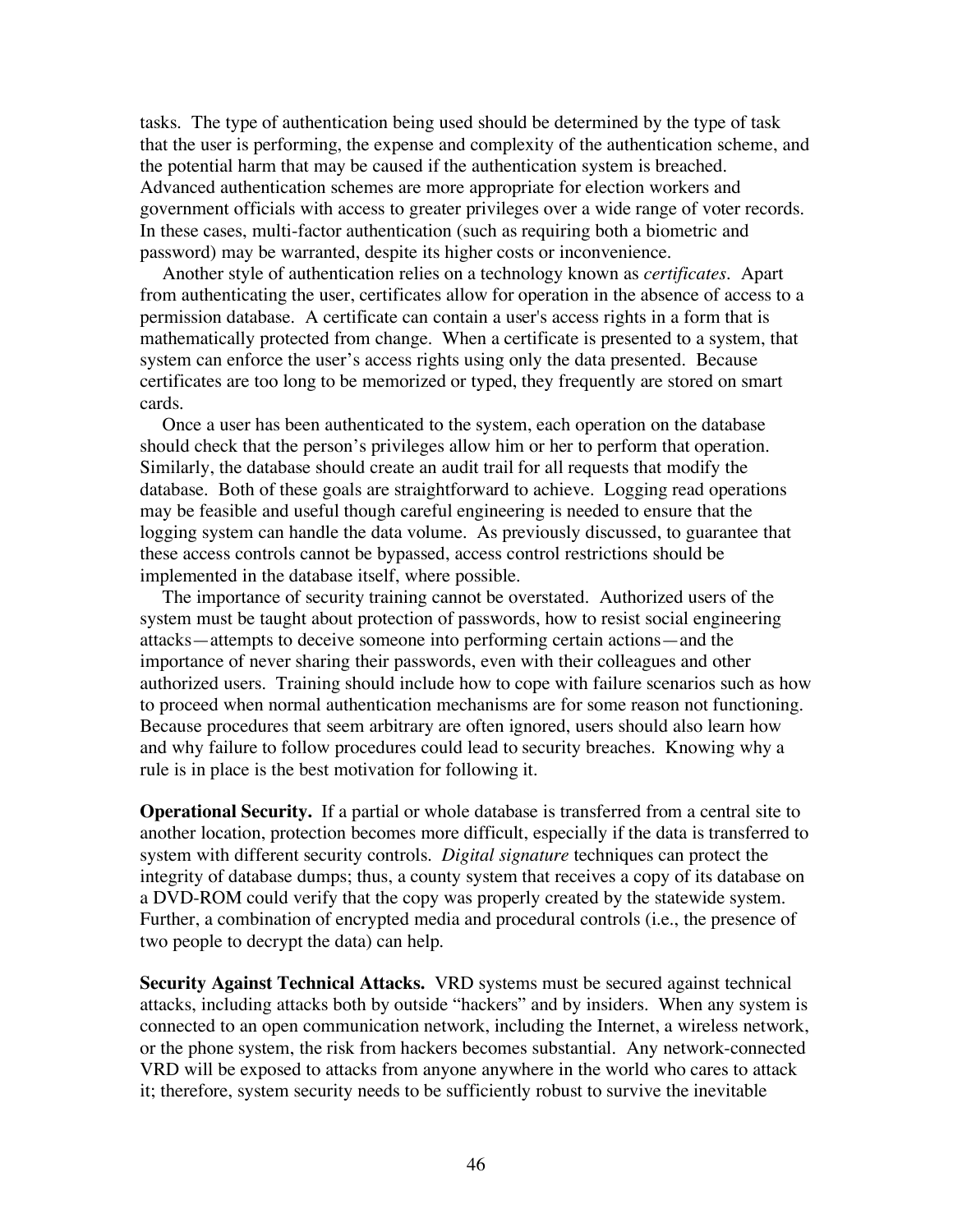onslaught of attacks. It is imperative that security be considered starting very early in the software development lifecycle so that design decisions can be made in ways that maximize security. Trying to add security as an afterthought to a completed system often leads to catastrophic security failures.

First, all communication channels should be secured. Anything transmitted over open communication networks such as the Internet, wireless network, or the phone system should be protected using end-to-end cryptography (such as a VPN or an encrypted network tunnel). This cryptography requirement applies to all channels of communication including those between local election officials and the central database. It may also be prudent to cryptographically protect all data sent over internal networks to limit the damage if a hacker is able to break into the internal network or if an insider seeks to attack the system. Cryptography is especially important if wireless networks are employed, because otherwise anyone within radio range can effectively gain insider access to the wireless network.

Second, defenses should be applied to prevent outsiders from penetrating internal systems. Firewalls should be used to severely limit connectivity between internal and external networks. One simple strategy might be to completely disconnect voting registration systems from all open networks. For example, county officials might communicate with central servers by sending authenticated DVD-ROMs through the mail. Alternatively, if network connectivity is necessary, firewalls should be used to minimize the set of communication protocols, network services, and destination addresses allowed to cross the firewall communicate from the internal network to the external network or vice versa.

Mission-critical machines should be hardened as much as possible, and they should be professionally administered. All relevant security patches should be applied, and virus scanners should be used where appropriate. Unnecessary network services should be disabled. These machines and networks should be used only for voter registration.

Third, mechanisms should be deployed to detect any penetration of system defenses, as well as any insider misuse. For example, application-specific intrusion detection systems could be used to monitor the number of updates to the VRD. Any large spike in activity, whether by an authorized user or in the aggregate, might warrant human attention. In addition, officials could consider contracting with a third-party network security monitoring service to detect network intrusions and attempted attacks on the system.

Fourth, care should be taken to ensure that it is possible to recover from security failures. Regular backups are a simple and effective method for recovering from known failures. All modifications to the database should be logged to write-once media to provide a trustworthy audit trail and enable after-the-fact forensic investigations. Offsite storage of backups can reduce the risk of catastrophic loss of voter registration data. However, backups themselves must be secured, possibly including encryption, so that their loss does not compromise voter privacy or reveal information.

Denial-of-service attacks are particularly vexing. Such an attack could render the VRD unreachable or non-functional when it is most needed. Election officials should be aware that systems connected to open networks are almost invariably subject to malicious denial-of-service attacks that render the system unavailable or unreachable. Because it is beyond the state-of-the-art to completely prevent denial-of-service attacks, either officials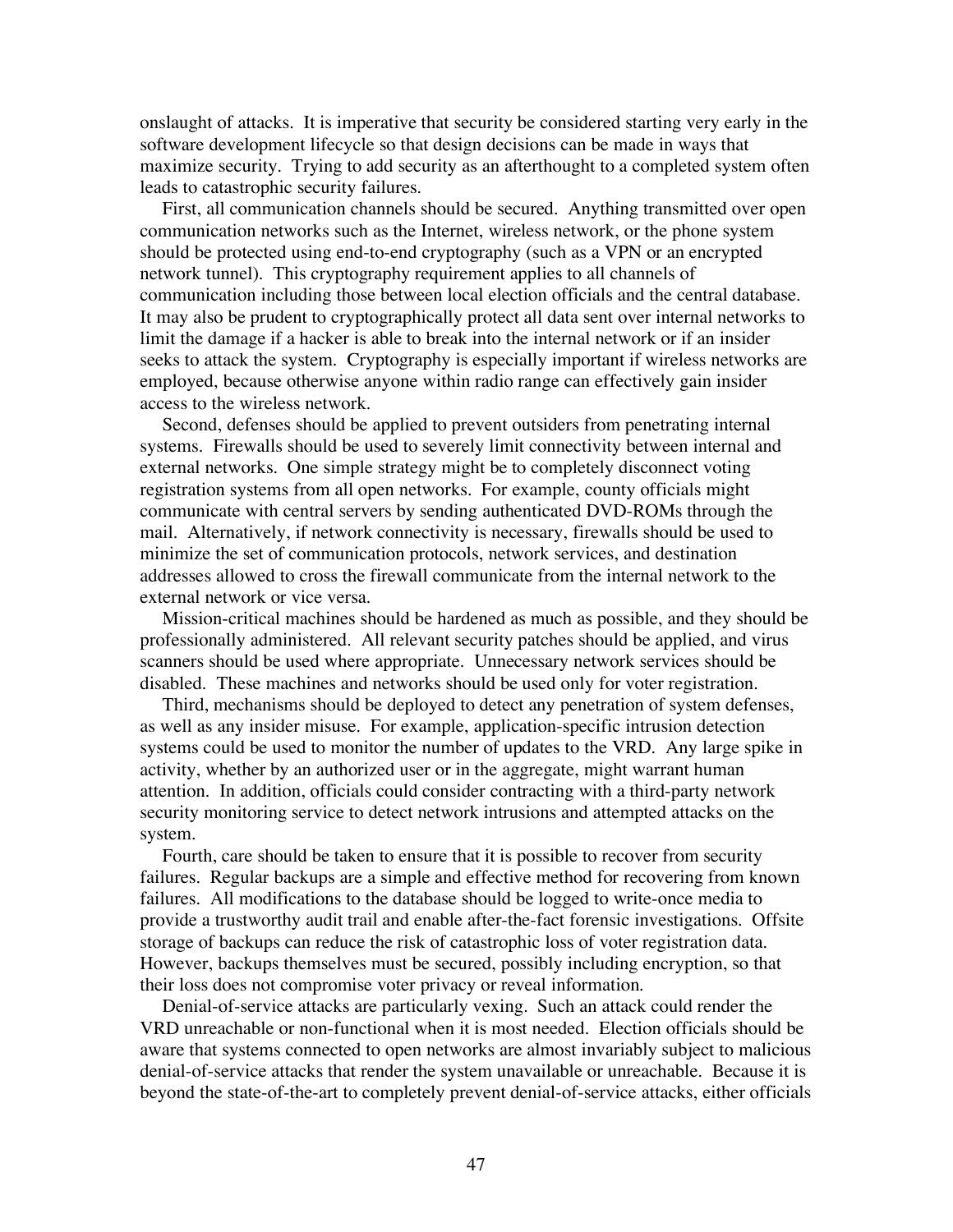should have a plan prepared for how to ride out and survive such attacks, or they should avoid the use of open networks. For example, one might arrange to use DVD-ROMs if the network has been rendered unusable. Because of the threat of Election Day denial-ofservice attacks, officials should ensure that it is possible to function without any network connectivity on this day. Options might include downloading all critical data to polling places several days in advance or distributing copies of the registration list printed on paper. These issues are also discussed in Chapter 6 on reliability.

Fifth, officials should obtain an independent review of their system before deployment. We recommend hiring a group of skilled experts to evaluate VRD security. These experts will conduct a thorough risk analysis of system requirements, architecture, security processes, and all other aspects of the system. These reviews should check for flaws that would allow attackers to obtain privacy-sensitive information, to compromise the integrity of the database by modifying information without authorization, or to mount denial-of-service attacks that would render the VRD inoperable. The use of technical, physical, and human procedural measures to attempt to penetrate a system can also identify security problems that might otherwise have been overlooked.

Officials should consider including an independent security review and publication of the software as part of the acceptance testing for the system. Claims that the security of the system will be endangered by such a review should be treated with extreme skepticism or rejected outright.

Sixth, the technical security of the system needs to be viewed as an ongoing responsibility, with resources devoted to it accordingly. Election officials may find it useful to perform periodic security audits of their system to ensure that system security is kept up to date as technology and attacks change. As the system will evolve over time, and as the threats will change with time, it is important that the system be tested for security issues on a periodic basis. In particular, the system should be fully evaluated after any major upgrades and after recovery from any significant incident

**Dealing with Security Failures.** In spite of good security measures, there is always some possibility that an attacker will carry out a successful attack. When successful attacks do occur, the system should protect the ability of users (including both election officials and voters) to carry out their activities with as little disruption as possible. Additionally, because prosecution of attackers can act as a deterrent to future attackers, it is important that systems be designed to support potential identification and prosecution of attackers, for example, by keeping audit logs and maintaining a proper chain of custody for relevant records.

Electronic registration databases heighten the need for well-designed recovery mechanisms, because a statewide electronic database potentially introduces opportunities for more, and more significant, failures. To the extent possible, existing policies and laws should be applied.

We discuss three categories of security failures:

- unauthorized disclosure of data in which some data is seen by someone who is not authorized to see the data;
- breaches of integrity, in which ineligible voters are wrongly registered and/or actually vote or in which eligible voters are disenfranchised or wrongly prevented from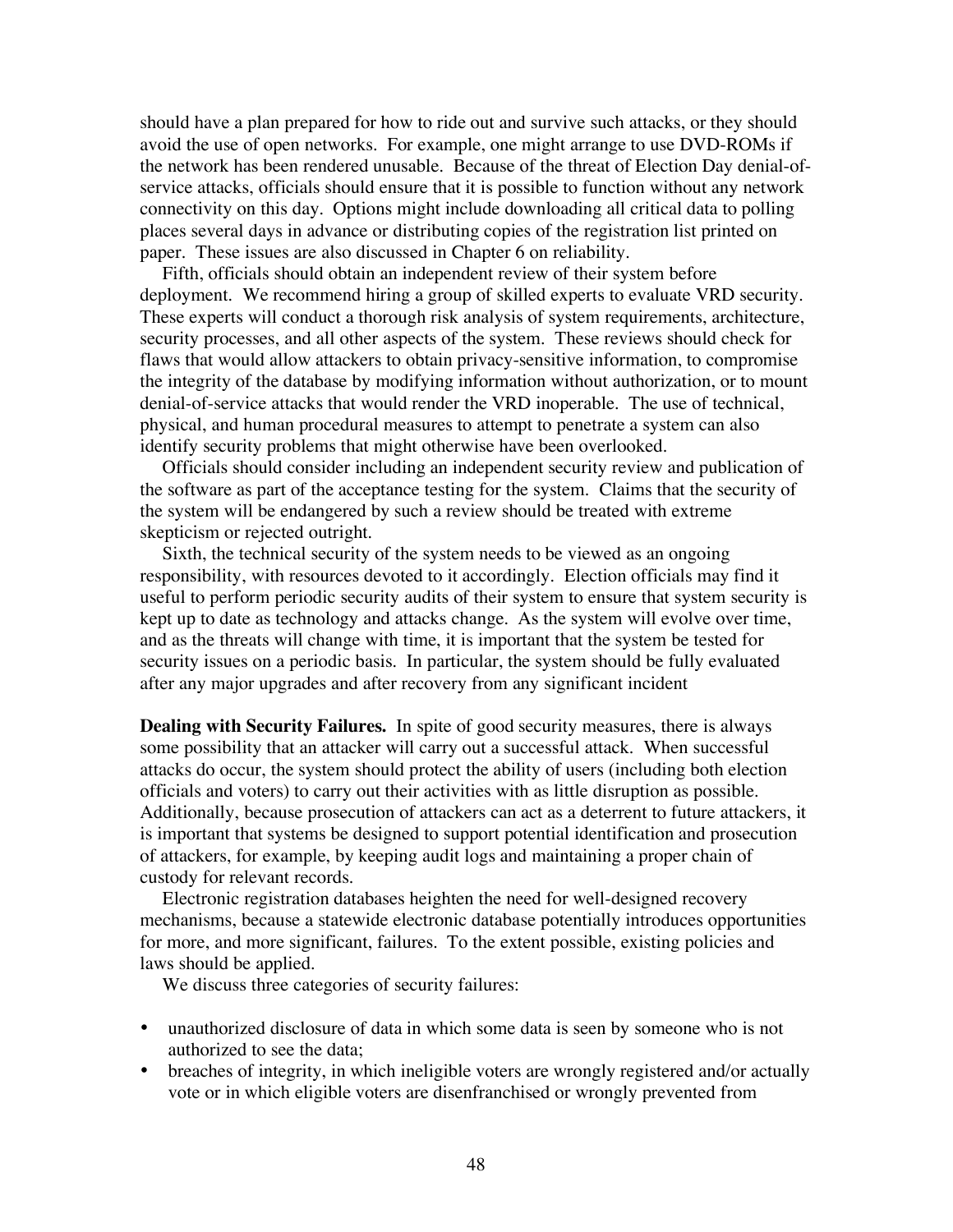voting; and

• breaches of reliability, possibly occurring on Election Day, in which legitimate users of the database are unable to get necessary results.

**Unauthorized Disclosure of Data.** Disclosure can occur by accident or on purpose. Unauthorized disclosure can happen when an authorized user of the system exceeds his privileges, or when an outsider gains unauthorized access. VRDs should incorporate audit logs (discussed in Chapter 2 on accuracy) that record all attempts to read registration data. With appropriate scrutiny of these audit logs, it may be possible to detect many cases of unauthorized disclosure.

To the extent possible, individuals should be notified if it is determined that data about them has been or may have been obtained inappropriately. Security breach notification laws in California and other states are already having a beneficial effect in this regard.

**Breaches of Integrity.** The intentional corruption of official records is both a federal and state crime falling under many different statutes, giving prosecutors a number of options. However, unless appropriate audit trails, procedures, and detective controls are in place, security breaches are unlikely to be noticed and identified as potential criminal acts.

Because of the high legal and public relations cost of disenfranchising legitimate voters or allowing ineligible people to vote on Election Day, states should have procedures for auditing and quantifying the accuracy of registration data before an election. For example, election officials could perform an audit of a statisticallysignificant random sample of all changes to the voter registration database since the last election to look for anomalies, followed by a more thorough audit if anomalies are found. Such an audit should be performed sufficiently in advance that corrective actions can be taken before Election Day if errors are discovered.

To avoid disenfranchisement of legitimate voters on Election Day, it is also important to avoid creating a culture among poll workers that assumes that the computer is always right. In particular, it should be possible for someone who thinks she is a registered voter but is not in the database to cast a provisional ballot that can be counted later, if it is subsequently determined that she is an eligible voter.

**Breaches of Reliability.** Unlike breaches of data and integrity, which can go undetected, breaches of reliability are easily detectable. Audit logs, including firewall logs, are crucial for tracing and perhaps prosecuting malicious attackers. To limit the impact of reliability breaches on Election Day, we suggest that each polling place be given a backup copy of the data that will be needed to validate eligible voters within that precinct. This list should contain only the information needed for validating voters. For example, Social Security numbers might be redacted from the backup list. Existing policies allow the polls to be kept open beyond the scheduled closing time if failures occur; we recommend these policies be followed. Reliability issues and fallback procedures are discussed in more detail in the next chapter.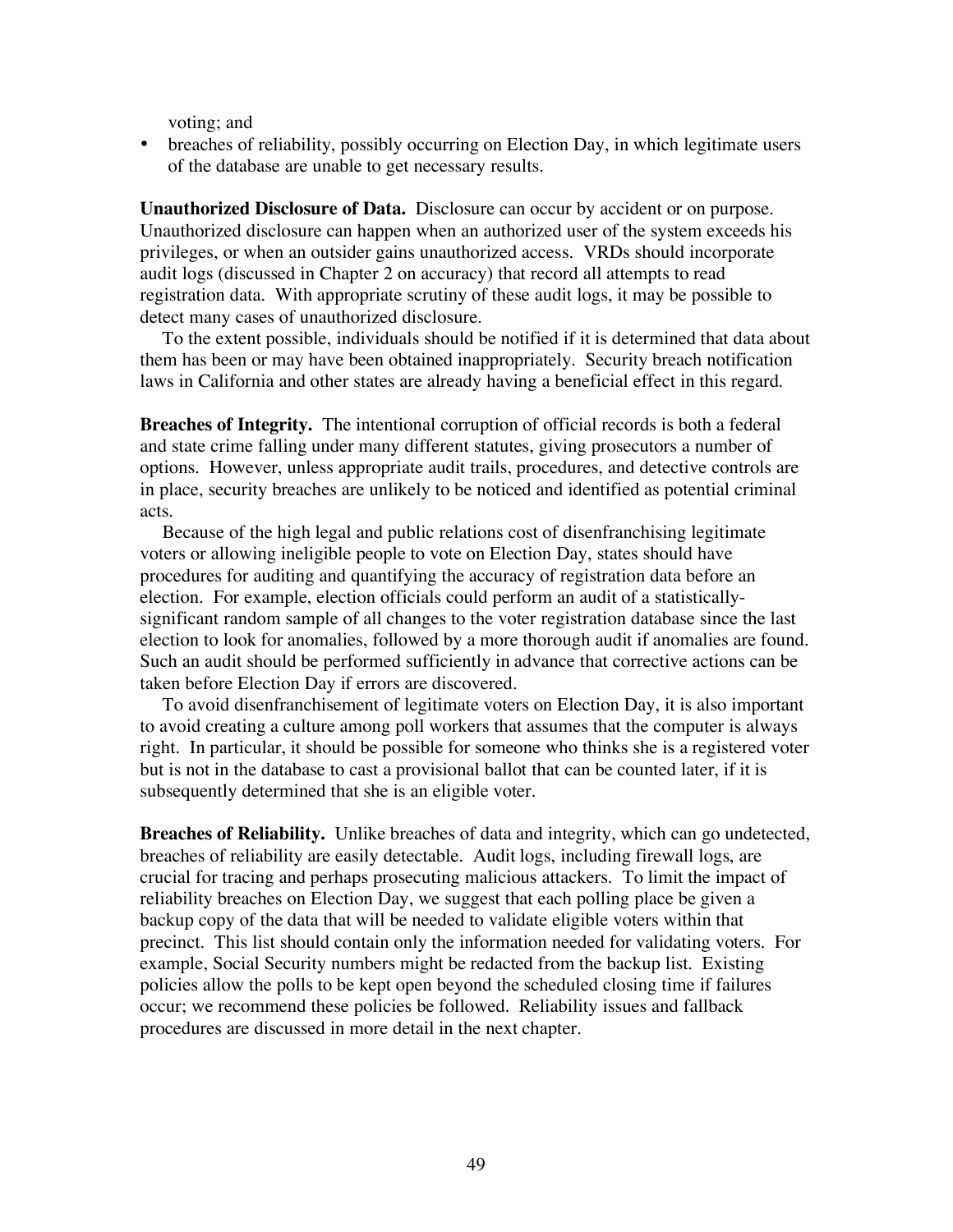## **6. Reliability**

Reliability is often thought of as system availability (i.e., whether the system is up and running 24×7). However, to better understand reliability, we need to understand the *goals* of reliability in a statewide VRD.

While 24×7 operation may achieve these goals, solutions that are more economical are possible because reliability can often be achieved without continuous online access to the database. For example, if regulations impose a deadline for registration or registration changes sufficiently in advance of an election, static snapshot copies of the database may be adequate for supporting Election Day verification of voter registration. Static copies may well prove more reliable than attempting to guarantee reliable network access from each polling place.

We assume that VRDs will have more intense usage in the months immediately prior to the election, with a very large spike in usage during and immediately following the election itself. Activity before an election includes absentee voting, in-person absentee voting, and early voting. Absentee and in-person absentee voting occurs anywhere from 10 to 45 days before Election Day, and early voting usually occurs 10 to 14 days before Election Day.

With this in mind, we divide the recommendations for design of a VRD into two classes—namely, *technical* and *operational* mechanisms for ensuring reliability. We also give recommendations for ensuring reliability during the development of the database.

**Technical Mechanisms for Reliability.** The hardware/software combination used to access the VRD needs to provide good response and reliable service. It should be designed to work well both in non-election times, when the major activity is voter registration, and in the high-activity times, immediately prior to and during the election itself.

We list several design choices that can be used to improve reliability and discuss recommendations and caveats to be considered when evaluating choices.

**Redundancy.** While redundant communications systems (e.g., multiple network connections from different providers) have been used successfully,  $28$  care must be taken to ensure that the systems are truly redundant. For example, a modem and ADSL connection**<sup>29</sup>** over the same phone line provides little redundancy; two ADSL lines from different providers probably provides less still, as they likely utilize the same central

<sup>&</sup>lt;sup>28</sup> The Federal Aviation Administration, for example, makes frequent use of redundant systems for air-traffic control. This includes both alternate communication links such as redundant fiber links for Airport Lighting Control and Monitoring Systems (see AC 150/5345-56) and independent approaches such as using Flight Service Station communications as a backup for relaying Air Route Traffic Control Center instructions if direct ARTCC contact is lost (see Aeronautical Information Manual).

<sup>&</sup>lt;sup>29</sup> "ADSL, which stands for Asymmetric Digital Subscriber Line, is a broadband communication technology designed for use on regular phone lines. It has the ability to move data over the phone lines at speeds up to 140 times speedier than the fastest analog modems available today." From http://www.dsllife.com/tutorial/faq.htm.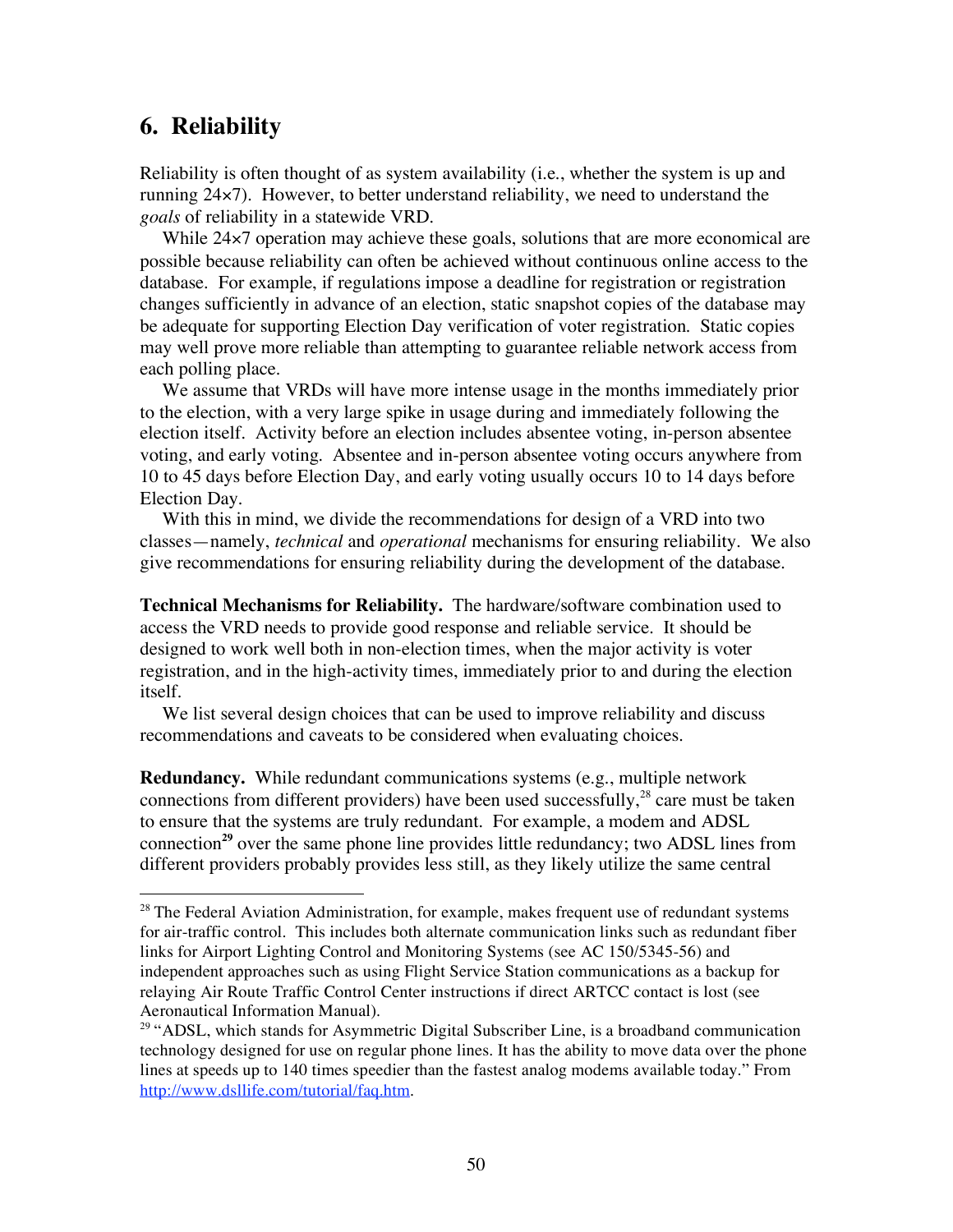switch leased from the local telephone company.

A more robust form of redundancy is to support independent approaches to accomplish the same task. For example, using online access to a centralized statewide database as the primary means of entering voter registrations allows immediate verification of registration. However, a power failure affecting a central database immediately before a registration deadline could prevent registration workers from entering registrations in time. Allowing local entry, followed by later online validation/verification of the entered values, could provide operational reliability similar to redundant power sources for the central database, but at less cost.

**Replication.** Replicating data in multiple places has value, but the impact of likely or anticipated types of failures must be evaluated to ensure that replication significantly increases reliability. Replicating the database may not protect against software failures that cause errors to spread to all copies, and keeping the replicated databases in different physical locations has the added cost of space for the replicated system and communication lines between the locations for updating the replicas. Additionally, replicated data may not be useful if communications problems at polling places make network access unavailable. Careful archival procedures combined with adequate fallback procedures may be more cost effective and provide as effective reliability as replication.

For example, sending DVD-ROM copies of the relevant part of the database to polling places shortly before an election would provide both a high degree of replication and a fallback procedure for access to the data if either centralized database or communication failures occur. However, the use of DVD-ROM copies must be tempered by the increased risk of disclosure of information. The information stored on such copies should include only the data that would otherwise be available to the polling place and no more. As discussed in Chapter 5 on security, encryption and digital signatures, along with appropriate policies for their use, should be used to protect these copies.

Building and including redundancy is not sufficient. The system must also be tested under realistic situations as discussed in the testing section of this chapter.

**Distribution.** As was discussed in the introduction, statewide VRDs are being implemented as top-down, in which the master copy of the database is stored in a centralized location, or bottom-up, in which the master copy of the database is actually distributed among many databases. A properly designed distributed database can provide a centralized list of voters as HAVA mandates. The design of a distributed VRD must be evaluated to ensure both that no single failure (hardware or software) can bring down all the connected databases and that fallback procedures are adequate in each county to protect against localized failure.

Distributed databases can serve as a good backup and contain damage caused by failures, including software failures and actions of malicious insiders. However, designers must be aware that distributed database systems can be vulnerable to mass propagation of errors if processes are designed to apply to all the databases at once. Another potential problem is to design a distributed database system so that individual parts cannot act independently. For example, one can design a system that requires that a county database coordinate with a central database for every transaction. It is important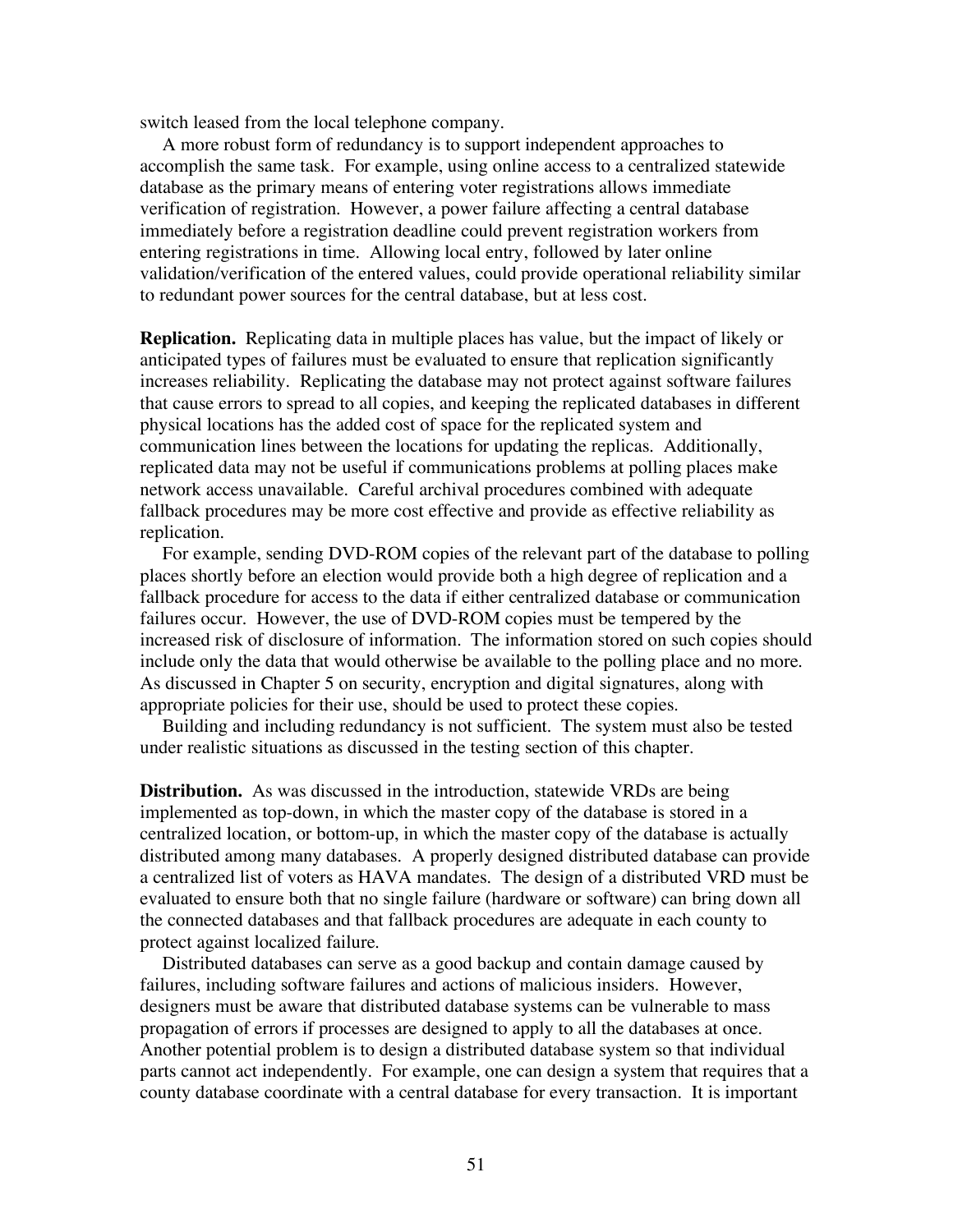to design a distributed database so that these possibilities are minimized.

Database distribution also increases the difficulty of ensuring the accuracy of the data, unless the system is designed to coordinate the data in the individual databases. One of HAVA's main requirements is that data should be coordinated between VRDs and other databases; therefore, this element should be part of every distributed VRD's design.

**Centralization.** Centralized databases face a different set of reliability challenges. If the entire database is stored in a central location, this location becomes a single point of failure. Power difficulties, network problems, or other reliability problems with the central location might bring voter registration activities to a halt throughout the state. Although replication and redundancy can help reduce such risks, additional costs may be involved. The use of alternative methods to access and input data, including DVD-ROMs, printed voter lists, and paper forms, may be particularly important when centralized databases are used.

**Archives.** When data is backed up, the backup files can be recycled or can be retained as long-term archives. Archives safeguard against loss from software failures, intrusion, or malicious insiders who could damage less resilient kinds of backup. Consequently, an archive must be protected from modification through write-once media such as DVD-ROM to ensure against both accidental and intentional erasure or modification.

A second use of archival material is for forensics—that is, identifying what went wrong when a failure occurs, correcting the problem, and preventing new failures (this includes both human- and system-caused failures). To ensure detection of malicious action, it is important to log and archive all changes to the database. With the decreasing cost and increasing density of backup media, long-term maintenance of such logs, which we recommend, can be achieved at reasonable cost.

**Operational Mechanisms for Reliability.** Reliability will not be achieved solely through technical means. Provisions must exist to ensure the integrity of the election process in spite of possible Election Day failure of the registration database. Since it should always be assumed that something could go wrong, a system must include operational procedures, or fallback processes, that ensure reliability in spite of technical failures. While these procedures are often tied to the technical design decisions, it is necessary to *document* the operational procedures to be followed in the event of database failures.

We recommend that for each process there be at least one specified alternate process to follow in case of failure. In particular, there should be a fallback procedure for each process that could affect the ability of people to vote on Election Day. For example, suppose the process requires that voters physically sign a voter registration list. In case the correct list is not sent to the polling place, we recommend as a fallback that there be a back-up computer system and communication line available at the polling place, so that people's names can be looked up online. If the process requires that voters' names be looked up online, then a fallback would be to provide paper copies of the list in case the computers or their connections go down. Further, Election Day verifications can be done (1) via paper systems, (2) via personal computers or handheld devices with DVD-ROMs, or other methods of holding static copies of the voter list, or (3) via personal computers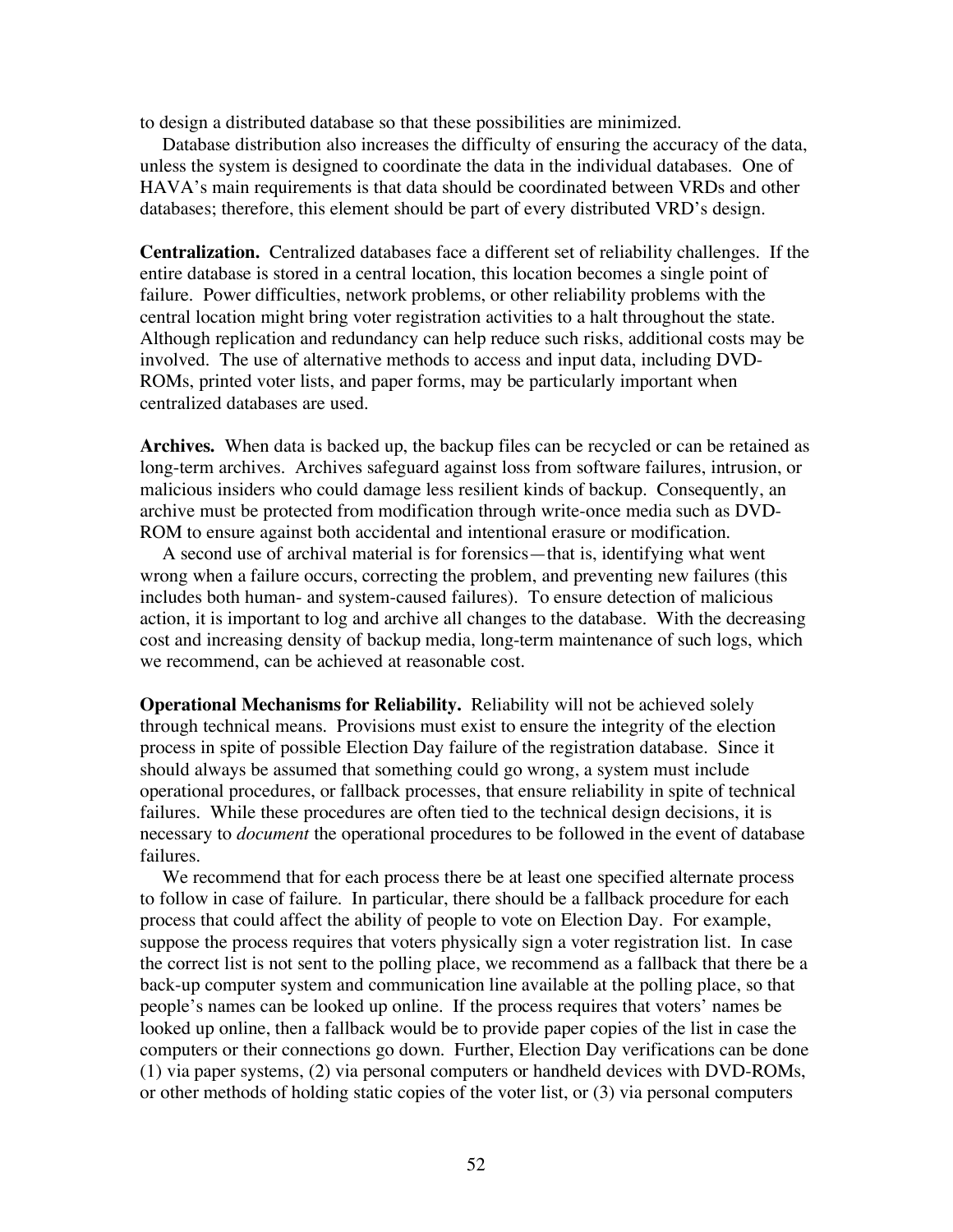or handheld devices connected by electronic communication links to central VRDs. Regardless of the method used, a fallback process should be devised to deal with its failure. When appropriate, these processes should operate in tandem with provisional balloting and other measures designed to protect a voter's right to vote.

**Provisions for Delayed Entry of Registration Information.** While direct entry of voter registration information into the database may be desirable, allowing immediate confirmation of registration that requires direct entry could undermine the registration process in case of system failure. As discussed previously, fallback procedures must be developed to support alternate means of registration.

**Testing Issues.** A VRD must be tested to ensure that it will function reliably when placed into service. The problem is that it is impossible to do a true stress test on a VRD because there is no way to completely replicate the stress of an Election Day except to have an election. However, through effective modeling of the system and its capabilities, it is possible to design tests that effectively simulate the stress of actual use. This imposes the requirements on the contracting agency of ensuring that sufficient information is available for vendors/developers and quality assurance groups to adequately model the system.

Technical measures designed to increase greater reliability also should be tested. When used, replication and redundancy facilities might be tested by trying to operate the system when all or part of the system is unexpectedly taken offline. In accordance with EAC recommendations, archival backups should be tested regularly.<sup>30</sup>

The system also should be secured against external network-based attacks (see Chapter 5 on Security). Tests that simulate denial-of-service and related attacks can be used to evaluate the robustness of the VRD and possibly identify weaknesses that should be addressed.

 30 U.S. Election Assistance Commission, 2005, *Voluntary Guidance on Statewide Voter Registration Lists*, available online at http://www.eac.gov/docs/Statewide Registration Guidelines 072605.html.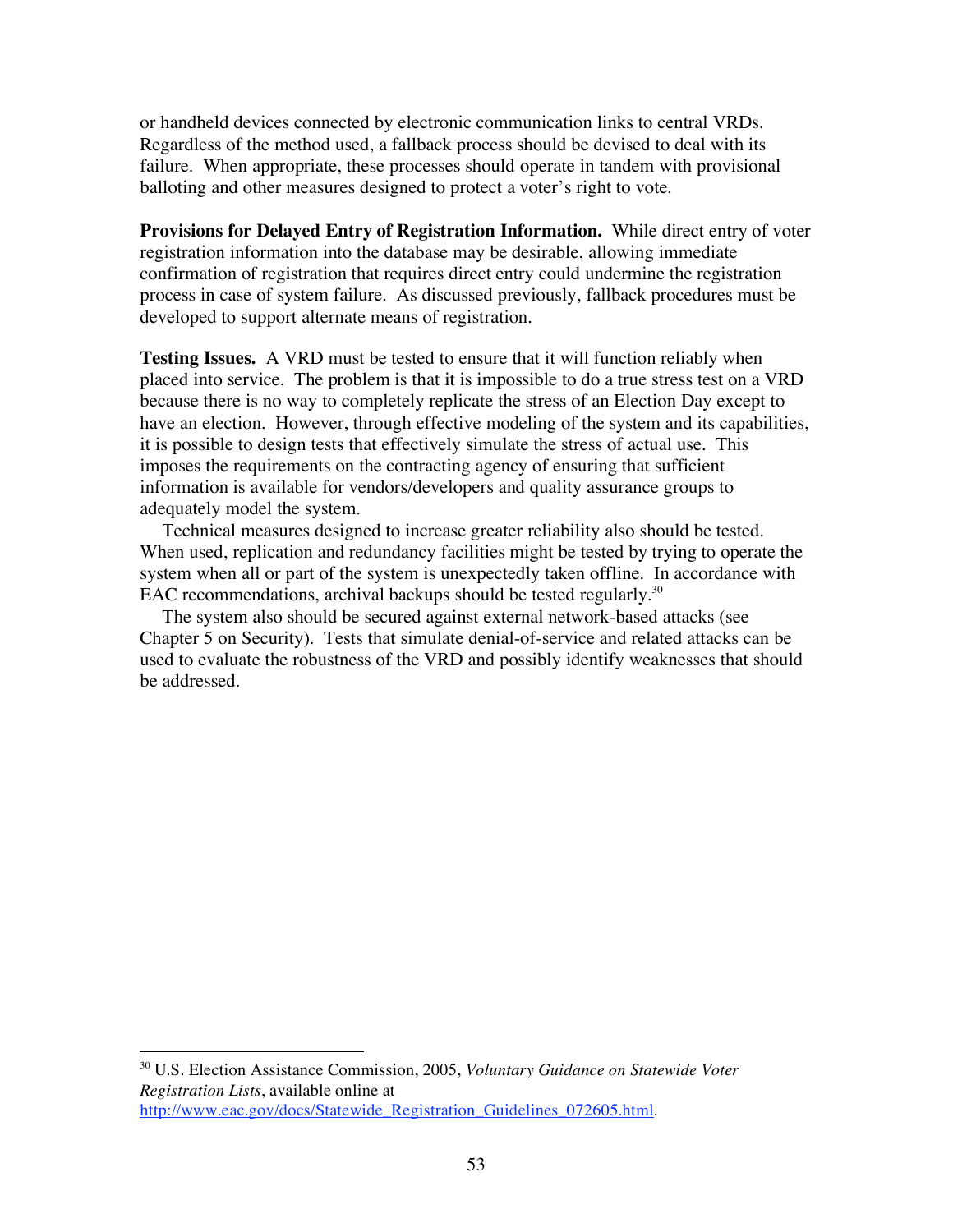# **Appendix A: Glossary**

Following is a relatively non-technical glossary of terms referred to in the report. Our intent is for the report to be readable by as many people as possible; for that reason, many of the definitions below are not as technically detailed as they might be. For more exhaustive technical definitions or explanations of these and other related terms, please refer to one of the two documents noted at the end of the glossary.

**Access control policy** – A list of rules assigning access privileges to system users.

**Access privilege** – The right to read or update a particular kind of data, or to execute a particular operation.

**Application** – One or more computer programs developed to provide specific functionality. Examples include such things as word processing applications, web browsers, database software, and so on.

**Authentication** – The process of verifying that a person is who he or she claims to be – for example, specific knowledge of a personal identification number (or PIN) is often used to authenticate ATM card users.

**Backups** – Copies made for the purpose of safeguarding information; making regular backups of important data is a widely recognized best-practice.

**Batch update** – A group of additions, modifications, or deletions to a database received from what is believed to be an authorized source (e.g., a local county).

**Biometrics** – Authentication techniques that rely on an individual's physical attributes (for example, fingerprints, iris scans, facial recognition, and so on).

**Bottom-up** – Approach to managing voter registration data whereby each county or municipality may keep its own database of records for voters within the county, and the county's records may be reconciled with a database run by the state on a periodic basis. *See also "top-down."*

**CAPTCHA™ (Completely Automated Public Turing Test to Tell Computers and Humans Apart)** – is a mechanism used to verify that a human user is completing a form, as opposed to a computer program. Generally, CAPTCHA tests consist of an image that contains distorted text that is easy to read for humans, but very difficult for computer software to interpret.

**Certificate** – A cryptographic tool used to verify such things as the identity of a computer, the source of a program, the integrity of a message, or the identity of the source of a message.

**Ciphertext** – Information rendered unintelligible except to those who can decrypt it; (encrypted plaintext).

**Data element** – A basic data structure in a database (for example, "last name," "address," "city," and so on).

**DBMS** – A database management system is a computer program (or a suite of programs)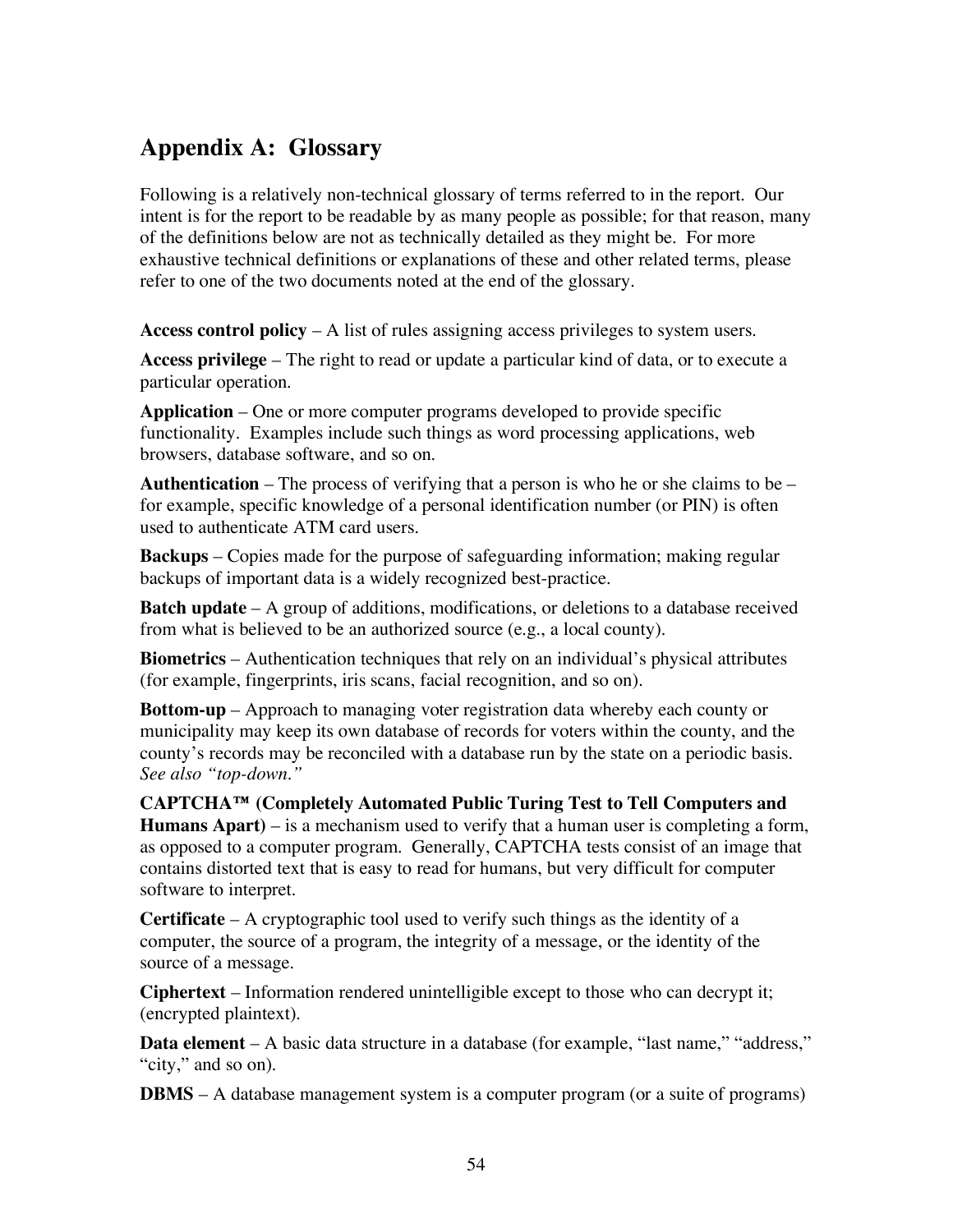that enables users to store, modify, and retrieve information from a database.

**Decryption** – The process of turning ciphertext back into plaintext. *See Encryption.*

**Denial of service attack** – An attack on a system where the objective is to prevent the normal use of that system, often by overwhelming the system with a large volume of seemingly normal transactions or requests for data.

**Digital Signature** – An electronic signature based upon cryptographic methods of originator authentication, computed by using a set of rules and a set of parameters such that the identity of the signer and the integrity of the data can be verified.

**DVD-ROM** – Digital versatile disk (originally "digital video disc") is an optical storage disk similar to compact disks (CDs). However, DVDs are capable of storing much more data. ROM, or read-only memory, refers to disks that are capable of being written to only once.

**Encryption** – The process for turning plaintext (e.g., a person's name and address) into ciphertext, where the meaning of the encrypted plaintext is obfuscated. *See also Decryption.*

**FIPs** – Fair Information Practices, a widely accepted set of principles (e.g., notice, security, minimization, and so on) for addressing concerns about information privacy.

**Firewall** – A means for preventing unauthorized access to a given system. Firewalls (both hardware and software firewalls) allow administrators to regulate the kind of traffic and data that flow into and out of a system.

**HAVA** – The Help America Vote Act of 2002 (P.L. 107-252). Election reform legislation that mandated statewide VRDs.

**Heuristic evaluation** – A strategy for evaluating user interface designs. In heuristic evaluations, usability experts examine user interfaces for consistency, proper feedback and error handling, and other criteria. Heuristic evaluation can often be a cost-effective alternative to more rigorous evaluation via controlled user studies.

**Internet Protocol (commonly referred to as "IP")** – is a connectionless, best-effort packet-switching protocol and makes up part of the TCP/IP suite of protocols that enable machines to communicate with each other on the Internet.

**Intrusion detection system** – An application designed to detect attacks on a network or computer system.

**Logs** – Records of actions within a system, often contained in specific files (for example, audit log files, error log files, and so on). Information found in logs generally includes a description of what was done, when it was done, who did it, and other details necessary to construct and accurate and complete record of what happened.

**Merges/purges** – Batch updates that involve the integration, alteration, or removal of large amounts of data in an automated fashion (for example, updating voter records in a database by comparing data with a driver's license database, or removing records in a voter database based on records added to a death record database).

**Plaintext** – Intelligible information; generally in a form readable by a person (decrypted ciphertext).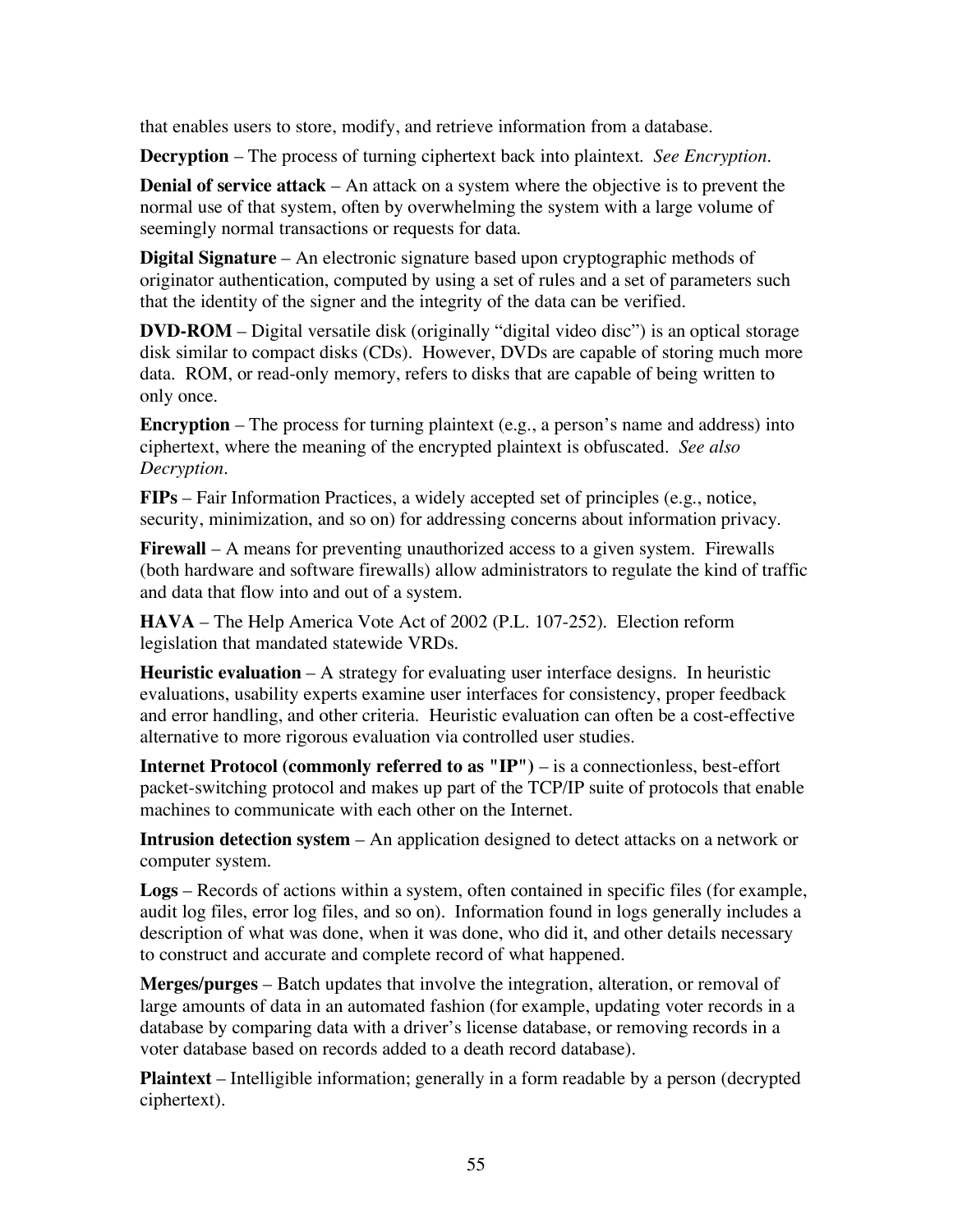**SSN** – Social Security number.

**Top-down** – An approach to managing voter registration data whereby state officials administer a single master computer server; all voter records are stored on that central server, and all requests to view or modify voter records are executed on the central server. *See also "bottom-up."*

**Truncation** – The practice of displaying only part of an identifying number (e.g., a Social Security number) for the purposes of identity verification.

**VPN** – Virtual private network.

**VRD** – Voter registration database.

**Web-based** – Applications that are accessed via the Internet (or an intranet), generally using a web browser (e.g., web-based email services like Google's Gmail or Yahoo! Mail).

**Note**: Other relevant resources include the glossary associated with Volume One of the U.S. Election Assistance Commission's *Voluntary Voting System Guidelines*, which is available online at http://eac.gov/vvsg\_intro.htm, and the Consolidated Security Glossary by the NIST IEEE POSIX P1003.6 Security Working Group, which is available at http://www-08.nist.gov/posix/framework\_wg/glossary.asc.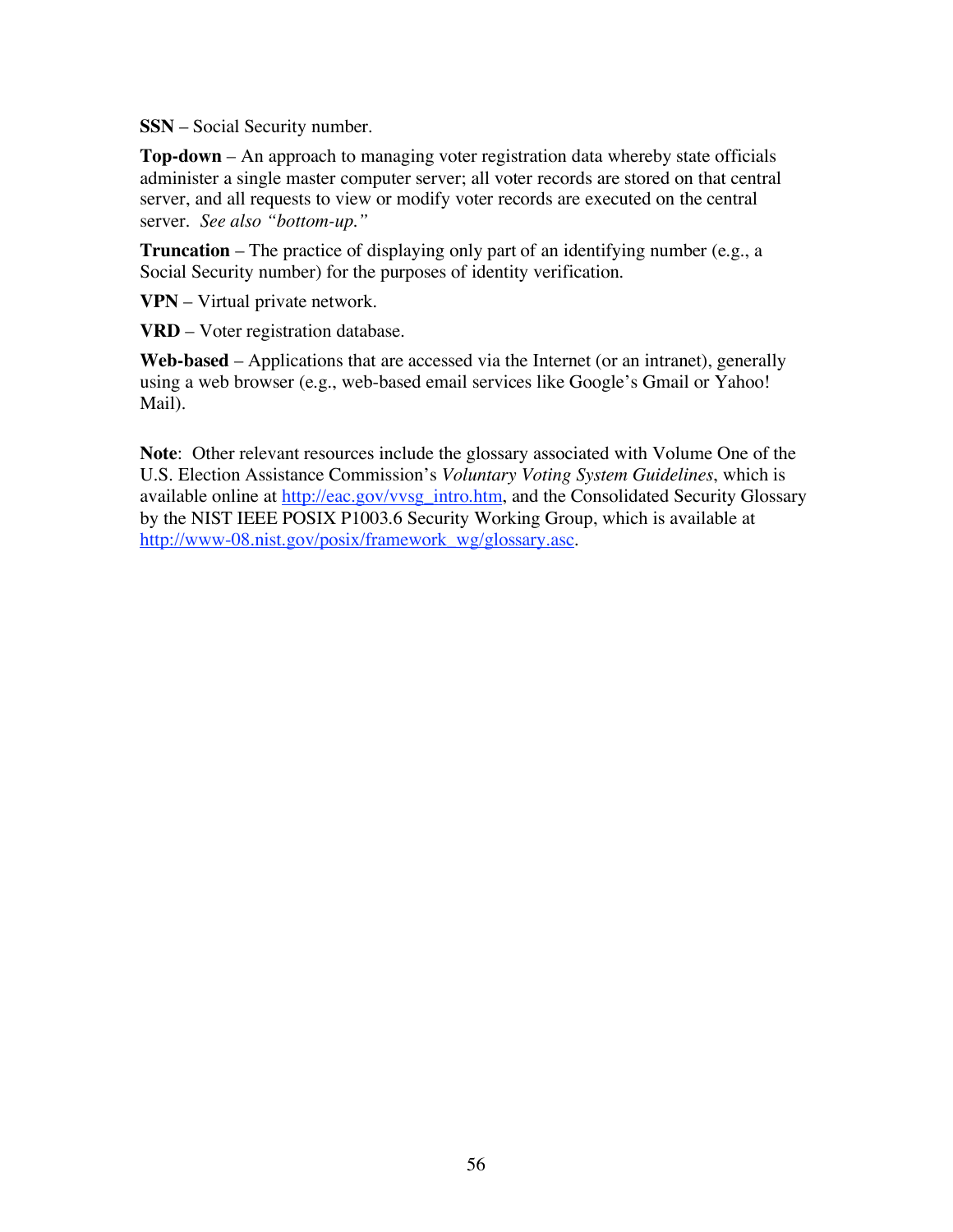# **Appendix B: Biographies of Committee Members**

## **Paula Hawthorn, Ph.D.,** *Co-Chair*

Dr. Hawthorn received her Ph.D. in Electrical Engineering and Computer Science from the University of California in 1979. Her thesis topic was on the performance of database systems. She has spent much of her career as a manager of database development, including Vice-President of Software Development for start-ups such as Britton Lee and Illustra, and both management and individual contributor positions at Hewlett-Packard (working on database performance issues) and Lawrence Berkeley National Laboratory. She is now mostly retired, with occasional consulting and continuing involvement with U.C. Berkeley.

#### **Barbara Simons, Ph.D.,** *Co-Chair*

Dr. Simons earned her Ph.D. from U.C. Berkeley and was a computer science researcher at IBM Research, where she worked on compiler optimization, algorithm analysis, and scheduling theory. A former President of the Association for Computing Machinery (ACM), Dr. Simons founded ACM's U.S. Public Policy Committee (USACM) and served for many years as chair or co-chair of USACM. She was a member of the National Science Foundation panel on Internet Voting, the security peer review group for the DoD's Internet voting project (SERVE), and the President's Export Council's Subcommittee on Encryption. She is on several boards of directors, including the U.C. Berkeley Engineering Fund and the Electronic Privacy Information Center, as well as the Advisory Board of the Oxford Internet Institute and the Public Interest Registry's .ORG Advisory Council. She has testified before both the U.S. and the California legislatures. Dr. Simons is currently co-authoring a book on voting machines and related issues.

#### **Steven M. Bellovin, Ph.D.**

Dr. Bellovin is a Professor of Computer Science at Columbia University. He recently joined the faculty after many years at Bell Labs and AT&T Labs Research. He is an AT&T Fellow and a member of the National Academy of Engineering. Dr. Bellovin is the coauthor of *Firewalls and Internet Security: Repelling the Wily Hacker* (2d ed. 2003) and holds several patents on cryptographic and network protocols. He has served on many National Research Council (NRC) study committees and is a member of the Department of Homeland Security's Science and Technology Advisory Committee. He has been a member of the Internet Architecture Board and co-director of the Security Area of the Internet Engineering Task Force.

#### **Chris Clifton, Ph.D.**

Professor Clifton has a Ph.D. in Computer Science from Princeton University, and Bachelor's and Master's degrees from the Massachusetts Institute of Technology. He first worked on reliability and availability of database systems at IBM Research in the 1980s. He also worked on data mining and database security issues while at the MITRE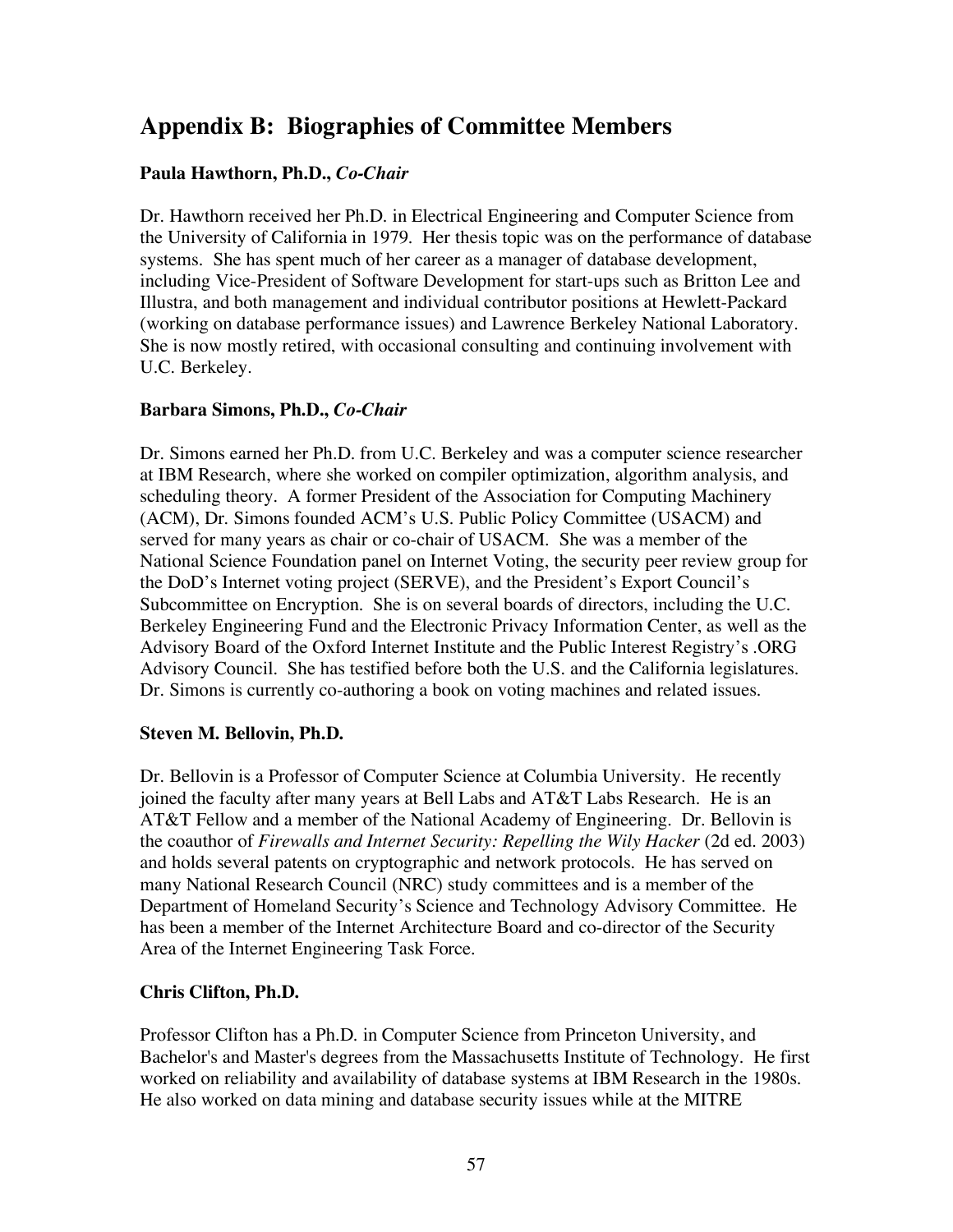Corporation and, more recently, has been leading research on privacy-preserving data mining since joining the faculty of Purdue University.

## **Lillie Coney**

Ms. Coney is Associate Director with the Electronic Privacy Information Center (EPIC). Her issue areas include nanotechnology, surveillance, children's privacy, civil rights and privacy, coalition development, spectrum, census, and electronic voting. Ms. Coney also serves as Coordinator of the recently established National Committee on Voting Integrity (NCVI). NCVI was created in 2003 in response to growing concerns about the reliability of electronic voting systems.

## **Robert Gellman**

Robert Gellman is a privacy and information-policy consultant in Washington, D.C. He advises companies, government agencies, and other institutions on how to address privacy concerns on the Internet, implement the federal medical-privacy rules, and integrate privacy law and policy in their national and international operations. A graduate of Yale Law School, Gellman has worked on information-policy issues for more than 25 years. He spent 17 years as chief counsel to a subcommittee in the U.S. House of Representatives responsible for privacy, freedom of information, government information dissemination, health-record confidentiality, and other information-policy matters. He also served as a member of the U.S. Department of Health and Human Service's National Committee on Vital and Health Statistics (1996-2000), a federal advisory committee with responsibilities for health-information infrastructure matters, including the Health Insurance Portability and Accountability Act.

## **Harry Hochheiser, Ph.D.**

Dr. Hochheiser received his Ph.D. in Computer Science from the University of Maryland, and bachelor's and master's degrees from the Massachusetts Institute of Technology. His research interests include information visualization, bioinformatics, human-computer interaction, universal usability, and privacy. A former member of the board of directors of the Computer Professionals for Social Responsibility (CSPR), Dr. Hochheiser wrote CPSR's FAQ on Internet filtering systems. He has also written about the policy implications of Internet privacy protocols. He is a founding member of the ACM SIGCHI Committee on U.S. Public Policy.

## **Ralph Spencer Poore**

Ralph Spencer Poore (Principal Consultant at Inovè LLC and Senior Partner at Pi "R" Squared Consulting LLP) has over thirty years of information technology experience with emphasis on privacy, security, audit and control in electronic commerce, enterprise systems, and enabling technologies. His involvement in national and international standards for electronic commerce includes participation on two Internet Engineering Task Force (IETF) working groups and chairmanship of an ad hoc working group of the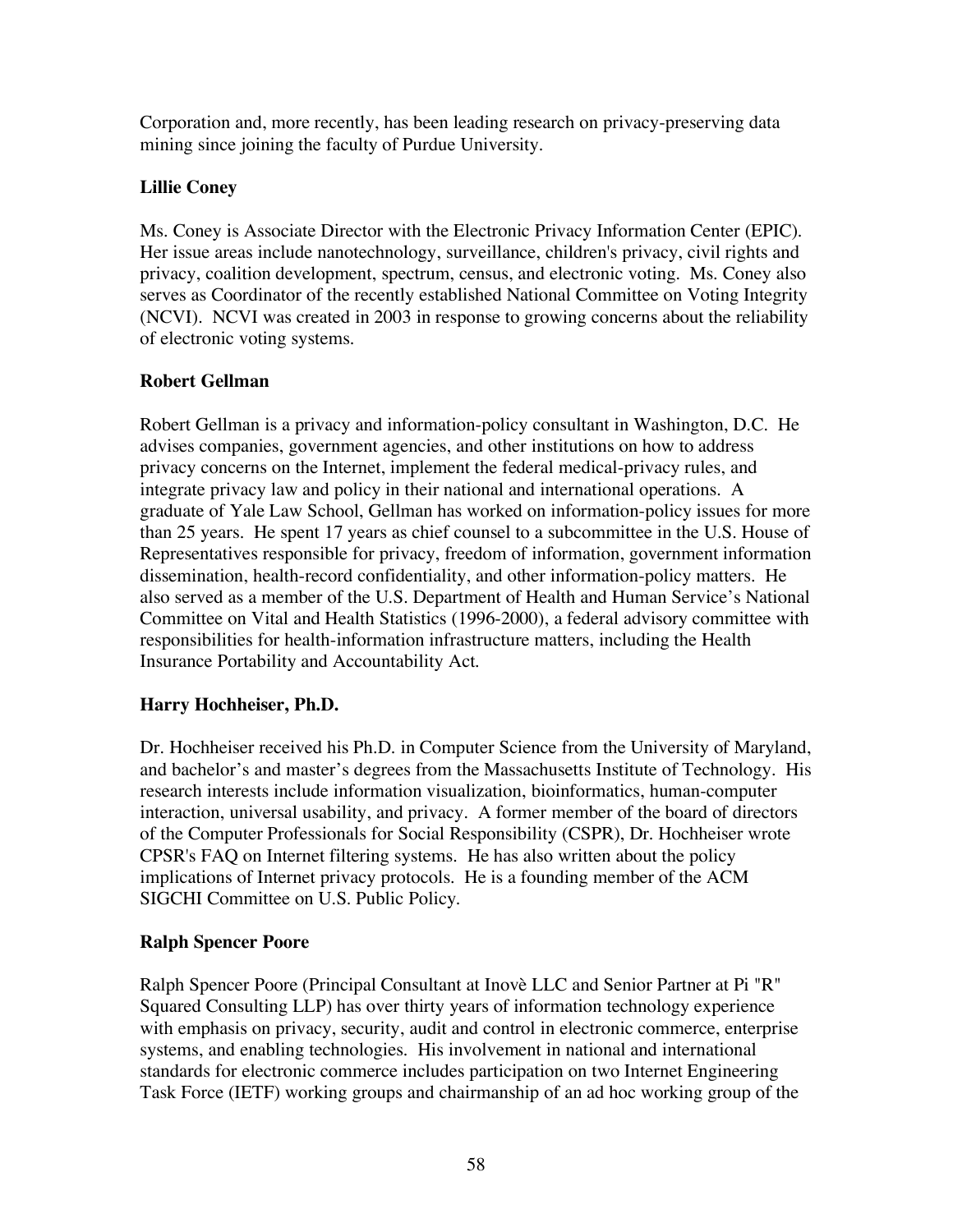Accredited Standards Committee X9, Financial Services, subcommittee X9F Data and Information Security. He founded and chaired the Standards Review Committee of the Information Systems Security Association (ISSA) and participates on the Global Executive Committee of the Generally Accepted Information Security Principles (GAISP) Committee. Mr. Poore has developed and patented security and privacy products, taught cryptographic security courses, and provided assurance services across a broad range of private sector and governmental organizations. He is an inventor, author, and frequent speaker on topics ranging from privacy to transnational data flows. Mr. Poore is a Certified Fraud Examiner (CFE), Certified Information Systems Auditor (CISA), Certified Information Systems Security Professional (CISSP), and Certified in Homeland Security-Level III (CHS-III).

#### **Arnold Rosenthal, Ph.D.**

Dr. Rosenthal is a Principal Scientist at The MITRE Corporation, doing consulting and research on databases and distributed systems. In recent years, his research and consulting has focused on data sharing, privacy, and security. He received a Ph.D. in 1974 from U.C. Berkeley. He was on the faculty of the University of Michigan and worked at Sperry Research and Computer Corporation of America. He has held visiting positions at the Swiss Federal Polytechnic (ETH Zurich) and IBM Research. He has served on numerous conference program committees and is an Associate Editor of the ACM Transactions on Database Systems.

#### **David Wagner, Ph.D.**

Professor Wagner is an Assistant Professor in the Computer Science Division at the University of California at Berkeley with extensive experience in computer security and cryptography. Dr. Wagner is an Alfred P. Sloan Research Fellow and a CRA Digital Government Fellow. Dr. Wagner was a co-designer of one of the Advanced Encryption Standard finalists, and he remains active in the areas of computer security, cryptography, and e-voting. In the past, Dr. Wagner has served as a member of the Security Peer Review Group for the SERVE Internet voting project and as a technical advisor to the ACLU Ad-Hoc Committee on Touchscreen Voting. Currently, Dr. Wagner is a member of the California Secretary of State's Voting Systems Technical Assessment Advisory Board.

#### **Rebecca N. Wright, Ph.D.**

Dr. Wright is an Associate Professor in the Computer Science Department at Stevens Institute of Technology in Hoboken, New Jersey. Her research spans the area of information security, including cryptography, privacy, foundations of computer security, and fault-tolerant distributed computing. Dr. Wright serves as an editor of the Journal of Computer Security (IOS Press) and the International Journal of Information and Computer Security (Inderscience), and she is a former member of the board of directors of the International Association for Cryptologic Research. She received a Ph.D. in